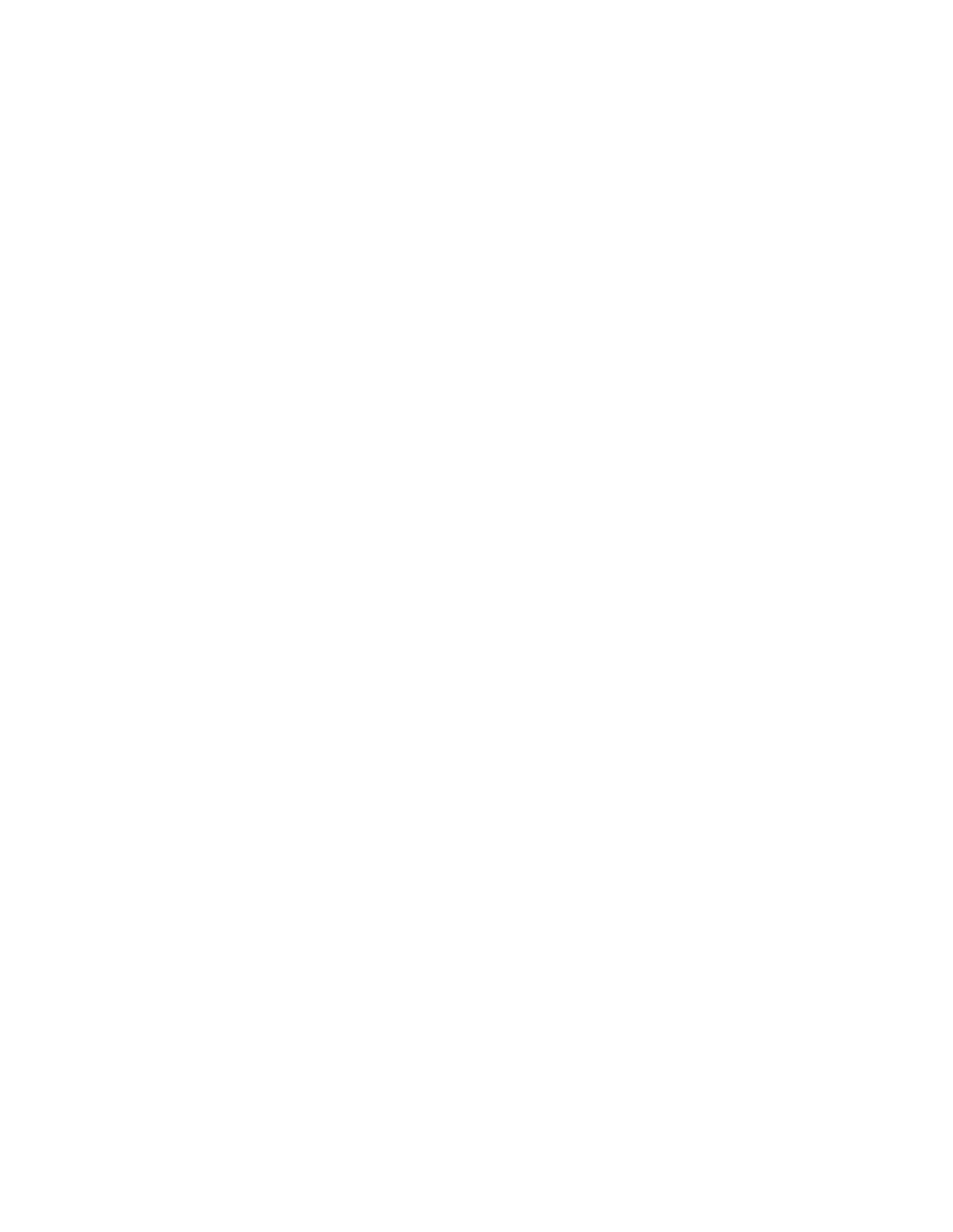## **EXECUTIVE SUMMARY**

### **Background**

The UCLA College instituted a second undergraduate writing requirement (Writing II) in the fall of 1998, effective for freshmen entering Fall Quarter 1999. Additionally, the College established the Writing II Implementation Committee to both execute this new requirement and oversee its development thereafter. On October 16, 2003, Vice Provost for Undergraduate Education, Judith L. Smith, requested a report from the Chair of the implementation committee, Professor Ross Shideler, on the progress of the College Writing II requirement from 1998 to the present. Specifically, Vice Provost Smith requested information about, and recommendations for improvement in, the following areas:

- The administration of the Writing II requirement.
- The number of Writing II courses approved by the implementation committee, as well as information on the departments and programs offering them.
- Patterns of student enrollment in Writing II courses.
- Writing II graduate student instructor (GSI) training and mentoring.
- Faculty engagement and consultation.
- Faculty, GSI and student experiences with the Writing II requirement.

The following report was prepared during AY 2003-04 and presents the findings of the Writing II Implementation Committee with regard to the background of the Writing II Program, its administration, the experiences of its various participants, and the program's overall strengths and weaknesses.

### **Writing II Program Accomplishments**

Since its implementation in Fall 1999, the Writing II Program has achieved the following:

- Established criteria for courses satisfying the Writing II requirement.
- Allocated \$250,000 yearly to cover the costs of Writing II administration, course development, GSI hiring, and course releases for Writing Programs instructors who provide GSI mentoring and training.
- Developed and approved 52 courses for Writing II credit. The area breakdown of these courses is as follows:
	- ¾ 36 quarter-long humanities-centered courses offered by the Humanities Division and College Honors Program;
	- $\triangleright$  3 quarter-long history courses offered by the Social Sciences Division;
	- $\geq 2$  quarter-long life-science centered courses offered by Life Sciences and the College Honors Program; and
	- $\geq 11$  freshman clusters.
- Offered 153 Writing II courses from 1999-2004 enrolling 19,447 students.
- Increased capacity such that 100% of students satisfy Writing II by the end of their junior year with 50% of those students satisfying the requirement by the end of their first year.
- Established, with Writing Programs, workshops that have provided over 150 GSIs engaged in the teaching of quarter-long and cluster Writing II courses with training and mentoring in writing instruction.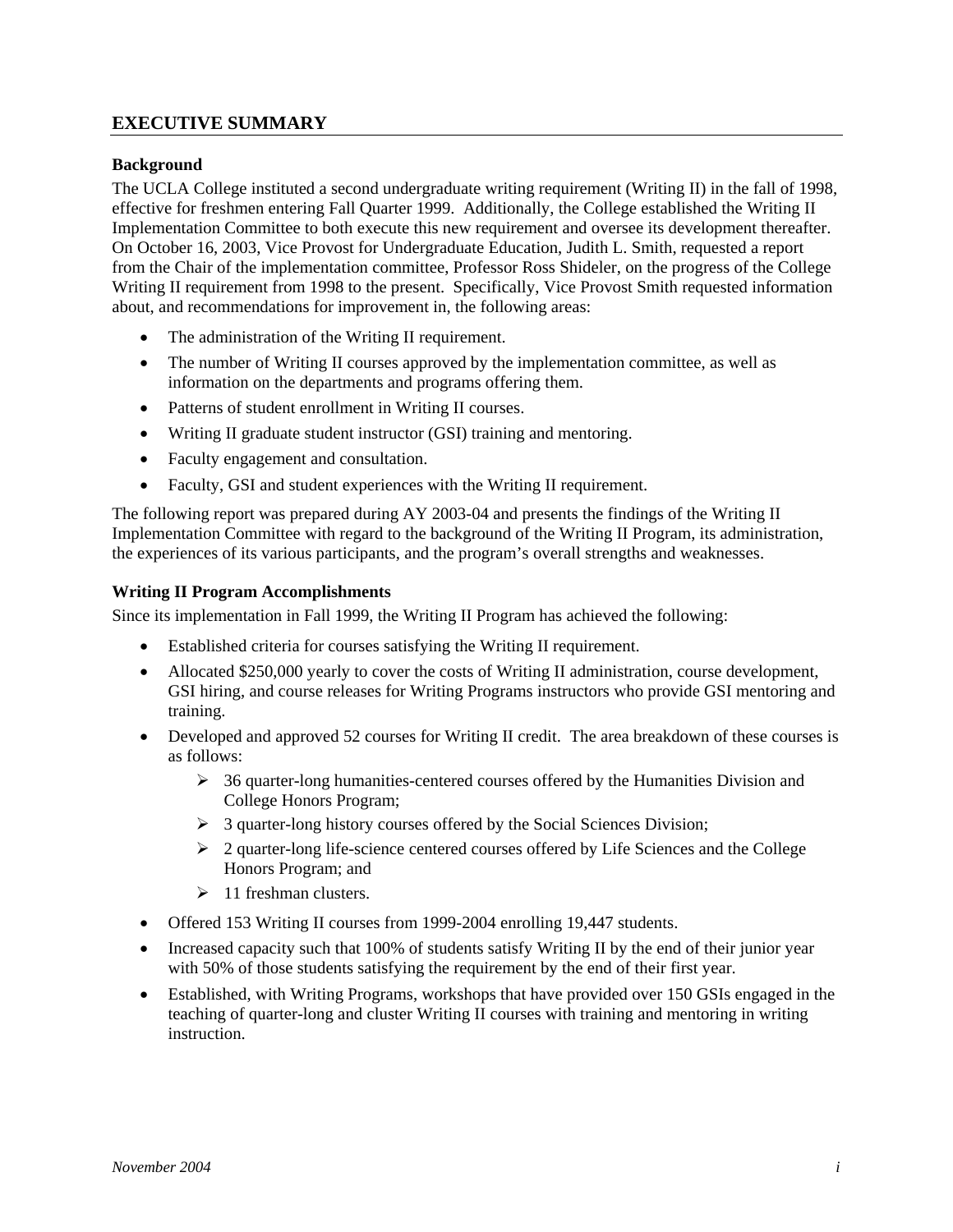## **Recommendations for Improvement of Writing II**

After careful study of the findings relating to the experiences of faculty, GSIs, and students in Writing II courses, as well as various individuals involved in the administration of the College's second writing requirement, the Writing II Implementation Committee recommends the following changes:

- Development of some systematic method for the assessment of student learning outcomes in Writing II courses. At the very least, the Committee believes that the university's standard evaluation of course instruction survey forms should include questions that ask students to reflect on their writing experience in Writing II courses, e.g. the degree to which they feel they receive feedback on their written work and improve their writing skills.
- Implementation of a new cluster course evaluation form that will be administered in AY 2004- 05. This form will specifically address writing assignments in the clusters and the degree to which students feel that they successfully met Writing II aims and practices.
- Revision of existing Writing II course guidelines to communicate better the pedagogy behind the College's second writing requirement and to allow fewer pages of writing in favor of more opportunities for student revision of written work.
- Improvements in the Writing II training and mentoring for faculty and GSIs. These include:
	- $\triangleright$  Better cooperation between Writing Programs consultants and faculty in the training and mentoring of GSIs.
	- $\triangleright$  Stronger collaboration between Writing Programs consultants and freshman cluster instructional teams in the development of writing assignments and teaching prompts.
	- $\triangleright$  More attention to the teaching of content and writing as a unified experience extending to both lectures and discussion sections.
	- $\triangleright$  Workshops that bring together new Writing II faculty and GSIs with colleagues who have prior experience in the teaching of writing intensive courses.
	- $\triangleright$  Increasing awareness of options on campus for dealing with plagiarism and students who have serious writing deficiencies.
- Development of science-centered Writing II courses in the College's Honors and Freshman Cluster Programs.
- Implementation of a requirement that Summer Session Writing II courses be taught only by faculty and GSIs who have experience teaching writing instruction.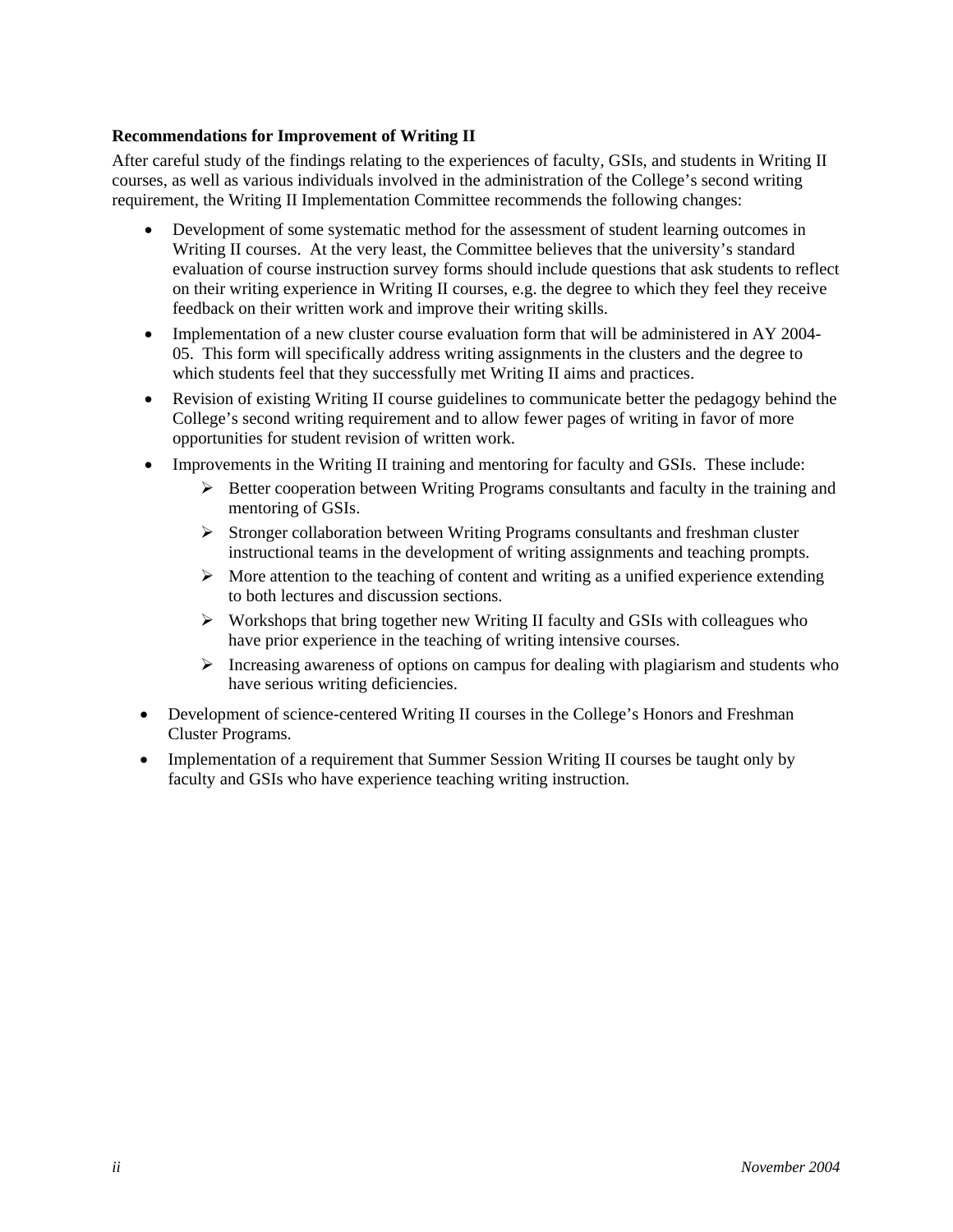#### **TABLE OF CONTENTS**

| Humanities and Social Sciences Writing II Courses, Student Enrollment and Evaluation12             |  |
|----------------------------------------------------------------------------------------------------|--|
|                                                                                                    |  |
|                                                                                                    |  |
|                                                                                                    |  |
|                                                                                                    |  |
|                                                                                                    |  |
|                                                                                                    |  |
|                                                                                                    |  |
|                                                                                                    |  |
|                                                                                                    |  |
|                                                                                                    |  |
|                                                                                                    |  |
|                                                                                                    |  |
|                                                                                                    |  |
|                                                                                                    |  |
|                                                                                                    |  |
|                                                                                                    |  |
|                                                                                                    |  |
| Writing II in the Freshman Cluster Courses: Student Enrollment and Evaluation Fall 2002-Present 23 |  |
|                                                                                                    |  |
|                                                                                                    |  |
|                                                                                                    |  |
|                                                                                                    |  |
|                                                                                                    |  |
|                                                                                                    |  |
|                                                                                                    |  |
|                                                                                                    |  |
|                                                                                                    |  |
|                                                                                                    |  |
|                                                                                                    |  |
| <b>Appendix A – Historical Documents</b>                                                           |  |
| Appendix B - Writing II Implementation Committee Guidelines and Recommendations                    |  |
| <b>Appendix C - Writing II Courses 1998- Present</b>                                               |  |
| <b>Appendix D – Writing II Mentoring and Training Program</b>                                      |  |
| <b>Appendix E - Assessment Documents &amp; Instruments</b>                                         |  |
| Appendix F - Summary of Efforts to Integrate Writing II into the Life Sciences                     |  |
| Appendix G - Writing II Consulting in the Freshman Cluster Courses, 2002-04                        |  |
| Appendix H - Writing II Implementation Committee Members 2000-2005                                 |  |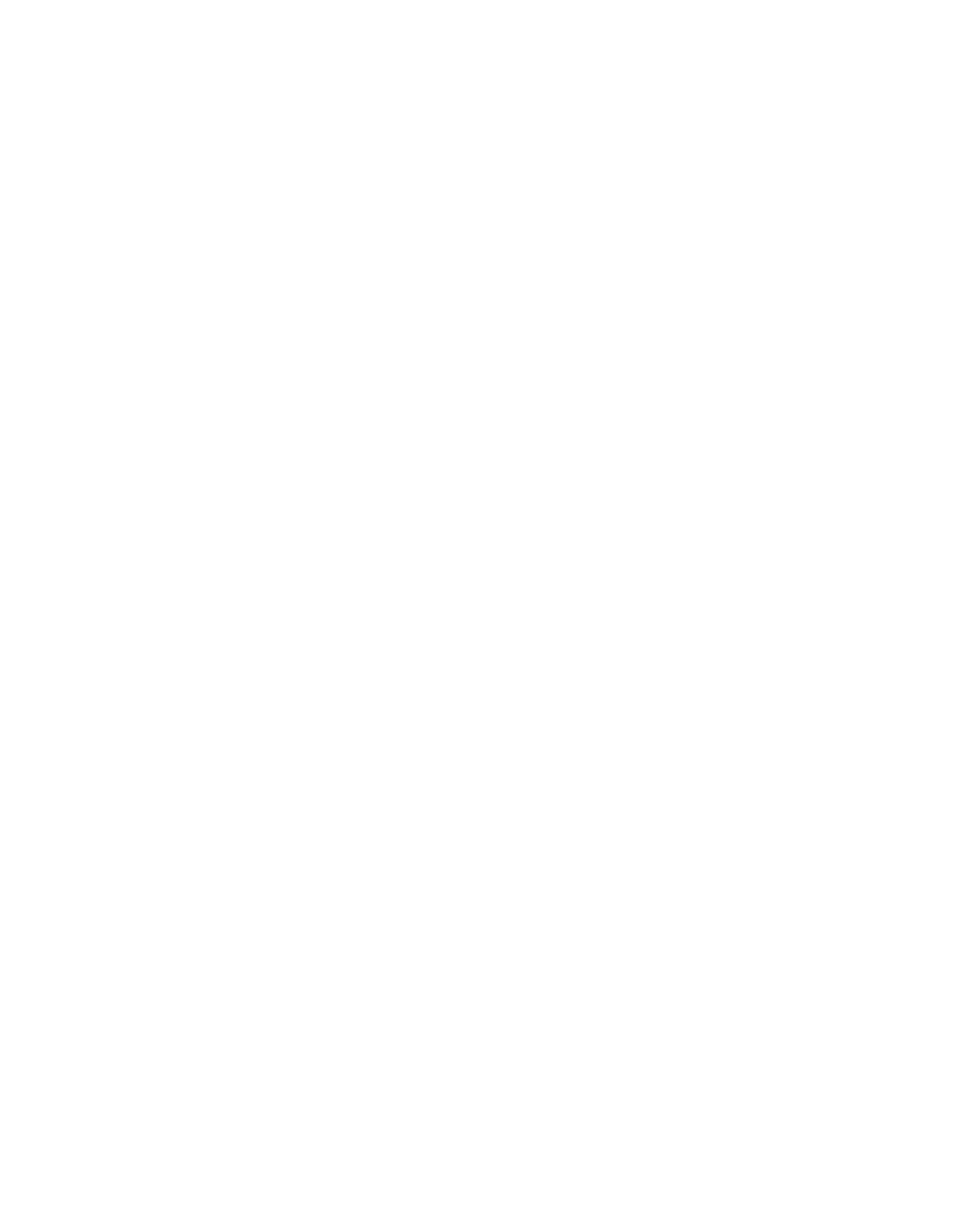## <span id="page-6-0"></span>**OVERVIEW**

## **UCLA COLLEGE WRITING II REQUIREMENT PROGRESS REPORT**

On October 16, 2003, Vice Provost for Undergraduate Education, Judith L. Smith, wrote the Chair of the Writing II Implementation Committee, Professor Ross Shideler, and requested an update on the progress of the UCLA College Writing II requirement. In her letter to Professor Shideler, Vice Provost Smith requested information on the following:

- The course approval process adopted by the Writing II Implementation Committee and any recommendations for its improvement.
- The number of Writing II courses approved by the Implementation Committee, as well as information on the departments and programs that are offering them.
- Other professional schools at UCLA that have adopted the Writing I and II composition requirements.
- Patterns of student enrollment in the Writing II courses.
- Faculty, graduate student instructor (GSIs), and student experiences with the Writing II requirement.
- The training that GSIs are receiving to prepare them to teach Writing II courses and any recommendations for its improvement.

The following report is intended to provide the Vice Provost with an analysis and overview of the UCLA College's progress-to-date in implementing a second undergraduate writing requirement. This report has been prepared by Professor Ross Shideler and M. Gregory Kendrick, Director of the Freshman Cluster Program, in collaboration with the following individuals: Judith Lacertosa, Executive Coordinator of the College FEC, Leigh Harris, Writing II TA Coordinator, Bruce Beiderwell, Director, Writing Programs, Marc Levis-Fitzgerald, Director, Office of Undergraduate Evaluation and Research, and Karen Jarsky, General Education Evaluation Coordinator. It summarizes Writing II historical materials, curricular information, and student enrollment data gathered since the inception of the second writing requirement in 1999, as well as information from a series of Writing II faculty, lecturer, and GSI focus groups conducted during Fall Quarter 2003 and Winter Quarter 2004.

The report is presented in six sections designed to provide the reader with information about the background of the Writing II program, its administration, the experiences of its various participants, and the program's overall strengths and weaknesses. The six sections are as follows:

### *Section One—Background on the Writing II Requirement*

Section One discusses the historical background of the College Writing II requirement, as well as its aims and implementation.

### *Section Two—Administration of the Writing II Requirement*

Section Two provides an overview of the College Writing II program's administrative oversight, course approval process, enrollment, and funding from 1999 to the present.

### *Section Three—Writing II in the Humanities and Social Sciences*

Section Three describes the effort to develop and teach Writing II courses in the Humanities and Social Sciences. This section analyzes the number and distribution of north campus Writing II courses, the training developed to prepare the instructors teaching these classes, and the experiences of the students, GSIs, and faculty who have participated in Humanities and Social Sciences Writing II courses. The findings in this section are based on reports from Leigh Harris, Writing II TA Coordinator, student evaluation of instruction data from Fall 2003, and GSI and faculty focus groups conducted during the fall and winter quarters of 2003-04.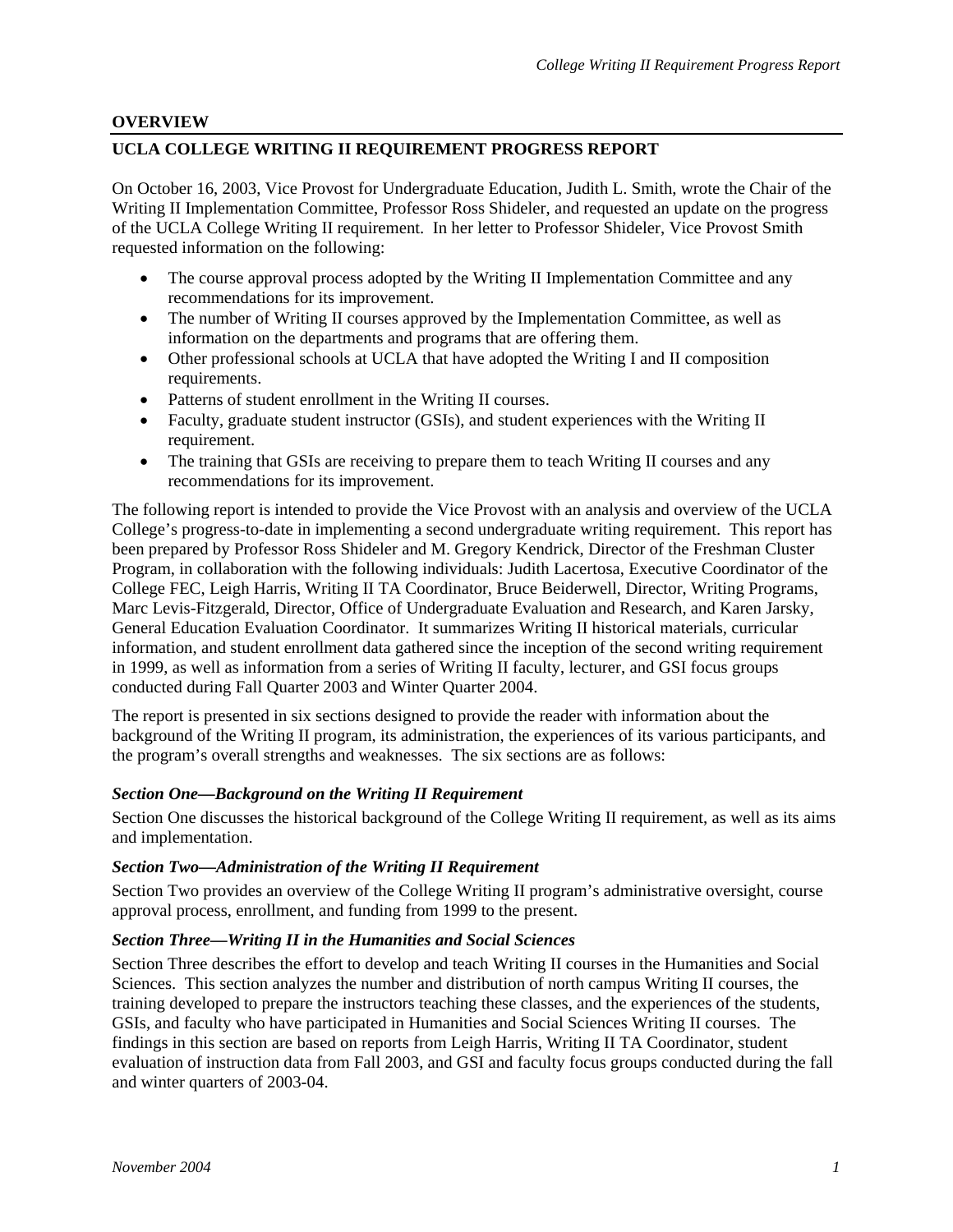## *Section Four—Writing II in the Natural Sciences*

Section Four describes the effort to develop and teach Writing II courses in the Natural Sciences. It specifically addresses the experiences of Dr. Cheryl Kerfeld integrating Writing II aims and practices into the Life Sciences core, as well as a Honors Collegium life science-centered courses, and is based on her reports describing these efforts.

## *Section Five—Writing II in the Freshman Clusters*

Section Five describes the effort to integrate Writing II aims and practices into the Freshman Cluster Program. This section examines cluster GSI Writing II training, as well as the Writing II experience of cluster students, GSIs and faculty. The findings in this section are based on reports from Rachel Fretz and Susan Griffin, Writing Programs lecturers and cluster Writing II consultants, student evaluation of instructional data from Fall 2003, and GSI and faculty focus groups conducted during the fall and winter quarters of 2003-04.

## *Section Six—Recommendations*

Section Four concludes the report with recommendations aimed at improving the UCLA College Writing II requirement.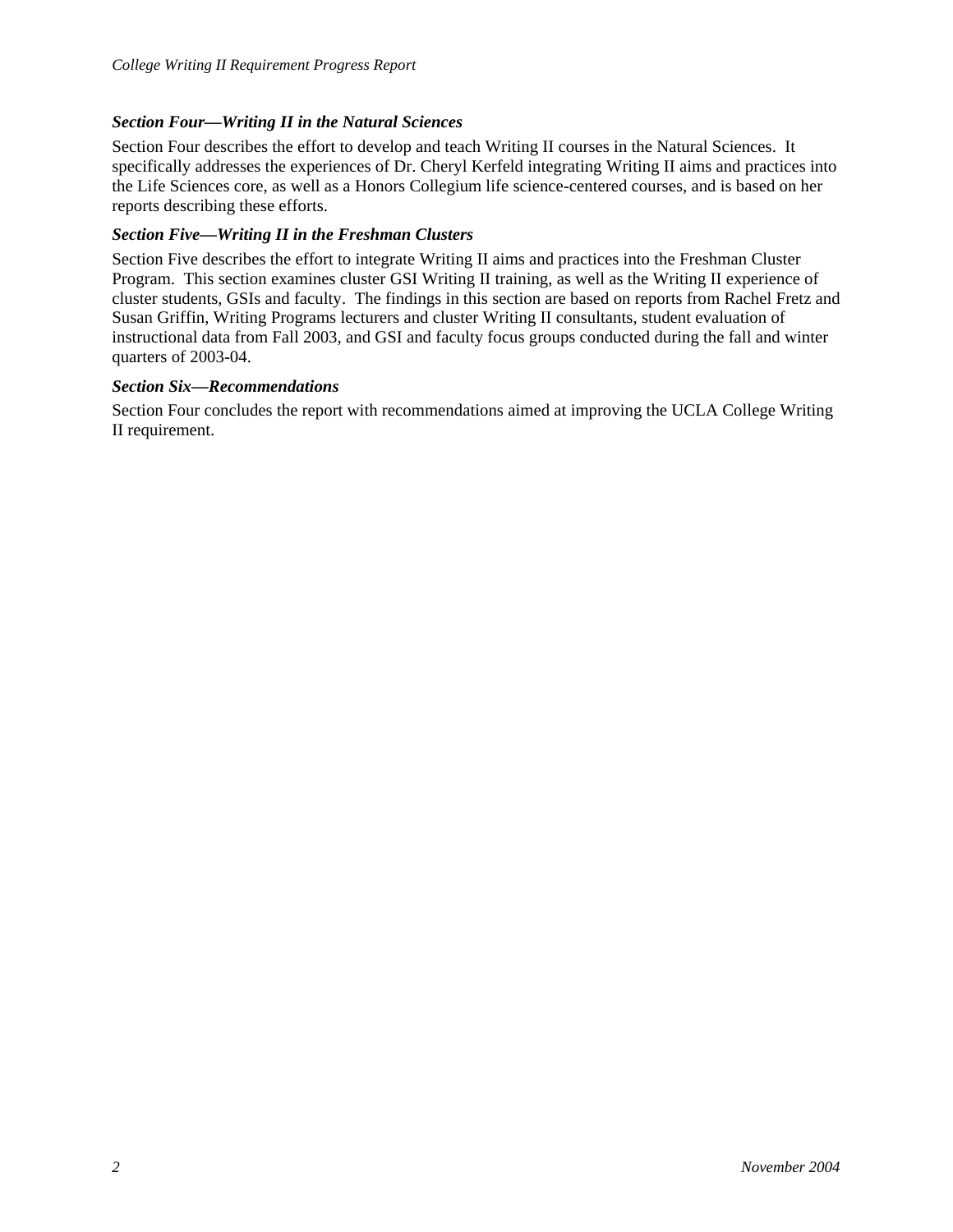## <span id="page-8-0"></span>**SECTION ONE BACKGROUND OF THE WRITING II REQUIREMENT**

In March 1997, Vice Provost for Undergraduate Education, Judith L. Smith, and Dean of Humanities, Pauline Yu, convened a UCLA College Committee on the General Education (GE) Writing Requirement. The charge of this committee was to design a plan to implement the proposal of the Workgroup on General Education to incorporate the College's English Composition requirement into a GE cluster program.<sup>1</sup> As envisioned by the General Education workgroup, the College's English composition requirem[en](#page-8-1)t would be subsumed into a 2-unit supplementary course that would be integrated into a series of required GE cluster courses for freshmen.

Under the chairmanship of Professor Emeritus, Paul Sheats, the GE Writing Requirement Committee began its evaluation of the GE Workgroup's proposal by first conducting a survey of composition instruction at UCLA and across the UC system. In an Interim Report, dated June 20, 1997, (See **Appendix A**) the committee reported that this survey found UCLA standing "last among her sister campuses in the time devoted to freshman writing instruction."2 The survey also found that the writing requirements of UCLA's College of Letters and Science were less rigorous than those of the university's School of the Arts and Architecture and School of Theater, Film, and Television, each of which required at least two quarters of writing instruction for all undergraduates. On the basis of these findings, the committee concluded that the proposed incorporation of a 2-unit writing supplement into a set of required GE cluster courses "would not strengthen writing instruction at UCLA and might indeed weaken it."<sup>[3](#page-8-3)</sup>

As an alternative to the writing proposal of the GE workgroup, the committee recommended the expansion of the existing College freshman composition requirement to two 5-unit courses that would be included within a new General Education curriculum and be required of all undergraduates at UCLA. As envisioned by the committee these courses would be taken by students during their freshman and sophomore years and would be arranged sequentially in order to establish and then build upon fundamental writing skills. The committee also recommended that courses selected to satisfy this composition requirement follow specific writing instruction course format and content guidelines and be monitored by a subcommittee of a Senate body charged with GE oversight. To ensure effective writing instruction in these new composition courses, the committee also recommended that training and mentoring be provided to their faculty and TAs by senior instructors from Writing Programs.

Following the issuance of its interim report, the chairship of the GE Writing Requirement Committee passed to Professor Thomas Wortham, Chair of the English Department. Under Professor Wortham, three subcommittees were established to focus on issues of GSI training, budget, and the format and content of courses that would be developed to satisfy the committee's proposed College writing requirements. The membership of the committee was also expanded to include representatives from the English TA training program, English 4 faculty, and several non-literature based humanities departments that would clearly have a stake in implementing an expanded writing requirement.

On March 10, 1998, Professor Wortham forwarded to Vice Provost Smith and Dean Yu the final recommendations of the GE Writing Requirement Committee (See **Appendix A)**. Expanding on the proposals of their interim report, the committee recommended that the College adopt a writing requirement that would consist of two courses, GE Writing I and GE Writing II, to be taught largely, though not exclusively, by humanities departments and programs. Both courses would have to be passed with a grade of "C" or better and, though students could satisfy Writing I either through examinations or AP coursework, the Writing II requirement would have to be satisfied at UCLA through successful

 $\overline{a}$ <sup>1</sup>Interim Report of the Committee on the General Education Writing Requirement, June 20, 1997, page 1.<br><sup>2</sup> Ibid

<span id="page-8-2"></span><span id="page-8-1"></span>

<span id="page-8-3"></span> $^2$  Ibid.<br> $^3$  Ibid.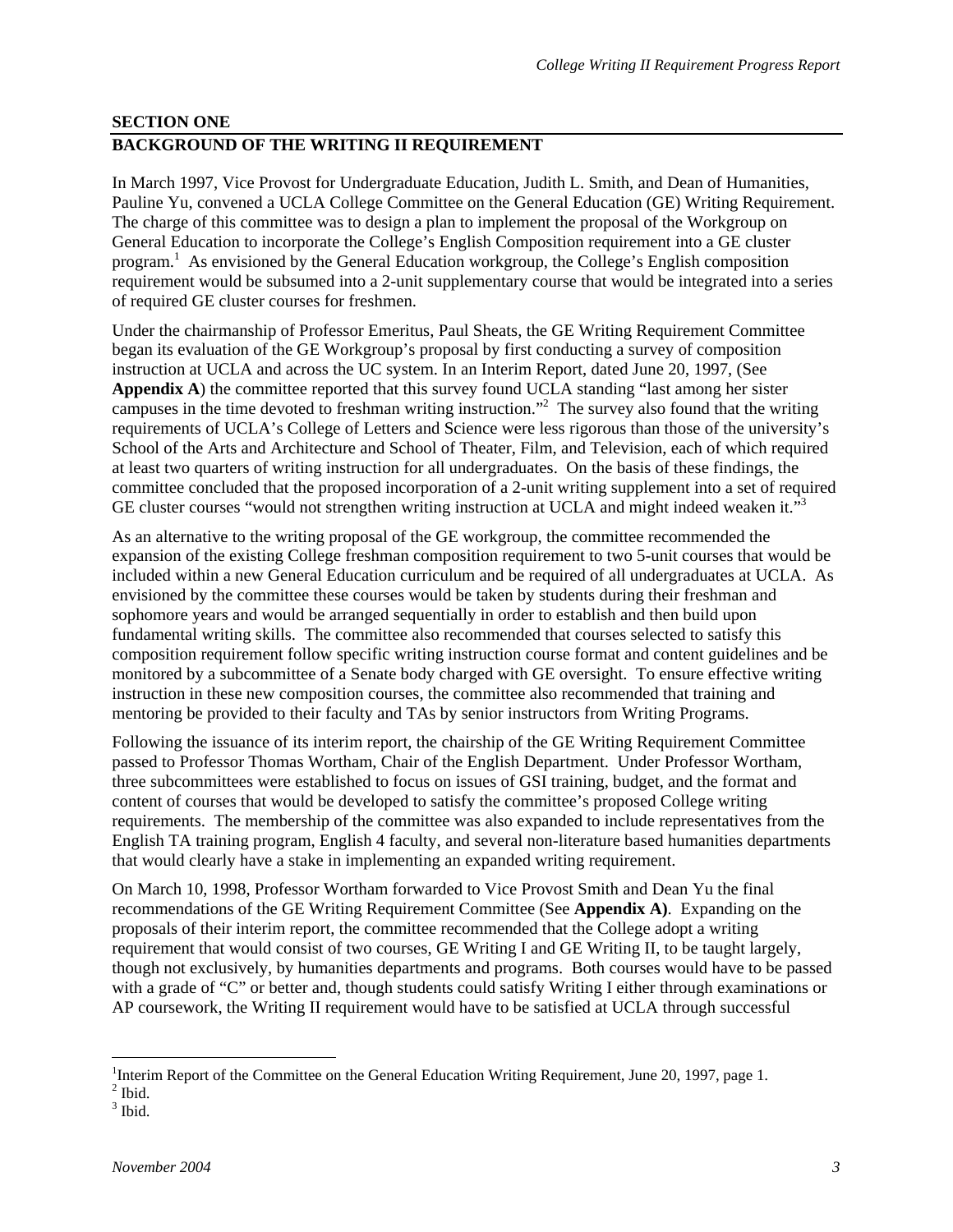completion of a course designated for Writing II credit by the College's FEC.\* Other recommendations of the committee were as follows:

- GE Writing I would be satisfied by English Composition 3 or ESL 36, which would be revised to become 5-unit courses.
- GE Writing II courses would use the subject matter of courses given by departments or programs to teach expository writing appropriate to the discipline or field in question. A GE Advisory Committee would recommend to the Undergraduate Council (UgC) particular courses that qualified for GE Writing II credit.
- Writing Programs faculty would participate in the training of TAs and in teaching GE Writing II.
- TAs assigned to GE Writing I courses would receive training and mentoring similar to what the UCLA Writing Programs provided graduate student instructors in English Composition 3. TAs assigned to Writing II courses would take 495 seminars developed collaboratively by faculty from their departments and the Writing Programs. Development seminars would also be developed by Writing Programs to support faculty teaching in Writing I and II courses.

In addition to these recommendations, the committee also issued a set of proposed *Guidelines for GE Writing II Courses* that included the following:

- The purpose of a Writing II course would be to teach students to write effectively in a given discipline, i.e., to understand a discipline's "rhetorical modes" and to use that understanding to write logical and persuasive arguments that analyze evidence, describe research, and evaluate differences of ideology, theory, and perspective.
- Students in these courses should write three to four analytical papers resulting in at least twenty pages of revised work.
- Writing II courses should be offered in a variety of formats, from lecture classes with multiple sections to single-class courses.
- Reading assignments should be appropriate to a course whose central objective is to teach disciplinary writing skills.
- Students should be evaluated according to the quality of their writing in a discipline.
- When appropriate, Writing II courses should take advantage of new technologies.

These recommendations were forwarded by Vice Provost Smith and Dean Yu to Professor Robert Watson, Chair of the College Faculty Executive Committee. In light of the complexity of the proposed GE reforms and the controversy surrounding them, Vice Provost Smith and Dean Yu also asked the FEC at this time to consider promoting the proposed expansion of the College's writing requirement ahead of the other general education reform proposals. At its April 1998 meeting, the College FEC voted unanimously to approve the committee's recommendation for an expanded College writing requirement, as well as its guidelines for Writing II courses. Further, while the FEC agreed that the proposed Writing II courses could be applied to GE requirements and also count as preparation courses for a major, Writing II, like Writing I, would be advanced as a basic skills College-wide requirement independent of any changes in the College's general education curriculum.

In June 1998, the faculty of the College voted overwhelmingly in favor of the FEC's proposal for an expanded College-wide writing requirement (see **Appendix A** for College Regulation). This College vote was followed by Legislative Assembly ratification of the new composition requirements on November 17, 1998. Shortly thereafter, the College FEC convened an ad hoc Writing II Implementation

 $\overline{a}$ 

<span id="page-9-0"></span><sup>\*</sup> Transfer students with 90 units or more who had completed the Intersegmental General Education Transfer Curriculum were exempted from the College's new writing requirement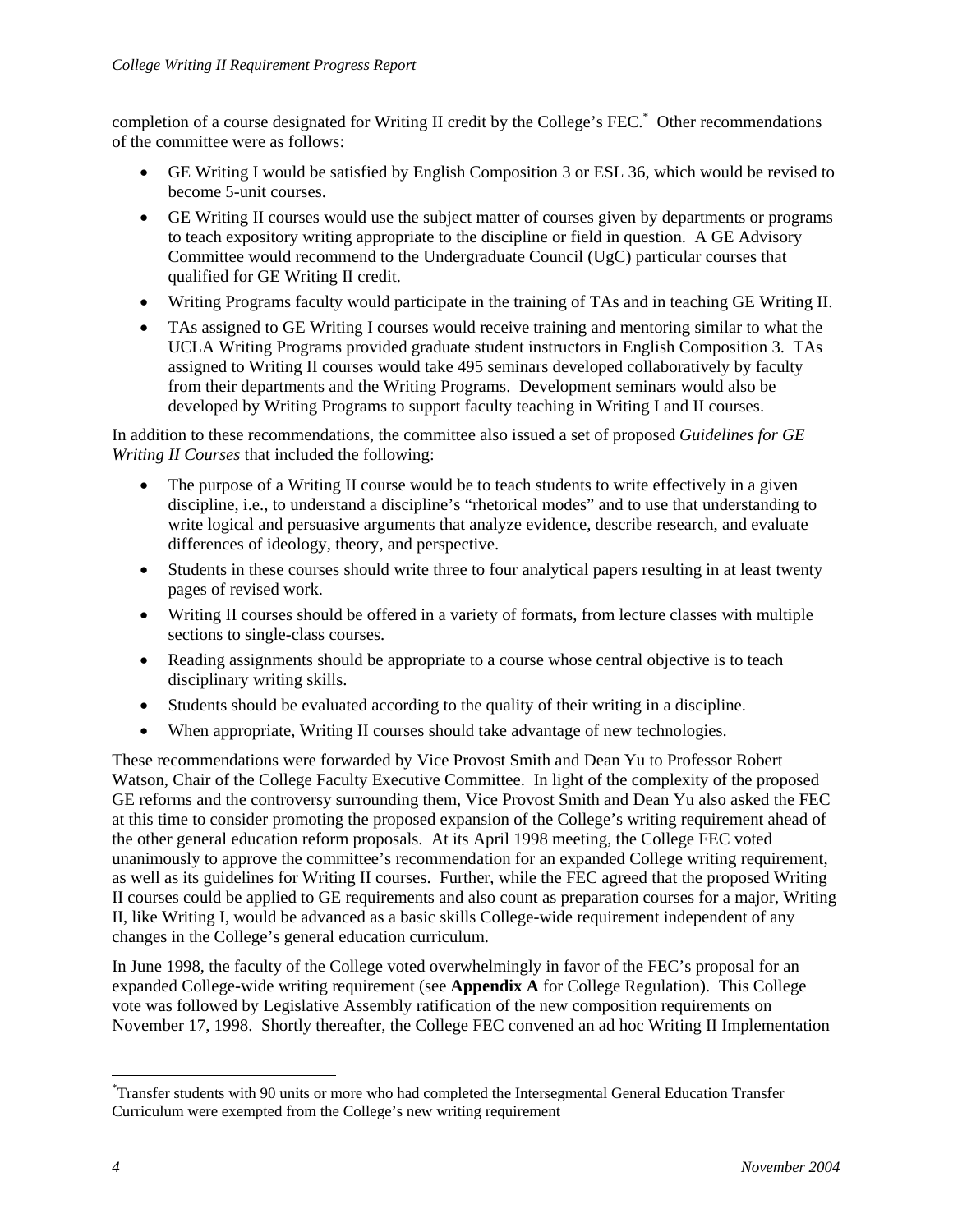Committee to implement the new requirement for freshmen entering Fall 1999 and oversee its progress thereafter. The next section considers the work of this committee from 1999 to the present.

It should also be noted here that two of the professional schools, Theater, Film, and Television (TFT) and Arts and Architecture (SOAA), required their undergraduates to complete two courses in English composition (*English Composition and Rhetoric* and *Critical Reading and Writing*) prior to the College's adoption of an advanced writing requirement. During 2003-04, these schools, with the approval of the Legislative Assembly, revised their general education curricula as part of the ongoing effort by UCLA to provide all of its undergraduates with a common GE framework and list of approved courses carrying GE credit. As part of this revision effort, both schools renamed their required composition courses Writing I and Writing II and made them part of their general school, as opposed to general education, requirements. As with the College, the Writing II requirement in these schools must be satisfied at UCLA through completion of an advanced writing course from a list of courses approved by the Writing II Implementation Committee.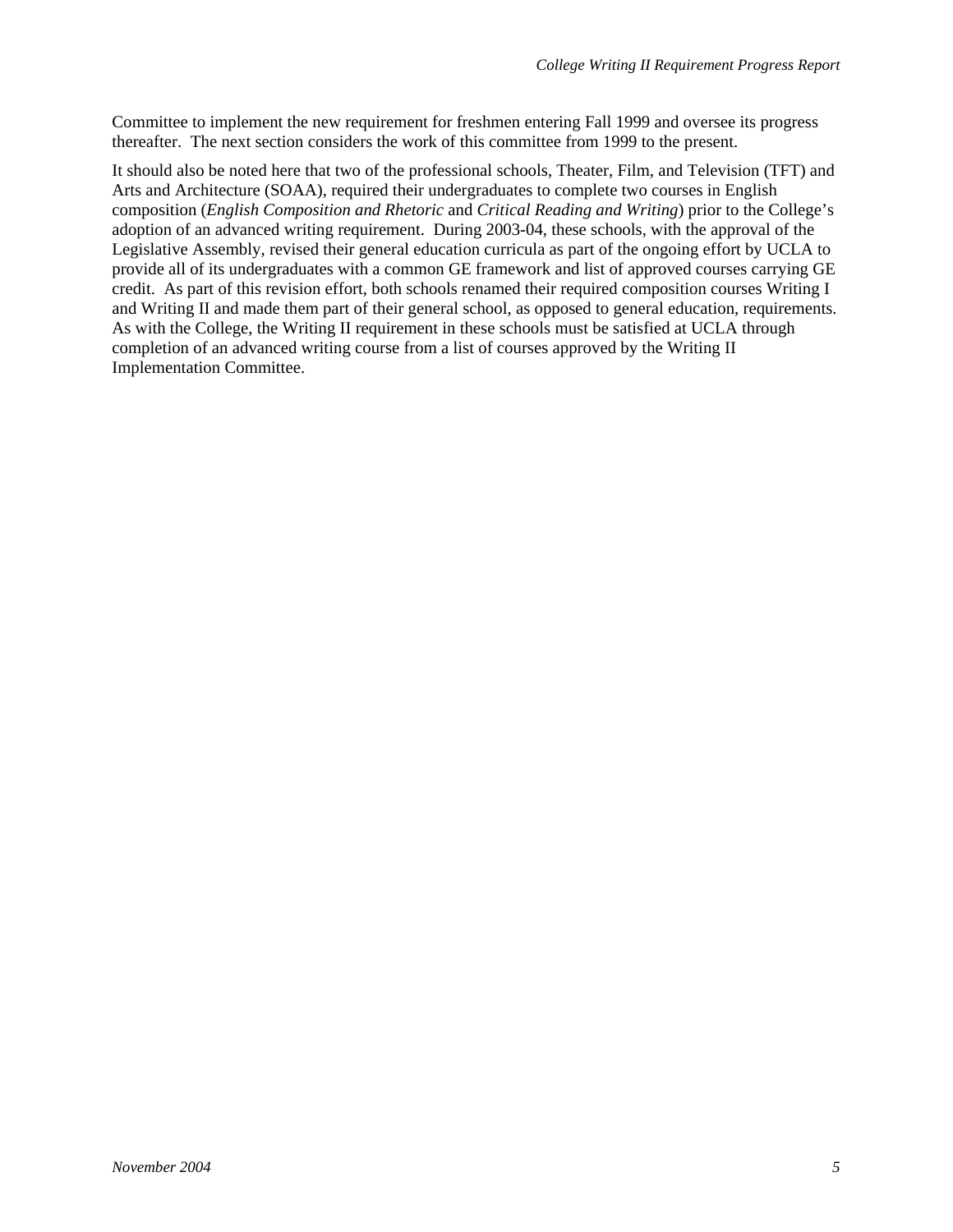## <span id="page-11-0"></span>**SECTION TWO ADMINISTRATION OF THE WRITING II REQUIREMENT**

In the fall of 1998, the Writing II Implementation Committee was charged with the following tasks by the College FEC:

- Establish the criteria for courses satisfying the Writing II requirement.
- Inventory existing courses that could be modified to satisfy the Writing II requirement in order to assure an adequate number of such courses by the 1999-00 AY.
- Create procedures for evaluating the training of TAs and the teaching of writing in Writing II courses.

The Writing II Implementation Committee has worked to address these charges from 1999 to the present under the leadership of the English Department's Professor Robert N. Watson, Committee Chair from 1998-2000, and the Comparative Literature Department's Professor Ross Shideler, Committee Chair from 2000 through Spring 2004. Beginning in October 2004, Robert N. Watson, Professor of English, will serve as Associate Vice Provost for Undergraduate Education Innovations with administrative oversight of the Writing II Program and it's implementation committee.

## **Criteria for Writing II Courses**

Using the recommendations of their predecessors on the GE Writing Requirement Committee as a guide, the Writing II Committee adopted a series of guidelines for Writing II courses (see **Appendix B**) that were predicated on the principle that a Writing II course should use the subject matter of courses given by departments or programs to teach students *to write effectively in a given discipline* (my emphasis). Unlike a Writing I course where the focus would be very much on the rhetoric of the sentence and the structure of paragraphs and essays as a whole, a Writing II course would use writing exercises as a means of not only improving student composition, but also teaching students to understand how a discipline uses writing "to make logical and persuasive arguments, analyze evidence, describe research, and evaluate differences of ideology, theory, and perspective."<sup>[4](#page-11-1)</sup> In addition to this focus on disciplinary "rhetorical modes," the committee also made the following stipulations regarding courses carrying Writing II credit:

- A Writing II course should require its students to write three to four analytical papers resulting in at least twenty pages of revised work. Revised work is defined as giving students the opportunity to write a second, perhaps a third, draft based on an instructor's evaluation of a previous draft.
- Writing II courses should be offered in a variety of formats, from lecture classes with multiple sections to single-class courses. Both lectures and discussions should address rhetorical topics and student writing as well as the assigned reading. Reading assignments should be appropriate to a course whose central objective is to teach disciplinary writing skills, and assignments should introduce students to the discipline's various genres and modes of discourse.
- Writing II courses should take advantage, where appropriate, of new technologies.

 $\overline{a}$ 

<span id="page-11-1"></span><sup>4</sup> From the Winter 1999 Writing II Implementation Committee *Guidelines and Recommendations for Writing II Courses*.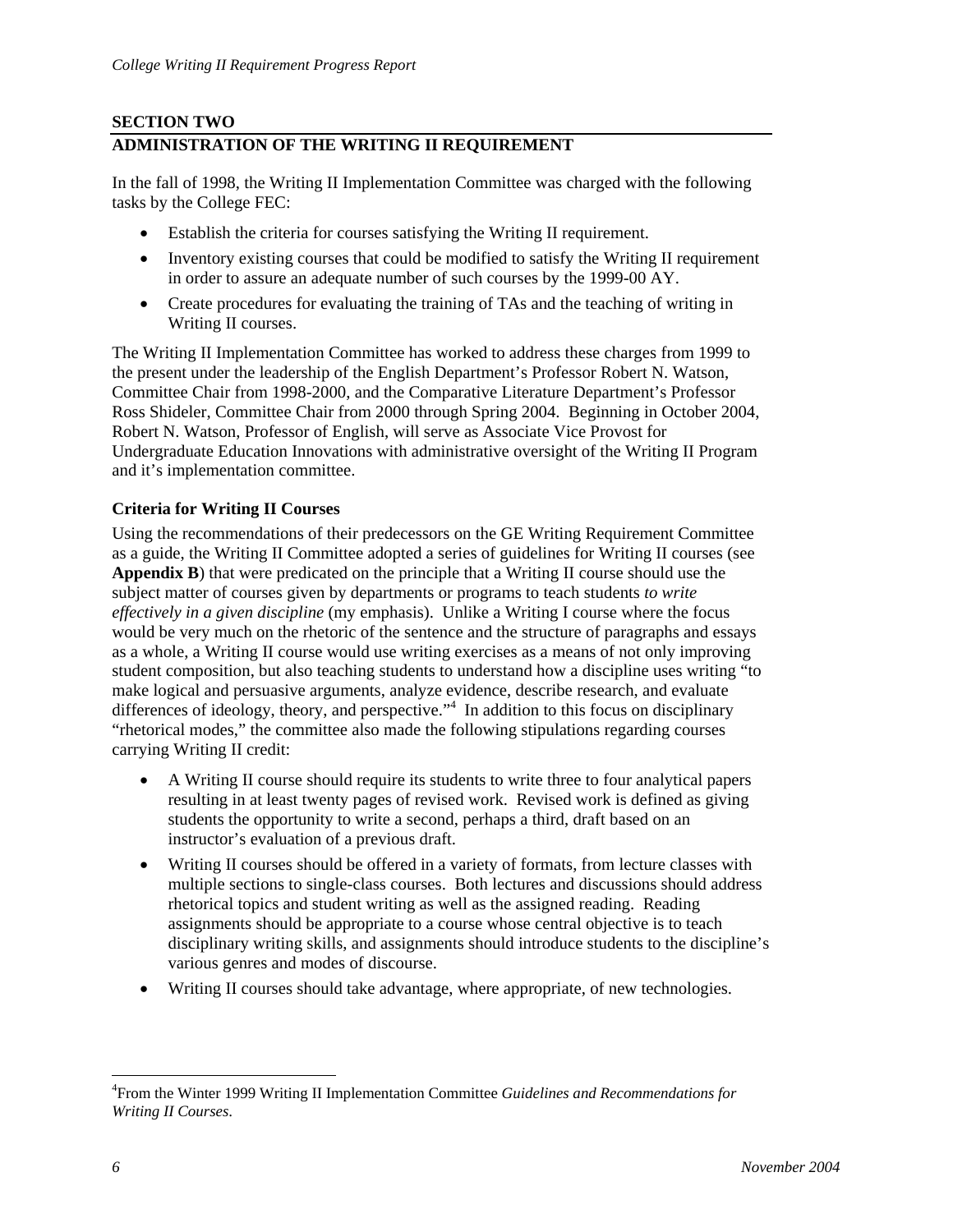<span id="page-12-0"></span>In addition to these course guidelines, the committee addressed the issue of GSI training, mentoring, and workload in Writing II courses, and touched on the need for faculty writing instruction as well. Specifically, the committee recommended that:

- GSIs assigned to Writing II courses also take seminars, developed collaboratively by faculty from their departments and Writing Programs, for the purpose of preparing them to teach writing in their disciplines.
- Sections for both Writing I and II courses have no more than twenty students and each instructor should be responsible for only one section.
- Writing Programs faculty participate in the teaching of Writing II courses, and also in the training of the TAs for these classes.
- Faculty development seminars, with Writing Programs participation, be created to support faculty members teaching in the Writing courses.

#### **Development and Enrollment in Writing II Courses 1999-2004**

A number of courses—English 4, Humanities 2A-D, English 100, and four Honors Collegium writing seminars—had been identified by the GE Writing Requirement Committee as appropriate for Writing II credit. These courses alone, however, could not provide adequate instruction for all College undergraduates, and there was an expectation that additional Writing II courses would need to be developed. Further, while these additional course offerings might be entirely new, both the GE Writing Committee and the College FEC anticipated that these courses would likely be existing lower-division classes adapted to provide intensive training in writing. There was also an expectation that these new Writing II courses would come almost entirely from the Humanities and Social Science divisions of the College.

To insure that there would be adequate Writing II instruction for the College's undergraduates, the Writing II Implementation Committee sent out a call in February 1999 to all departments in Letters and Science for course proposals to meet the Writing II requirement. This call also notified departments that the College would provide general education funds to hire additional graduate student instructors for any of their large lecture/discussion section classes that were reconfigured to provide writing instruction for students. This step was taken so that GSIs in these courses would only have to supervise students in one section (rather than the usual two), with no more than twenty students. Departments were also informed that their GSIs would receive prior training and continuing support in writing instruction from faculty in Writing Programs. As a result of this call, the Implementation Committee received 31 proposals and selected 27 of these to be offered in 1999-00.

In addition to more traditional quarter-long Writing II courses, the Freshman Cluster Program proposed in 2002 to add Writing II credit to the eight GE cluster courses that were to be offered in 2002-03. Under the terms of this proposal, students who completed Writing I by the end of winter quarter of their first year and the *entire* yearlong sequence of cluster courses would satisfy their Writing II requirement. To ensure that student writing in these courses met the pedagogical aims of Writing II, the proposal stipulated that the cluster coordinators would work with Writing Programs consultants to modify their courses in such a way that their writing assignments would provide opportunities for revision and skills development during fall and winter quarters, in order to prepare students to write a culminating final paper in their spring seminars. The proposal also mandated eleven hours of writing instruction training for new cluster GSIs through a yearlong series of intensive workshops and individual mentoring sessions with Writing Programs consultants.

At its April 22, 2002 meeting, the Writing II Implementation Committee endorsed the cluster program's proposal and voted unanimously to approve Writing II credit for the eight GE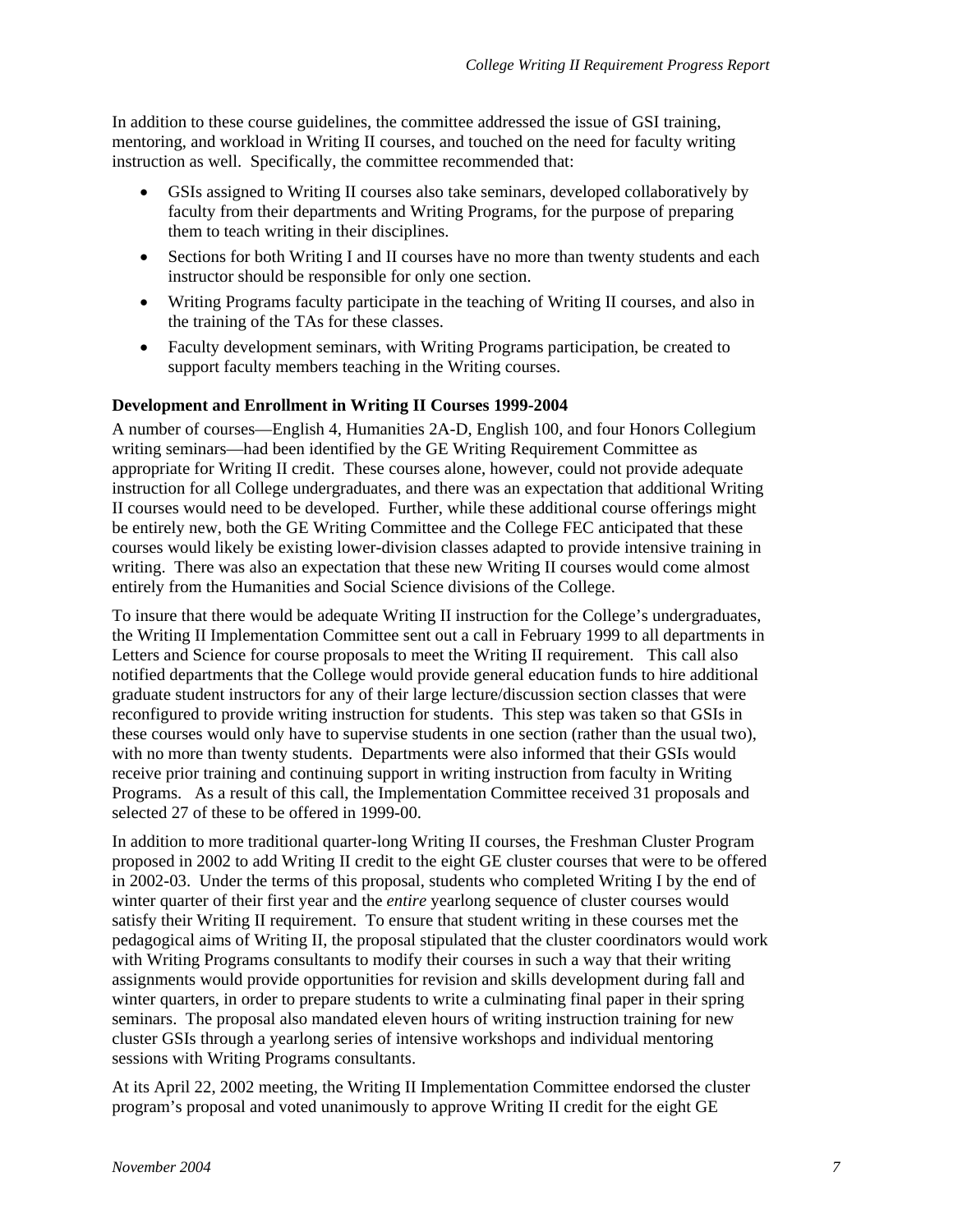<span id="page-13-0"></span>clusters being offered in Fall 2003. The courses approved were: M1CW *The Global Environment: A Multidisciplinary Perspective*; 20CW *Interracial Dynamics in American Culture, Society, and Literature*; 21CW *The History of Modern Thought*; 22CW *Towards a World Economy: The Perils and Promise of Globalization*; 24CW *Work, Labor, and Social Justice in the U.S.*; 70CW *The Evolution of the Cosmos and Life*; 71CW *Biotechnology and Society*; and 80CW *Frontiers in Human Aging: Biomedical, Social, and Policy Perspectives*. During Winter Quarter 2003, the committee approved three additional clusters—23CW *Inside the Performing Arts: Interdisciplinary Explorations of Performance in Society and Culture*; 25CW *Politics, Society, and Urban Culture in East Asia*; and 60W *The United States, 1960-74: History, Politics, and Culture*—for Writing II credit during the 2003-04 AY. To date, eleven of the twelve freshman clusters that have been developed are approved for Writing II credit.<sup>[\\*](#page-13-1)</sup>

The following table shows the numbers of Writing II courses that have been developed and offered, as well their total student enrollments from 1999 to 2004.

| Year          | Approved       | <b>Courses</b> | <b>Enrollment</b> |
|---------------|----------------|----------------|-------------------|
|               | <b>Courses</b> | <b>Offered</b> |                   |
| 1999-00       | 27             | 21             | 2790              |
| 2000-01       |                | 27             | 3032              |
| 2001-02       | 10             | 27             | 3781              |
| 2002-03       |                | 38             | 4887              |
| 2003-04       |                | 40             | 4987              |
| <b>Totals</b> | $52*$          | 153            | 19.477            |

**Table 1. Writing II Course Development and Enrollment 1999-2004** 

\* Includes 41 stand alone courses and 11 cluster courses)

As originally anticipated, the vast majority of the courses approved for Writing II credit since the initiation of the requirement in 1999 do indeed come from the Humanities and Social Sciences (See **Appendix C** for a chart listing all approved Writing II courses). Notable exceptions have been Life Sciences 2W, which was offered in 2000-01, HC 45W *Writing About Life Sciences*, and the freshman clusters with substantial scientific content, i.e., *The Global Environment*; *Evolution of the Cosmos and Life*; *Biotechnology and Society*; and *Frontiers in Human Aging*.

### *Enrollment Management*

Writing II was designed as a requirement to be completed by all incoming freshmen during their undergraduate academic careers at UCLA. Students may not test out of the requirement and only one course (English 4W) is accepted through articulation from other institutions and may be taken during summer terms while a student is enrolled at UCLA. Students are encouraged to complete the requirement by the end of the sophomore year, before beginning upper-division coursework.

Over the past five years, the Writing II Implementation Committee has tried to certify enough Writing II courses to meet student need. Several policies and procedures also facilitate early compliance and persistence:

- Granted *impacted* course status for all Writing II courses (effective Fall 2002);
- Mounted a concerted effort to direct students away from the primary Writing II course, English 4W, and toward other certified courses;
- Added a "Writing Intensive" transcript notation;

 $\overline{a}$ 

<span id="page-13-1"></span><sup>\*</sup> The twelfth, 50ABC *Perception and Illusion: Cognitive Psychology, Literature, and Art*, has not been offered since AY 2000-01.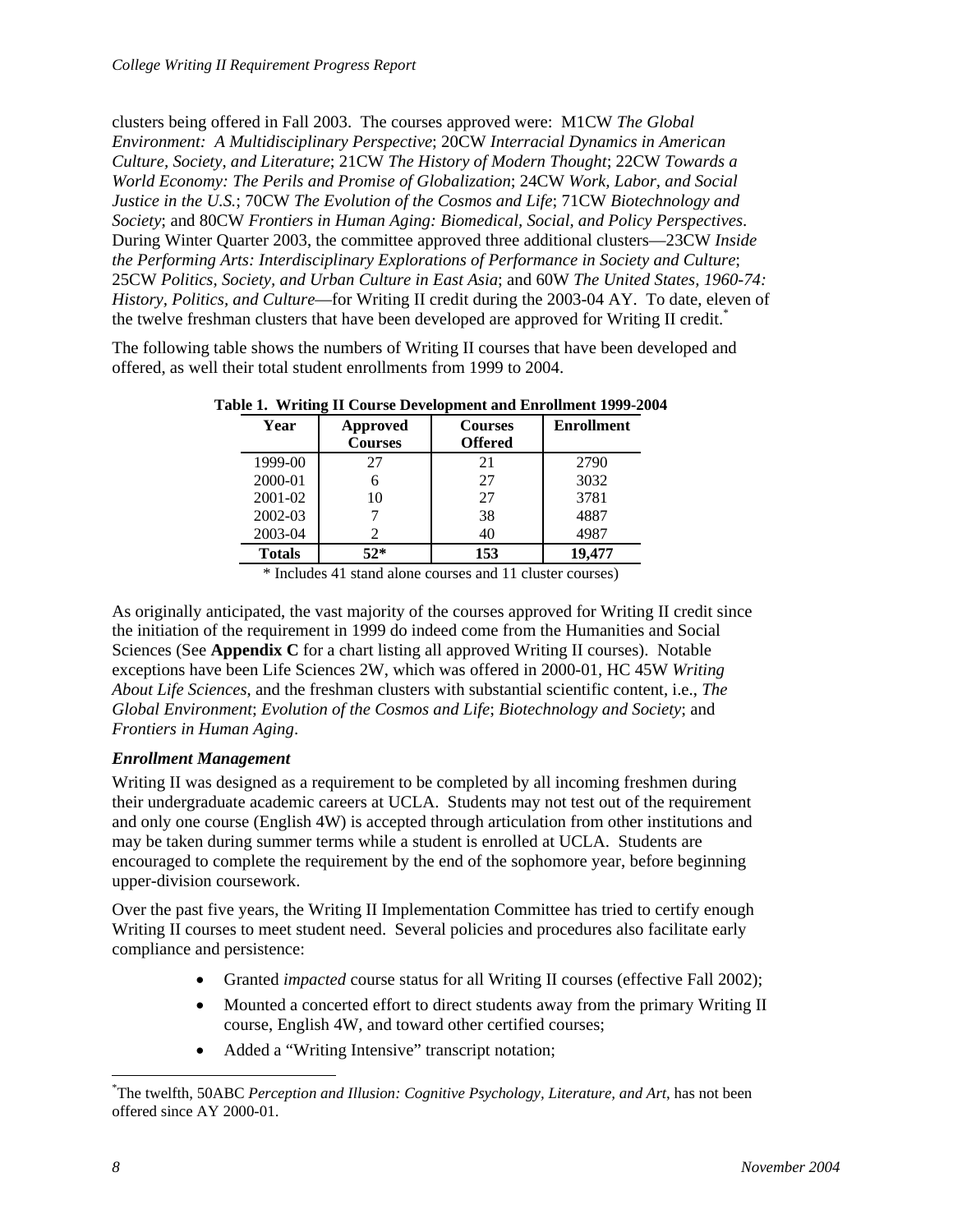- <span id="page-14-0"></span>• Approved GE Clusters to carry Writing II credit (effective Fall 2002) - cluster students must complete the three-quarter cluster sequence and complete the Writing I requirement by the end of the winter quarter;
- Placed *holds* on the fall Registration Packets for students who have not completed the requirement by the beginning of fall of the student's third year.

Extensive publicity was required to encourage enrollment in Writing II courses other than English 4W. A misconception existed among counselors and students that English 4W was the only course that would be accepted and/or recognized by graduate, medical and professional schools admission offices as evidence of completion of an advanced writing course. This precipitated the "Writing Intensive" notation and an aggressive correspondence campaign with graduate, medical and professional schools about the quality and nature of the newly certified Writing II courses.

As a result of all these combined measures, over 50% of the freshman class now satisfies the Writing II requirement during their first year on campus and most complete the requirement before the end of their third year. Some students take more than one Writing II course; thus, the percentages above 100% appear in the table below as the cohort progresses through its 4 or 5-year tenure at UCLA.

| <b>FR Cohorts</b> | 1999-2000 | 2000-2001 | 2001-2002 | 2002-2003 | 2003-2004 |
|-------------------|-----------|-----------|-----------|-----------|-----------|
| Fall 1999         | 31%       | 69%       | 100%      | 109%      | 111%      |
| <b>Fall 2000</b>  | -----     | 30%       | 82%       | 98%       | 105%      |
| Fall 2001         | ----      |           | 41%       | 83%       | 99%       |
| Fall 2002^        | -----     | ----      | ----      | 55%       | 83%       |
| Fall 2003         | ----      | ----      | ----      | ----      | 58%       |

**Table 2. Estimated Percentage of Freshman (FR) Cohorts Completing the Writing II Requirement** 

*^GE Clusters certified to satisfy the Writing II Requirement.* 

Currently there appears to be an adequate number of Writing II courses and appropriate policies in place to meet student need and to ensure that they are able to complete the requirement in a timely manner. However, freshmen, who entered in the fall of 2002 and were not in a cluster course, are required to take a second Writing II course or GE seminar to satisfy their College General Education requirements. While 83% of this cohort appears to have satisfied their Writing II requirement by the end of the sophomore year, it is not clear how many have taken or plan to take a second Writing II course to satisfy their seminar/second Writing II course requirement. Further data is needed to determine whether there are a sufficient number of Writing II courses if a high percentage of the non-cluster students decide to enroll in a second Writing II rather than a general education seminar.

### **GSI Training**

In addition to the development of Writing II courses, the Writing II Implementation Committee worked closely with Writing Programs over the last five years to provide training for GSIs leading Writing II discussion sections and lower division seminars. A key figure in this effort was Dr. Cynthia Merrill who designed and coordinated the training workshops offered by Writing Programs for Writing II GSIs. As a result of Dr. Merrill's efforts, over 150 graduate student instructors engaged in the teaching of both quarter-long and cluster Writing II course offerings have received training and mentoring in writing instruction. More information regarding Writing II TA training and faculty consultation is included in the sections dealing with the efforts to introduce the requirement into humanities, social sciences, natural sciences, and freshman cluster courses.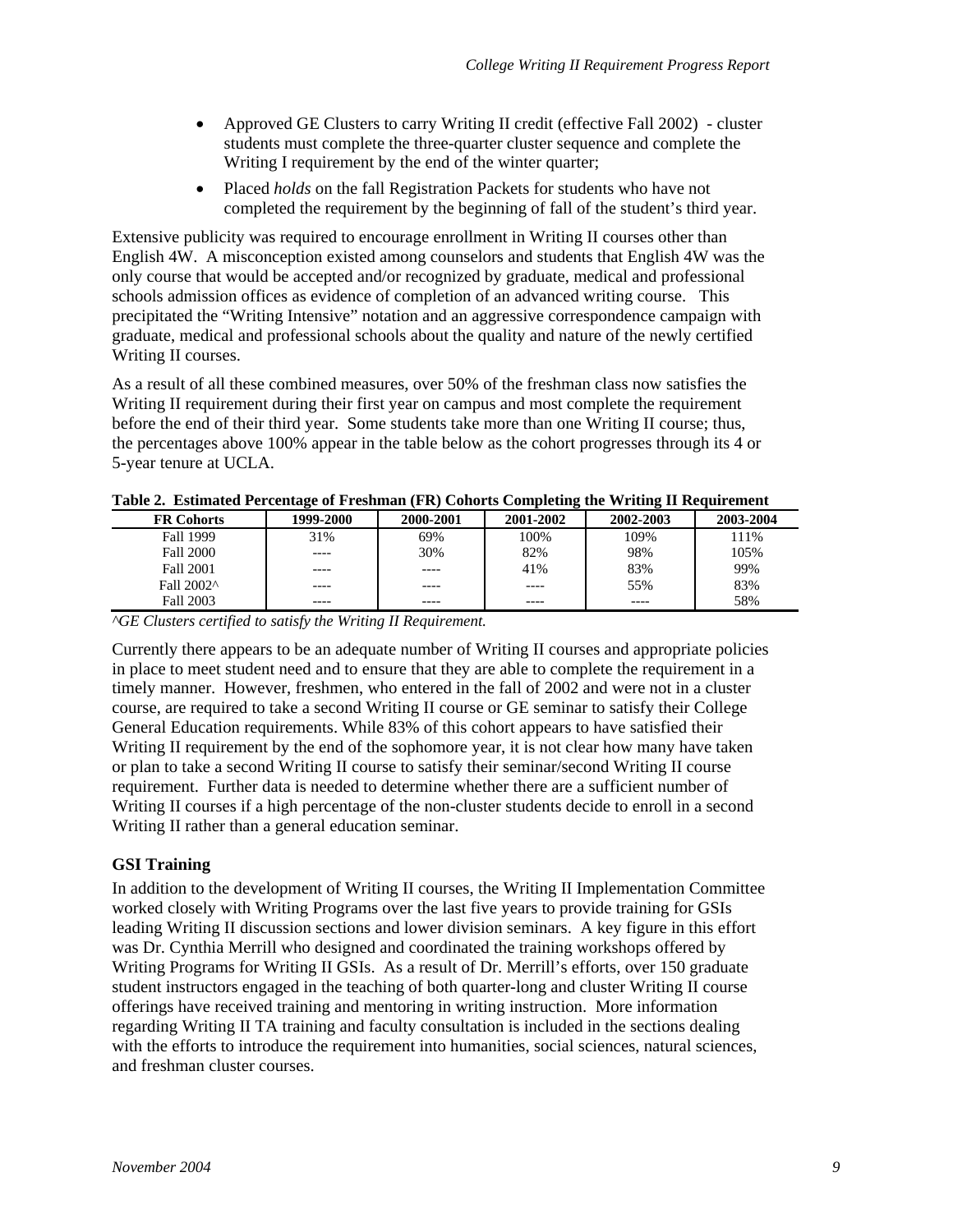## <span id="page-15-0"></span>**Funding for Writing II**

Funding for Writing II course development and TA training over the last five years has been provided by the Vice Provost for Undergraduate Education from permanent money that was earmarked by former Chancellor Charles F. Young for the purpose of supporting the College's efforts to improve general education. Out of these funds, a yearly allocation of \$250,000 is used to cover FTE costs for additional sections of English Composition 3 to satisfy the Writing I requirement, as well as additional TAs for Writing II courses to supplement departmental allocations so that each TA is responsible for only one 20-student section. These funds are also used to cover course releases for Writing Programs instructors who provide TA writing assistance and mentoring through training programs and individual consultation. Table 3 summarizes these expenditures over the last five years:

|                                   | 2000-01   | 2001-02   | 2002-03   | 2003-04   | Projected<br>2004-05 |
|-----------------------------------|-----------|-----------|-----------|-----------|----------------------|
| Writing Programs Transition Costs | \$107,550 | \$53,775  | \$107,550 | \$54,600  | \$0                  |
| Writing Programs Consultation     | \$31,125  | \$31,125  | \$24,071  | \$23,448  | \$55,581             |
| Writing II Instructors            | \$127,292 | \$112,242 | \$151,808 | \$168,604 | \$176,896            |
| Administrative Costs (S&E)        | \$6.511   | \$6.544   | \$6.544   | \$4,700   | \$9.489              |
| Total                             | \$272,478 | \$203,686 | \$289,973 | \$251,352 | \$241,966            |

- **Writing Programs Transition Costs.** Includes funding transferred to Writing Programs to pay for English 3 sections (Writing I) needed in the transition period of implementing a second writing requirement in the College. This increased need for English 3 sections occurred when the Comparative Literature series was shifted from satisfying Writing I to Writing II. These transition funds were designed to give Writing Programs time to adjust their course assignments to accommodate the Writing I enrollment needs, including shifting some upper division instruction to these lower division courses, and this transition period was completed at the end of 2003-04.
- **Writing Programs Consultation.** Includes funding transferred to Writing Programs for course releases to WP lecturers to train graduate student instructors to lead Writing II sections, to advise the Writing II Implementation Committee on best practices in writing instruction, to consult with faculty coordinators from the Freshman Cluster Program on how to implement Writing II in clusters, and to provide a yearly assessment report on Writing II instruction.
- **Writing II Instruction.** Includes funds for graduate student instructors (TAs) to supplement departmental allocations in Writing II courses so that each TA is responsible for only one 20 student section and can thus provide students with intensive writing instruction. The TAs are trained to provide writing assistance and mentoring through a TA training program coordinate.
- **Administrative Costs (S&E).** Includes administrative stipends and a small budget for "supplies and expenses."

### **Writing II Assessment**

The Writing II Implementation Committee has always recognized the importance of assessing the Writing II initiative for the sake of both improving the instruction that students receive in this area and providing information to scholars and teachers of writing pedagogy. The committee has found, however, that the assessment of writing instruction is extraordinarily difficult and complex, partly because each sample of writing is unique and each reader brings different criteria to bear on it. Evaluation strategies that involve the creation of portfolios of student written work in different Writing II courses, while promising, are expensive and difficult to coordinate. Consequently, aside from the standard Evaluation of Course Instruction surveys that are administered in all courses at UCLA, the committee has made little headway in this area.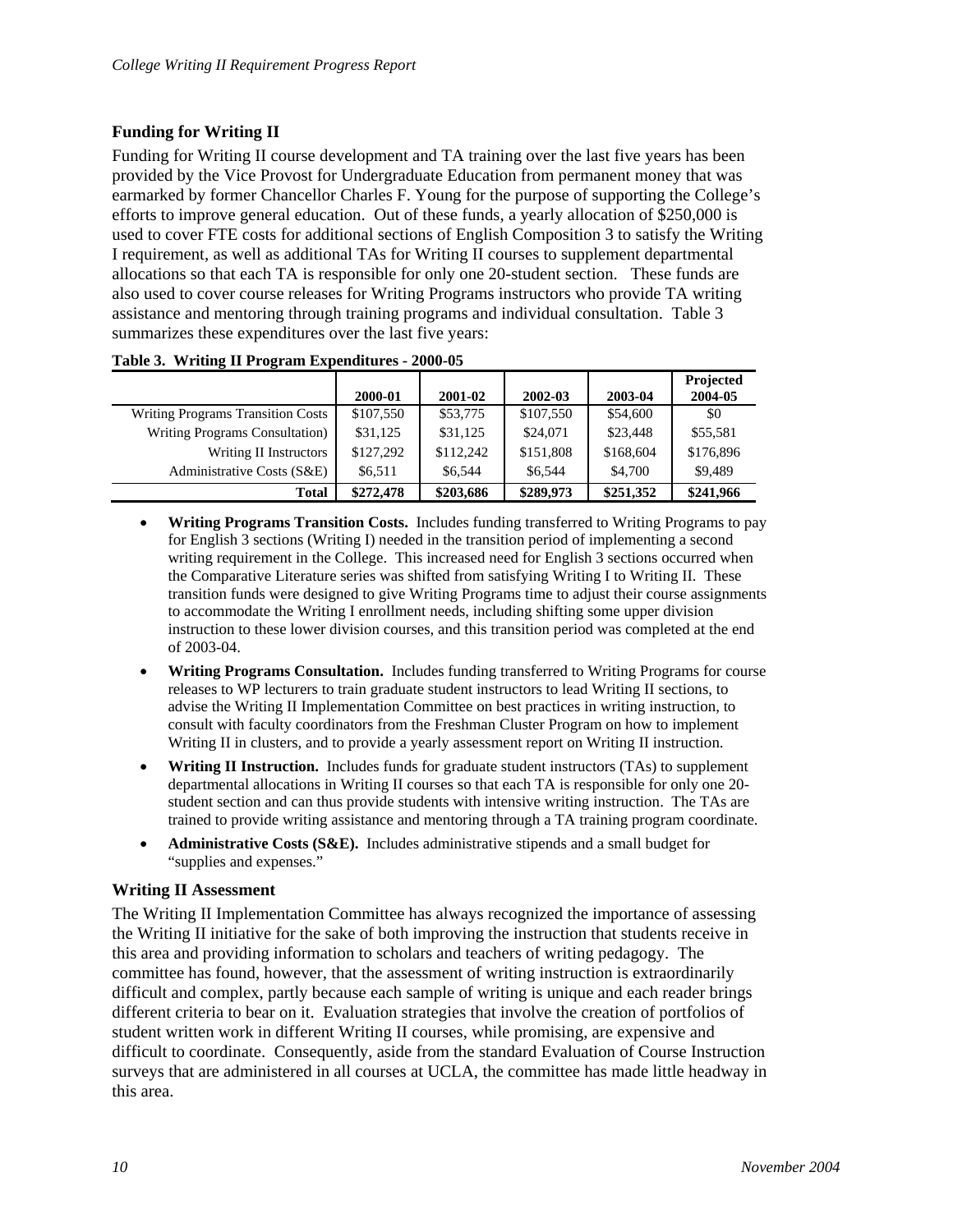## <span id="page-16-0"></span>**SECTION THREE WRITING II IN THE HUMANITIES AND SOCIAL SCIENCES**

## **Overview**

This section addresses the effort to develop and teach Writing II courses in the Humanities and Social Sciences. It looks at the number and distribution of Writing II courses in these subject areas and the training developed to prepare their instructors. This section also attempts to provide the reader with some sense of the overall experience of the students, GSIs, and faculty who are participating in the Writing II course offerings of the Humanities and Social Sciences Divisions.

The findings in this section are based in part on the April 2004 report of Dr. Leigh Harris, Writing Programs GSI Coordinator for non-cluster Writing II courses, on her training and mentoring program for graduate students and faculty teaching in the Humanities and Social Sciences Writing II classes from Fall Quarter 2002 through Spring Quarter 2004 (See **Appendix D**). This report details Dr. Harris' efforts to assist new and continuing GSIs in a wide range of Humanities and Social Sciences Writing II courses with the challenges of planning sections, preparing assignments, revising papers, and evaluating student work. Her report also details her collaboration with new and continuing Writing II faculty to ensure the ongoing quality of writing instruction in their courses; and it closes with her reflections on some of the challenges that she has experienced in her efforts to implement Writing II goals at the course level.

This section also includes data from the Evaluation of Course Instruction forms that were distributed to students in the various Humanities and Social Sciences Writing II courses offered in Fall Quarter 2003. In an effort to get some sense of the student experience in these classes, their instructors were asked to append three additional questions to the standard faculty and GSI Evaluation of Course Instruction forms. These questions were formulated by Ross Shideler, M. Gregory Kendrick, Judith Lacertosa, Leigh Harris, and Karen Jarsky, and were intended to solicit from students the extent to which they felt their courses had achieved certain Writing II aims. The three questions were as follows:

To what extent do you feel that:

- You received adequate feedback on your written work?
- The written assignments helped you better understand the course subject matter?
- Your writing skills improved as a result of this course?

Mean and median statistical summaries of the student responses to these questions were provided to the members of the Writing II report workgroup by the Office of Instructional Development.

In addition to this student data, this section also includes information collected during the fall and winter quarters of 2003-04 from three focus groups engaged in the teaching of Humanities and Social Sciences Writing II courses. One of these focus groups was comprised of six Writing II GSIs who had participated in Dr. Harris' training and mentoring program. The second group included nine faculty members teaching Writing II courses who had also collaborated with Dr. Harris. The third focus group was comprised of GSIs teaching Writing II courses that do not participate in the Writing Programs TA Training and Mentoring for Writing II, i.e., Comparative Literature, English, Philosophy, and Writing Programs. The participants in all three of these groups were asked about the following issues (a complete Discussion Guide is included in **Appendix E**):

- Their experiences in teaching a Writing II course.
- Their evaluation of the Writing II guidelines and the challenges that they faced implementing them in their courses.
- Their efforts to integrate writing instruction with the subject matter of the course;
- Their evaluation of GSI Writing II training.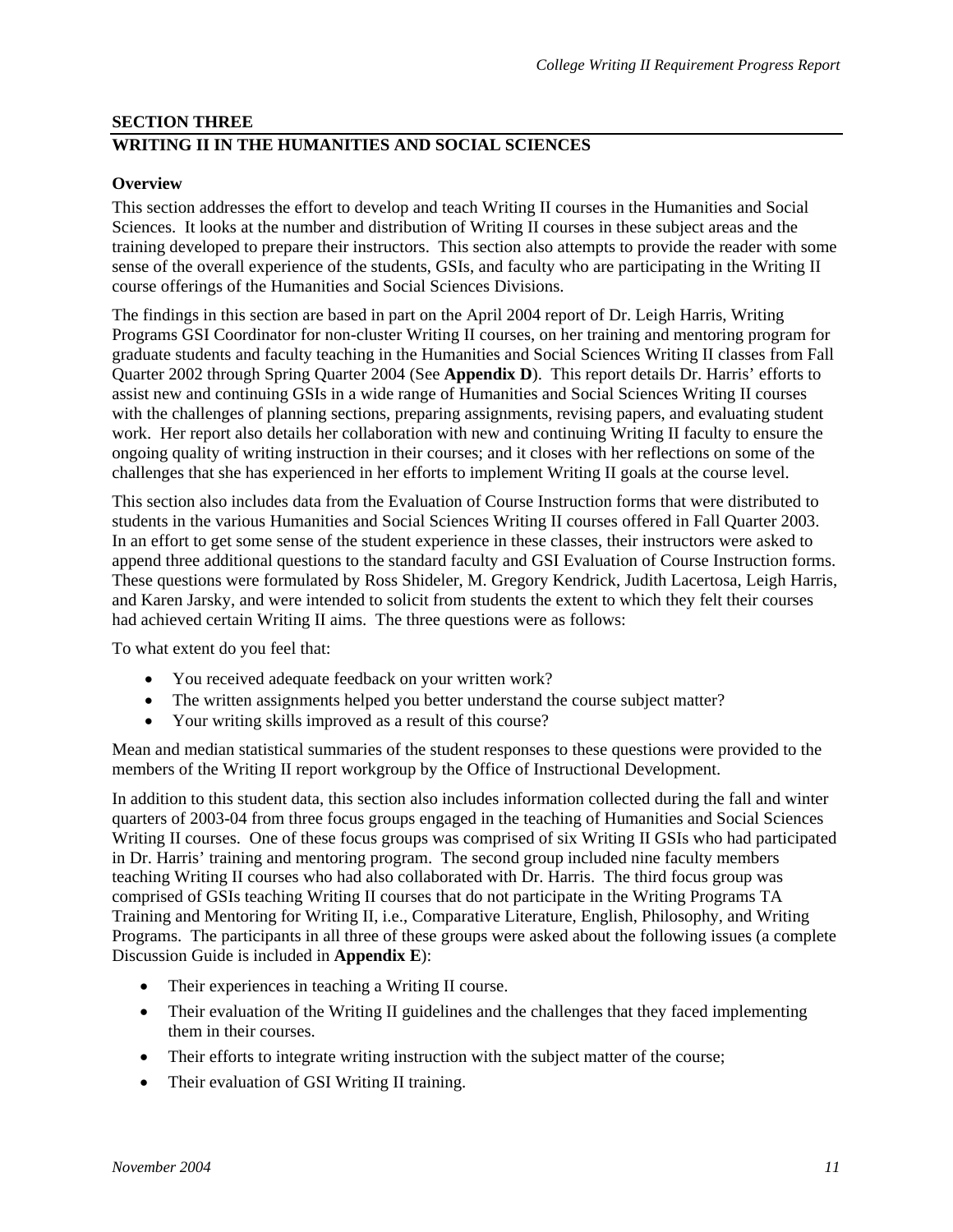<span id="page-17-0"></span>• Their overall judgment of the Writing II experience, as well as recommendations for the future of the program.

The focus groups were audio-taped and transcribed. Following transcription, the interviewers' read and re-read the transcripts and prepared summary overviews of key themes that emerged from the focus group sessions. Selected quotes by unidentified focus group participants were included in the summaries to illustrate the different themes. Given the small sample interviewed in these focus groups, the reader is strongly cautioned against generalizing these differences to the general population of Writing II instructors.

## **Humanities and Social Sciences Writing II Courses, Student Enrollment and Evaluation**

As of AY 2003-04, 41 quarter-long courses and 10 freshman clusters have been approved for Writing II credit. Among the quarter-long offerings, all but two—Honors 45W *Writing About Life Sciences* and Life Science 2W *Cells, Tissues, and Organs*—are Humanities and Social Sciences courses. Thirty-six of the remaining 39 quarter-long courses address humanities-centered subjects and are offered by the Humanities Division and the College Honors Program, while the remaining three deal with historical subjects and methodologies and are offered by the College's Social Sciences Division.

Humanities Writing II courses are offered by the departments of Applied Linguistics, Classics, Comparative Literature, Asian Languages and Cultures (formerly East Asian Languages and Cultures), English, French and Francophone Studies, Germanic Languages, Honors, Musicology, Philosophy, the Scandinavian Section, and Slavic Languages and Literatures. The three Social Sciences Writing II courses are offered by Asian American Studies and the History Department. UCLA's Writing Programs also offers an Academic Writing 100W course. For the course numbers and titles of these Writing II offerings see **Appendix C**.

Given the fact that freshman clusters were not approved for Writing II credit during the initial years of the College's expanded writing requirement, it can be safely assumed that the overwhelming majority of the 4,448 students who satisfied Writing II during Academic Years 2000-01 and 2001-02 were enrolled in one of the aforementioned Humanities and Social Sciences courses. Of the 4,887 students enrolled in Writing II courses in 2002-03, 3,690 were accommodated in one of the College's Humanities and Social Sciences Writing II offerings, while the remaining 1197 satisfied their requirement by completing one of the College's clusters. As anticipated by the General Education Writing Committee, Humanities and Social Sciences Writing II courses have indeed been the principal vehicles through which the College's students have satisfied their Writing II requirement.

Evaluation of the quality of instruction that students are receiving in Humanities and Social Sciences Writing II courses has been limited to the university's standard Office of Instructional Development (OID) Evaluation of Instruction Program survey. These surveys have been administered in all Writing II approved courses over the last six years by the departments and programs offering the classes. Because course evaluations are traditionally sent to the department of the faculty instructor, Writing Programs and consequently, the Implementation Committee, have not received copies of these surveys and therefore lacked the ability to perform a comprehensive review of the survey results.

Other than this standard OID survey, no other systematic attempt has been undertaken to assess the student experience in the Humanities and Social Sciences Writing II courses. Additionally, the standard evaluation surveys are gauged to register student attitudes towards the instructors of these courses, they do not address the degree to which these classes are achieving the instructional aims specified by both the College FEC and the Implementation Committee. Specifically, they do not actually ask students if these courses are providing them with adequate feedback on their written work, furthering their understanding of different disciplinary rhetorical modes, or improving their overall writing skills.

In an effort to get some sense of how effective Humanities and Social Sciences Writing II courses have been in achieving these instructional aims, the Writing II report workgroup asked the Fall 2003 instructors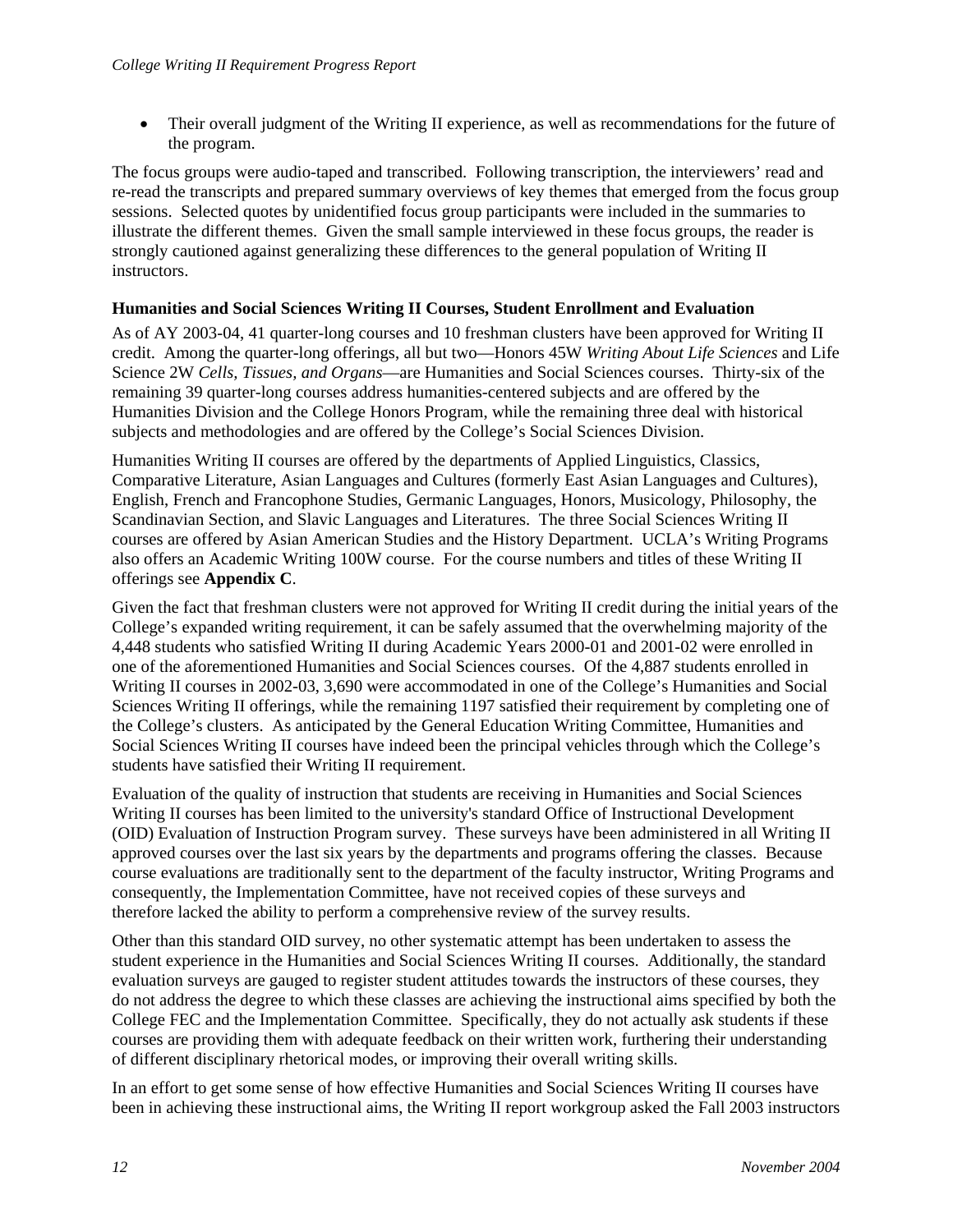<span id="page-18-0"></span>in these courses to append three non-standard questions to their end-of-term Evaluation of Instruction surveys. These were:

To what extent do you feel that:

- You received adequate feedback on your written work?
- The written assignments helped you better understand the course subject matter?
- Your writing skills improved as a result of this course?

Due to the lateness of this request (it was made literally at the end of the fall quarter), only 13 of the Humanities and Social Sciences Writing II courses were able to solicit student responses to the these questions. Courses with sections receiving these questions: English Composition 100W, Asian American 10W; English 4W (and English 4HW); Comparative Literature 2AW; Comparative Literature 2CW; and Scandinavian 50W. Both the mean and median responses of the 492 students enrolled in these courses to the three questions were overwhelmingly positive, ranging between 7 and 8 which are in the high end of the standard survey numbers (1 being lowest and 9 highest).

On the basis of this decidedly limited and ad hoc survey, it would appear that for a great many UCLA undergraduates Writing II courses in the Humanities and Social Sciences do provide adequate feedback on student written work, strengthen student understanding of different disciplinary discourses, and improve student writing skills. This said, it is obvious that a more systematic assessment of the student experience in these courses is needed. At the very least, the Committee believes that the standard evaluation of course instruction survey forms that are administered in these courses each quarter should include the non-standard questions suggested by the Writing II report workgroup.

## **Writing II GSI Training and Mentoring and Faculty Consultation**

The original guidelines adopted by the Writing II Implementation Committee require that graduate student assistants who are teaching in Writing II courses must receive training in writing instruction. Further, this training should be provided through collaborative efforts between the departments offering the Writing II courses and instructors associated with Writing Programs. With regard to the faculty teaching these courses, the committee's guidelines also envisioned some kind of arrangement wherein Writing Programs instructors would lend support to Writing II faculty with seminars on writing instruction or through a process of regular consultation.

### *Writing Programs Administered Training and Mentoring*

In the case of Writing II courses in the Humanities and the Social Sciences, GSI training and faculty consultation is not addressed in a uniform manner. GSIs and faculty teaching Writing II courses in Applied Linguistics, Asian Languages and Cultures, French and Francophone Studies, Germanic Languages, Musicology, Near Eastern Languages and Cultures, the Scandinavian Section, Slavic Languages and Literatures, Asian American Studies, and History participate in a training and mentoring program that is coordinated by Dr. Leigh Harris of Writing Programs. In this program, Dr. Harris provides eleven hours of writing instruction and consultation for new Writing II GSIs, and at least two hours of mentoring supervision for continuing Writing II GSIs, each quarter. The training for new Writing II GSIs includes nine hours of group work on such matters as section planning; pre-writing and critical reading exercises; incorporating disciplinary conventions into writing assignments; peer review; and evaluating student written work. In the two-hour mentoring portion of her program, Dr. Harris meets with each GSI for an hour during the quarter to discuss their evaluation of student writing. The other hour is spent with the GSI teams of the different Writing II courses discussing questions related to the teaching of writing in their discussion sections.

In addition to the training that she provides for GSIs in the Humanities and Social Sciences Writing II courses, Dr. Harris also meets on a regular basis with the new and continuing faculty members that are teaching these classes. In these meetings, she addresses Writing II expectations and tries to help faculty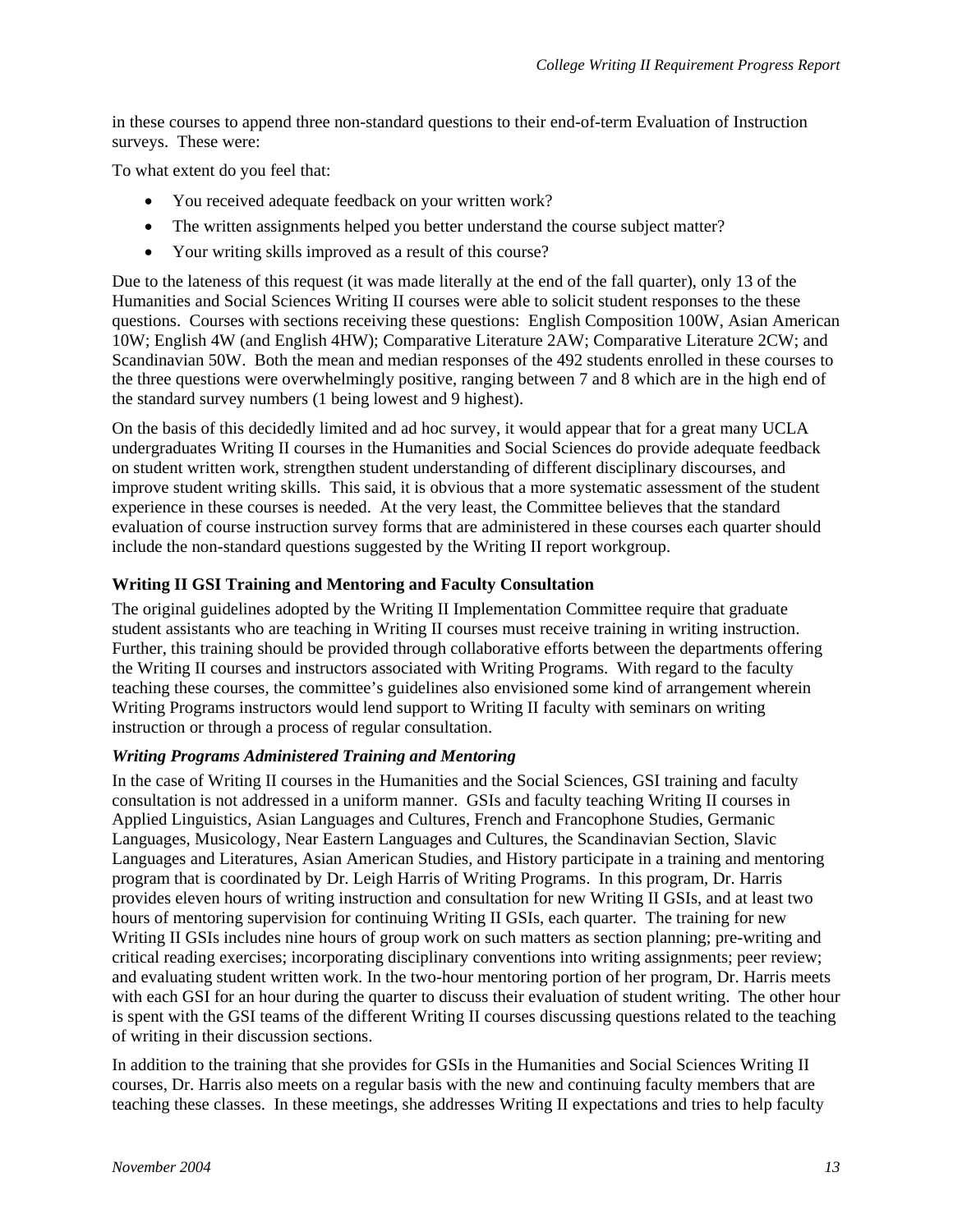achieve those aims through their reading selections, writing assignments, and revision schedules. Where possible, Dr. Harris also tries to attend the faculty member's regularly scheduled GSI meetings to facilitate the development of writing assignments and essay exam questions.

In her report addressing her efforts to provide Writing II training and mentoring support for Humanities and Social Sciences GSIs and faculty (See **Appendix D**), Dr. Harris expresses overall satisfaction with the level of assistance that she has been able to provide graduate students in the program. Her experiences with faculty consultation, however, have been decidedly more mixed. While she reports that some faculty have welcomed her collaboration and worked closely with her to integrate the writing goals of their classes into both the lectures and discussion sections of their courses, others have tended to regard her as an unwelcome imposition. In this latter scenario, she indicates that her work with faculty has been largely "perfunctory" and the writing portion of the course has essentially been left to the teaching fellows to address in their discussion sections.

In the Writing II focus group that was comprised of GSIs who had worked with Dr. Harris, teaching fellows indicated that they found the training helpful. They particularly valued the mentoring sessions, which gave them an opportunity to review their instructional experience with a writing specialist. As one GSI noted:

*You meet once again later in the quarter so you're kind of re-visiting the same issues with some practical experience*.

One problem that was mentioned, however, was the need to schedule Writing II training sessions in such a way that the information in them can be effectively integrated into course assignments and syllabi. One of the participants in the focus group addressed this in the following way:

*I think the training was great....One of my only issues with it was that because we're on a 10 week quarter system here, and it wasn't until the second week that we finished all the training, the quarter's almost halfway over, the students have already turned in a paper or two and we're still trying to figure out what we're doing.[\\*](#page-19-0)*

In the focus group comprised of faculty who have taught in the Humanities and Social Sciences Writing II courses, there was general agreement on the need for GSI training and mentoring in writing instruction, particularly in light of the fact that:

*One of the things that we never talk about as faculty is that nobody ever taught us how to teach, and certainly nobody ever taught us how to teach writing. And it's a big problem.* 

Faculty did note, however, that they had heard different responses by GSIs to the Writing II training provided by Writing Programs, with some graduate students expressing satisfaction with the experience, and others resenting it. The faculty in the group offered possible reasons for the aversion expressed by some GSIs to the training, noting that much of the grumbling in this area came from continuing Writing II GSIs and those who spent extra hours with faculty each week addressing the writing assignments in their classes. Faculty also concurred with sentiments from the GSI focus group that the Writing II training should probably start earlier so as to give graduate students more time to integrate the aims and guidelines of the program into their discussion sections.

With regard to the question of how faculty could be better assisted in designing and teaching Writing II courses, there was a consensus in the group about the desirability of bringing new Writing II faculty together with faculty who had previously taught Writing II courses. Some of the faculty remarks on this point were as follows:

 $\overline{a}$ 

<span id="page-19-0"></span><sup>\*</sup> Dr. Cynthia Merrill, Coordinator of Writing II TA Training from 1999-2002, initially held the training prior to the beginning of the academic year. However, graduate students undergoing these sessions indicated that they felt the training was more effective if it was done in tandem with their teaching.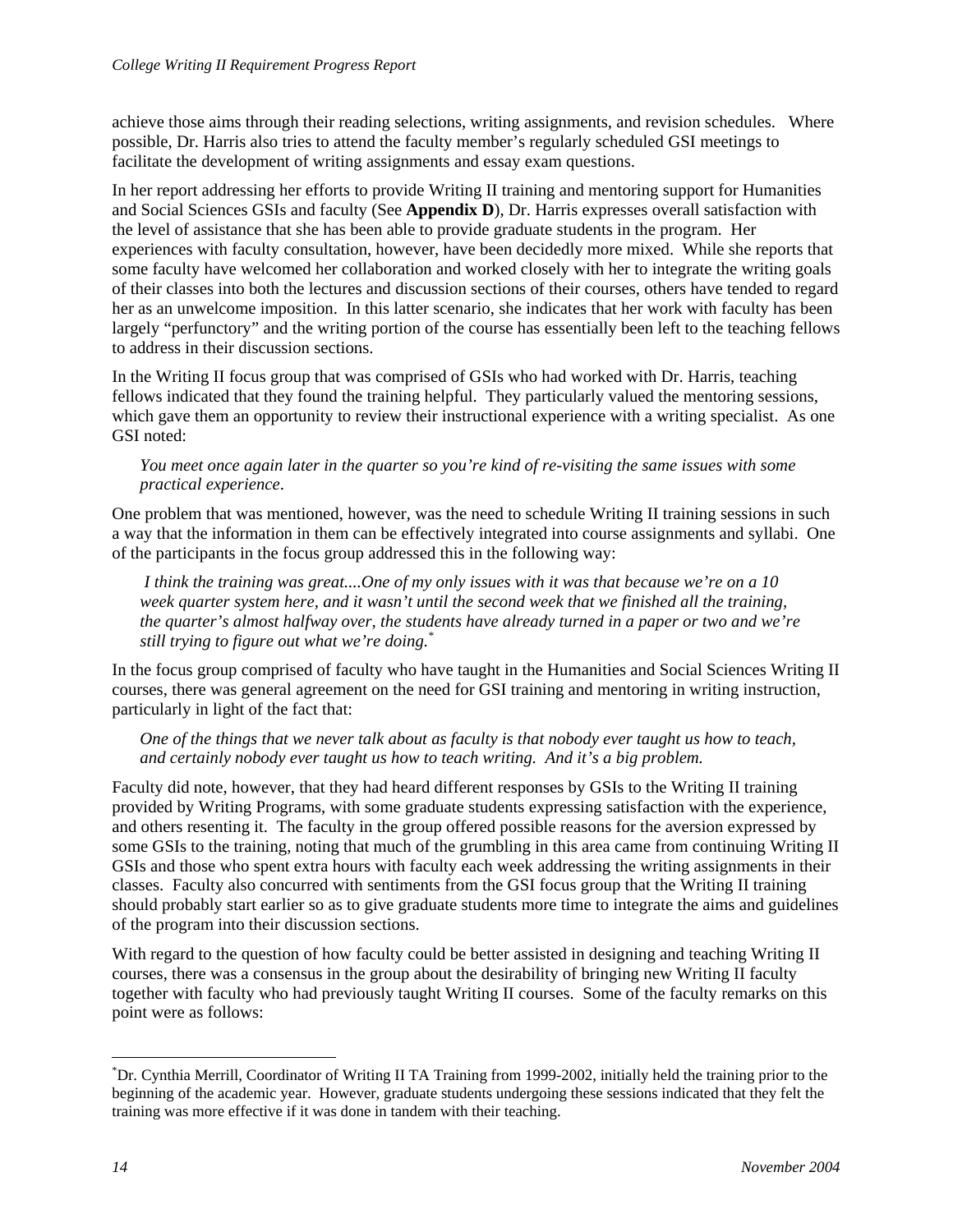<span id="page-20-0"></span>*I think that one of the important things for people that are putting together these courses for the first time is to come and talk to one of us that have, or a couple of us that have done it.* 

*I would like to actually have some kinds of forum for discussion with other people to sort of figure out—to get suggestions of other ways of organizing it[a Writing II course] and things that—I just hit upon things myself, but I think some kind of dialogue with other people who are facing similar challenges would be helpful.* 

By and large, however, faculty were very positive in their remarks about the training and mentoring efforts of Dr. Harris and Writing Programs. Typical of these were the following:

*I just think my [graduate] students have learned a lot about writing and they [Writing Programs] just contributed a lot to the whole class. I'm really happy with the contribution that Writing II has made to the whole program. So, that's a really great resource.* 

*They're [Writing Programs] also there to mentor and help students when they need help or suggestions or to talk about things, so it's a great sort of triangle, with the professor, the TAs and the writing program. That's been my experience.* 

### *GSI Training and Mentoring Outside of Writing Programs*

As mentioned at the beginning of this section, GSI and faculty training and mentoring in Humanities and Social Sciences Writing II is not uniform. Writing II courses in Comparative Literature, English, Philosophy, and Writing Programs do not participate in Dr. Harris' training and mentoring program. The reason for this is that GSIs in these departments and programs ostensibly receive extensive training in writing instruction, and their faculty see themselves as proficient in teaching the rhetorical modes of their disciplines.

In the focus group with GSIs responsible for Writing II instruction in these departments, however, there was a general lack of awareness of any requirement for explicit Writing II training (or of Writing II Course Guidelines for that matter). While several GSIs in this group did mention departmental coursework in general pedagogy, which included some elements of writing instruction, they also noted that this training was short, cursory, and could have been better.

*We have a TAC, or TA training course that covers over a quarter. And during that course we talk about Writing II requirements, and we usually had a writing instructor, a person from writing programs, come in to talk about the requirements. But those classes are pretty short, and that was one day.*

*Well we had that in the 495A and B course. The A course is just for general teaching…The 495B right now is for the writing class. It was helpful. I felt like it could have been more helpful…if maybe there been more contact with people currently teaching the class we were going to teach…. I think that sort of feedback doesn't happen enough.* 

### *Future Directions in Writing II GSI and Faculty Training and Mentoring*

On the basis of both Dr. Harris' report and the faculty/GSI focus groups, there appear to be a number of ways in which the training and mentoring of Writing II instructors in the Humanities and Social Sciences could be made more effective. These are:

- All faculty working in Writing II courses that participate in Writing Programs GSI training and mentoring should cooperate with that program's GSI Coordinator to insure that the teaching of content and writing is a unified enterprise extending into both lectures and discussion sections.
- Greater efforts should be made to organize workshops and/or forums that bring new Writing II faculty together with their colleagues who have designed and taught these courses in the past.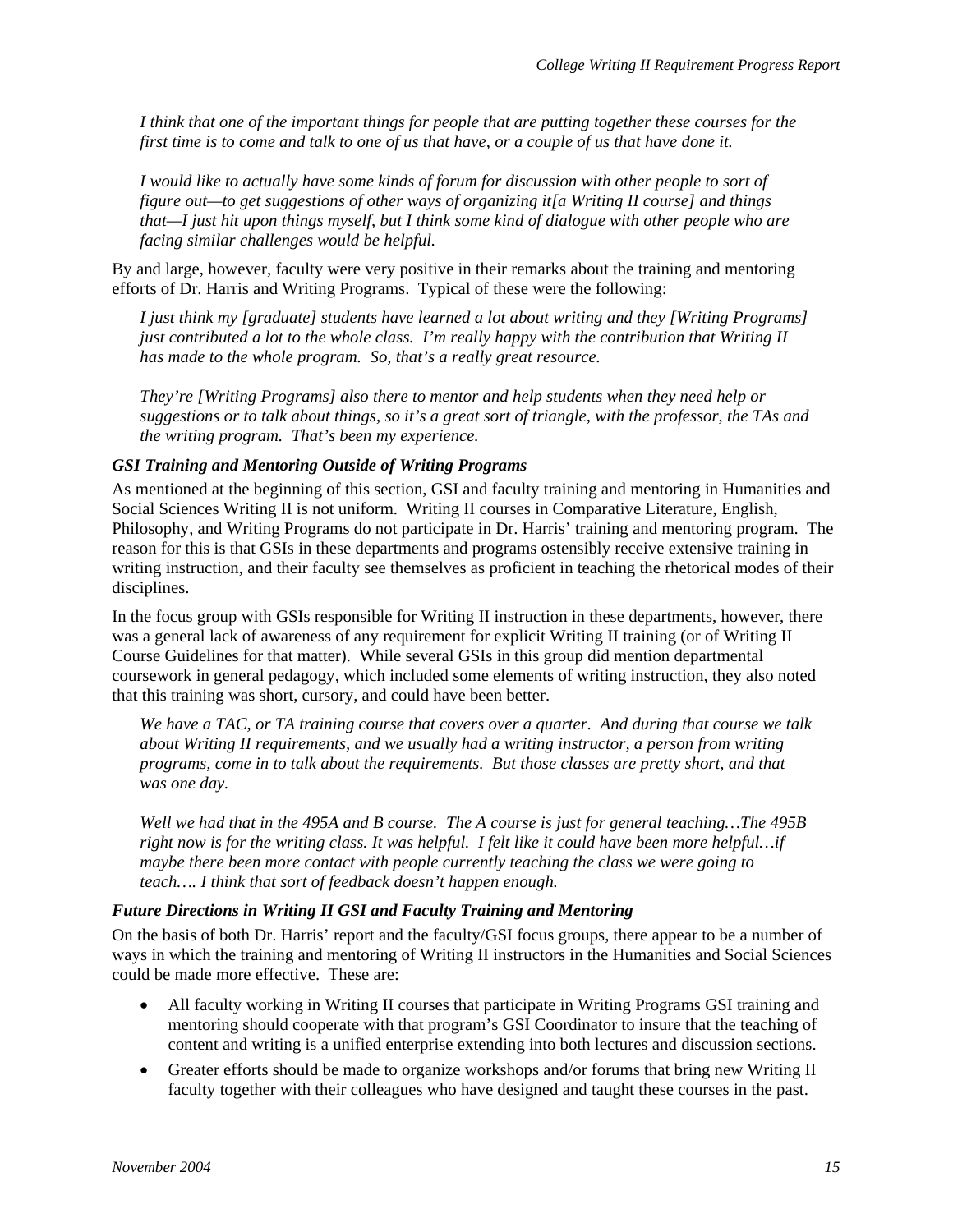<span id="page-21-0"></span>• GSIs in all Humanities and Social Sciences Writing II courses would benefit from training sessions that bring them together with colleagues who have already taught in these courses.

### **Overall GSI Experience in Humanities and Social Sciences Writing II Courses**

Aside from the effectiveness of the training that they were receiving to prepare them to teach writing in their courses, Humanities and Social Sciences Writing II GSIs also addressed other aspects of the Writing II experience in their focus groups. These areas and the GSI response to them were as follows:

### *Blending of Content and Writing Instruction*

There was a sense among the GSIs that the writing instruction and the course content do not always blend together very well in their courses. Indeed, the GSIs were unclear about how integrated these two aspects of the course—writing and content—were supposed to be. GSIs attributed the confusion in this area to their faculty supervisors who appear more interested in the content they are covering in their courses than to the student writing assignments. Some of the GSIs suggested that the faculty might address this problem by paring down their lecture material and allowing more time in the discussion sections to cover the writing curriculum. Others also noted the importance of faculty addressing the ways in which the writing and the course content are integrated in their lectures.

Whatever the appropriate balance between content and writing, however, all of the GSIs noted that with course content and writing, there was a lot to cover in their sections. Some typical remarks about this were as follows:

*I mean you're covering Soviet civilization, i.e., history, politics, literature, arts, and you know, the students kind of need both a writing section and a discussion section for the content. And there's this tension that you have because you're actually becoming responsible for both.* 

*Discussion section seems to just fly by. So, to cover all the material from the course and then to cover some writing stuff is kind of overwhelming sometimes.* 

#### *Course Assignments and the Writing II Guidelines*

GSIs expressed frustration that the writing assignments created by their faculty did not always follow the guidelines set out in their Writing Programs training.

*I don't know what type of training the faculty is given, but it was kind of frustrating that we went through this writing seminar and we became familiar with what makes a good prompt or what to avoid, how to direct students, how to kind of talk about writing, and it seemed like the faculty had not received the same information. So it was kind of like we were not being supported by them.* 

*Our prompts this quarter have been exactly like the examples of bad prompts.* 

*Another suggestion might be, at a minimum that the writing assignments should be run by somebody like Leigh Harris.* 

The GSIs in the focus group agreed that 20 pages of writing was manageable over the course of a quarter, particularly if it was administered in the form of three 3 to 4 page papers that were revised. Ultimately, the GSIs were of the opinion that it was the feedback and re-write process, rather than the amount of pages written, that was of greatest value for their students. As one of the participants noted:

*So I think perhaps reducing the page limit and having less pressure for doing so many different assignments might be useful for them. Because they get a lot out of the re-write. And it's something that makes the class special and worthwhile for them.*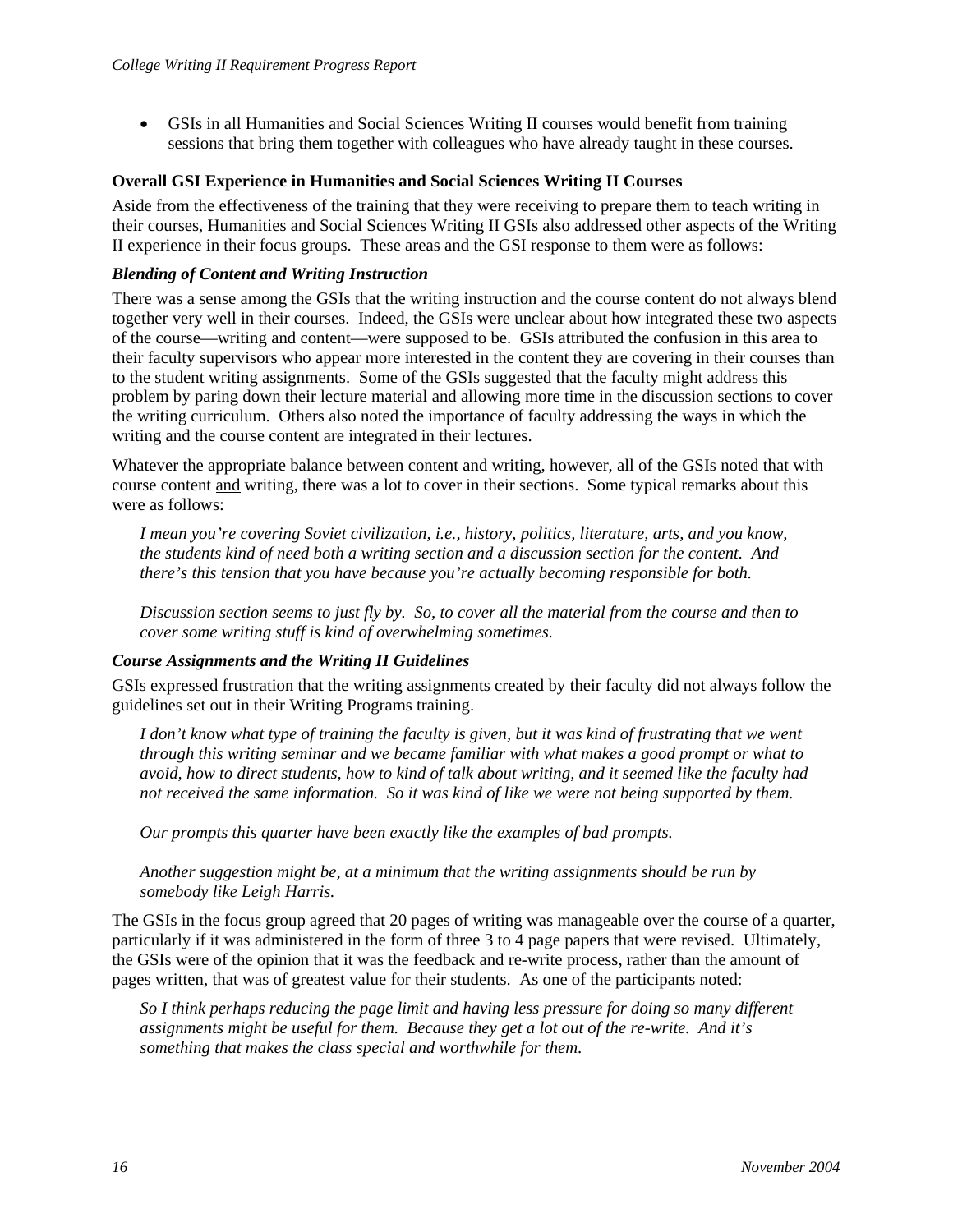## <span id="page-22-0"></span>*Reflections on Student Abilities and Improvement*

The GSI focus groups felt strongly that the Writing II experience helped their students improve their writing and also learn the content of the course better; if for no other reason than the fact that they had to do the reading to do the papers.

*They know more because they are so freaked out about the papers that they're always doing the readings and on-time. So you have these discussion sections with students that have all read the book and all have something to say. It's really kind of amazing. I mean, that's kind of a bonus of having all these constant assignments is that it really keeps them on their toes.*

There was great concern among these GSIs, however, for students whose writing skills were not up to the demands of the course. Not only were these students often overwhelmed by the requirements of the course, but working with them consumed an enormous amount of GSI time and energy. GSIs also expressed confusion with regard to how they were supposed to handle students whose writing was less than adequate to the expectations of a Writing II class. The following remarks underscore this concern:

*The weakest students are generally not good writers. They're having trouble getting through the readings, they're having trouble articulating their ideas in general, they don't know how to talk about ideas. They're not getting it. I think they're just kind of out there.* 

*I certainly enjoy grading the students' papers and helping them through it and that sort of thing, but when people have intractable problems; I just don't know quite how to go about solving them other than to say "Go to the writing center."* 

## **Overall Faculty Experience in Humanities and Social Sciences Writing II Courses**

The faculty focus group was also asked to address the same areas as those addressed by the GSIs in their groups. Their reactions were as follows:

## *Blending of Content and Writing Instruction*

Faculty found the integration of Writing II components with the subject matter of their courses to be terribly challenging. Typical of their comments on this subject were the following:

*To me the greatest difficulty of this course is integrating the writing component with the intellectual component. And that has been something that I have struggled with ever since I began.* 

*For us, I feel one of the issues is they can't write their first paper until they've completed a certain amount of reading….Then we have the other assignments week after week after week. And then it's just boom, boom, boom. And so they need…a certain amount of foundation in the content before they can start writing, and that pushes everything back a bit.* 

*My primary difficulty I think is---how to tie the current reading to the writing, which is always sort of after the reading and then we've gone on to something else.* 

The faculty members in the group also agreed that the ideal situation is for course content and writing to be covered in both the lecture and discussion sections of their courses. However, because the burden of writing instruction falls on the shoulders of their GSIs, faculty felt that little content is actually covered in the discussion sections, which, in turn, increases pressure on them to address the subject matter of the course in their lectures. One faculty member addressed this quite clearly in the following remark:

*My TAs spend pretty much all their time teaching writing and no time doing discussion. So the content of the course tends to, I wouldn't say it disappears, but—and I, in principle, don't talk*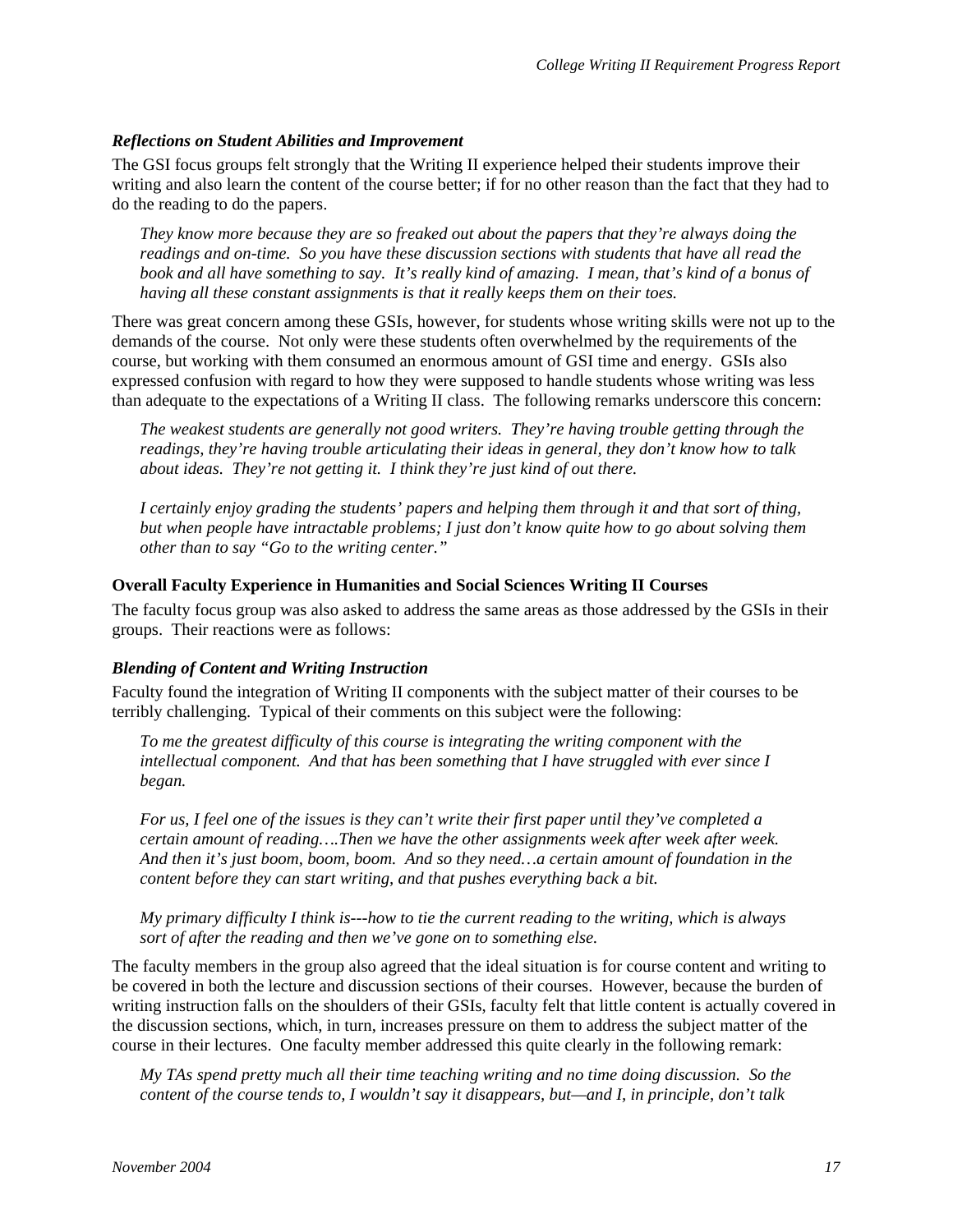<span id="page-23-0"></span>*about writing in lecture because I'm trying to talk about content. The students do a lot of reading, but the kind of discussion which they need to come to grips with it, they're not getting it in the writing.* 

### *Course Assignments and Writing II Guidelines*

With regard to Writing II assignments in their courses, faculty expressed a strong desire to see less emphasis in the guidelines on quantity (at least 20 pages of writing) and more on the need for revision of student written work. Typical of this sentiment are the following comments:

*Twenty pages rewritten is too much writing....And our TAs all agree....So I would say in my experience I would like to, if it were possible, to go down to something like fifteen pages.* 

*I think the problem is structure, the way I have it now anyway is …to write a first draft, it gets revised by the suggestions of the TA and then they revise it. They should do that twice.* 

*There's no time because of the way the quarter is set up....What you need is fewer pages done over more.* 

### *Reflections on Student Abilities and Improvement*

As with their GSIs, faculty were very concerned about the substantial variation in writing abilities among their students, with some lacking basic composition and English skills. Aside from wondering how these students managed to make it into a Writing II class, faculty were really at a loss as to how to help students with serious writing deficiencies.

On the whole, however, faculty were enthusiastic about their Writing II courses and believe that they are having a substantial impact on student writing skills. Speaking to this point were the following remarks:

*If you're asking what I think the students ultimately get out of it, I would say in particular the students have a better sense of structure of an essay. Obviously it's not perfect, but they really do seem in general to me to have a much more sophisticated understanding of that than they had before.* 

*I think it encourages the drafting process, because I know when it was just me teaching it and I had basically the same assignments, unless students came to me and asked for extra help, I didn't have the time to take them through the drafting process.... So I feel having TAs has been a tremendous help for me in terms of them doing the work of the process part of writing that I didn't have time for.* 

*I want to say that I have taught this same course as a non-writing class and as a writing class, and it's interesting to me that I prefer the writing class....I enjoy it more and the students get more out of it….First of all, because they have to write a paper every week, they are engaged with the material more fully because they make it their own on a continuing basis.* 

*I also think in general they're not afraid of writing, you know, as they are when they come in and they don't hate it like they do.* 

Indeed, as a result of their experiences with Writing II, the faculty expressed strong support for increased funding and administrative support for the program.

### **Issues and Concerns in Humanities and Social Sciences Writing II Instruction**

The focus groups with Writing II Humanities and Social Sciences faculty and GSIs highlighted a number of areas of concern that the Implementation Committee may wish to address in the future. These are: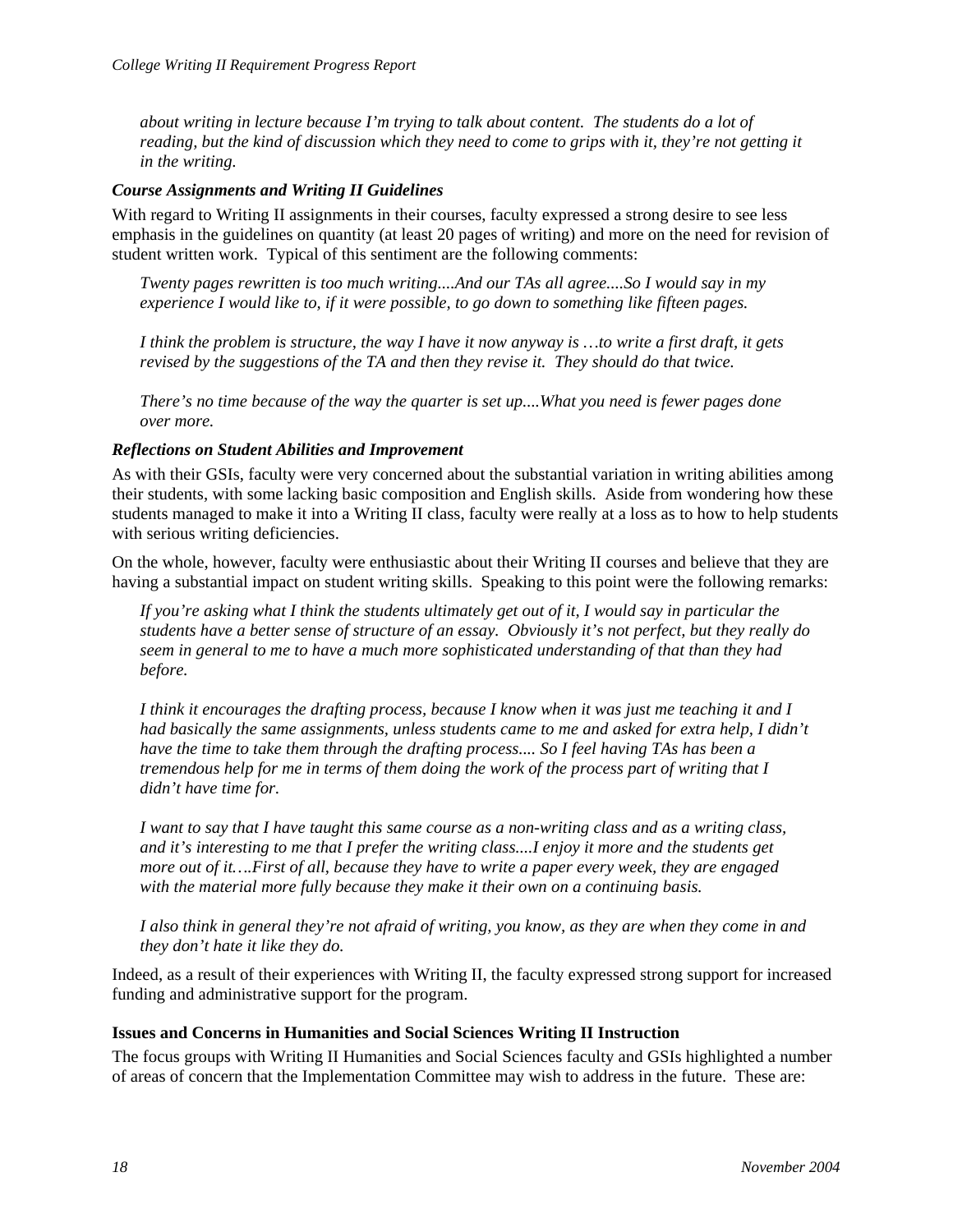- The need for closer collaboration between faculty and GSIs in the teaching of content and writing instruction in Writing II courses. In her report (See **Appendix D**), Dr. Harris recommends noting this more strongly in the official *Guidelines and Recommendations for Writing II Courses* by inserting a statement to the effect that "both lectures and discussions should address rhetorical topics and writing as well as the assigned reading."
- Reducing the number of recommended pages of writing over the course of a quarter in order to give students more opportunities to revise their written work.
- Providing faculty and GSIs with options for helping students that have writing deficiencies.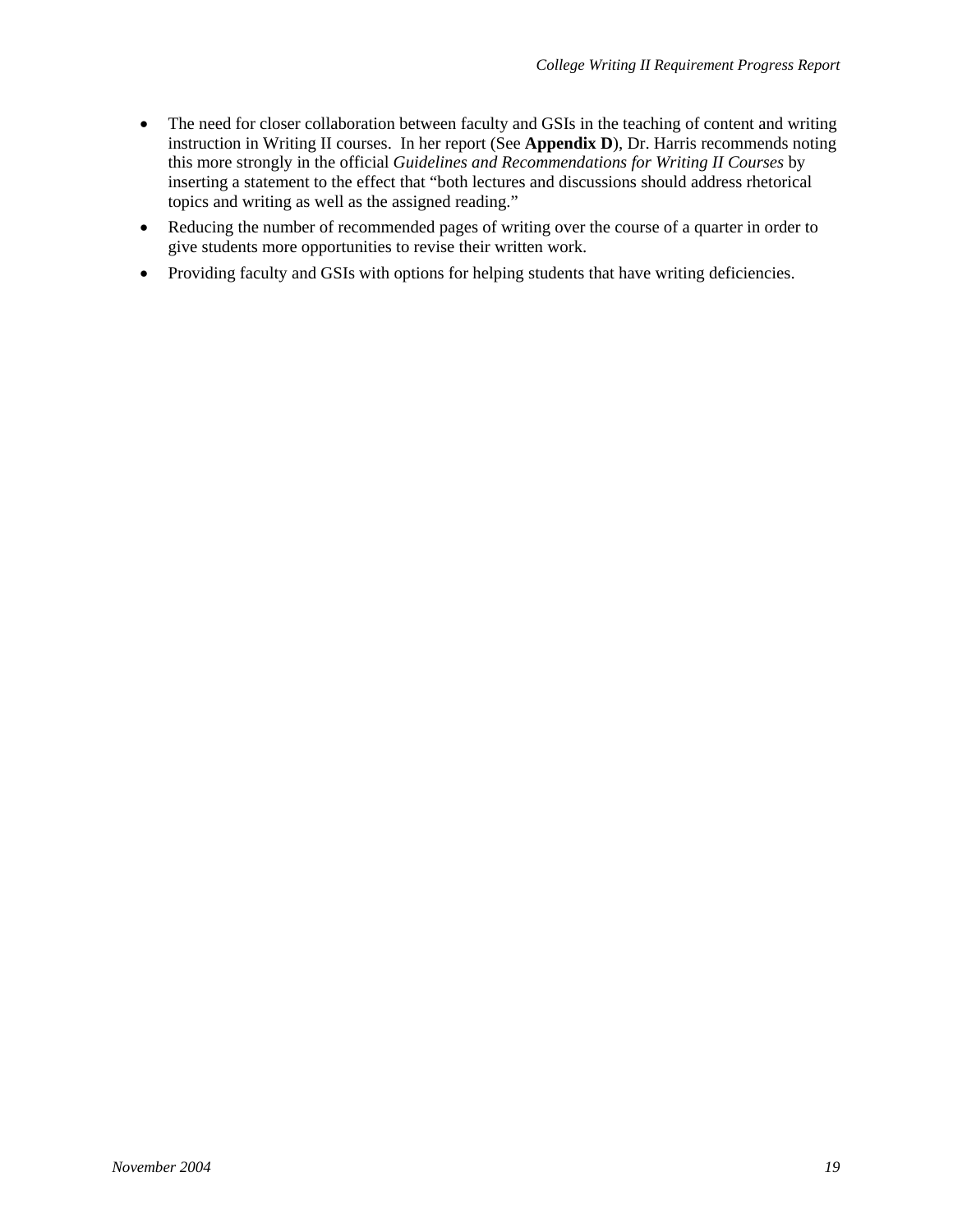## <span id="page-25-0"></span>**SECTION FOUR WRITING II IN THE NATURAL SCIENCES**

## **Overview**

The section addresses the College's efforts to introduce Writing II aims and practices into natural science courses, specifically those in the Life Sciences Core. It is largely based on a report by Dr. Cheryl Kerfeld (See **Appendix F**), an instructor in the Life Sciences division, which chronicles her efforts to integrate Writing II aims and practices into the Life Sciences Core, as well as a Honors Collegium life sciencecentered course.

## **Life Sciences 2W**

Life Sciences 2W (LS2W) was developed by Dr. Cheryl Kerfeld during AY 1999-00 and offered for the first time during the Spring Quarter of that year. A writing intensive version of the *Cells, Tissues and Organs* core course in Life Sciences, it featured a twice weekly lecture and a number of discussion sections/labs. In her lectures, Dr. Kerfeld integrated writing instruction into the life sciences content of the course by continually drawing analogies between writing and biological organization. Dr. Kerfeld also required her students to draft, revise and write a research report on a metabolism laboratory experiment, and complete a number of web-based writing practice assignments involving work with scientific verbs, nouns, adjectives, and analysis of the principles for organizing the content of scientific manuscripts.

Supervision of student writing instruction in LS2W was largely handled by teams of GSIs in the discussion/laboratory sections of the course. These teams were comprised of a GSI recruited from the north campus departments of Applied Linguistics and History, and a graduate student from one of the Life Sciences disciplines. The north campus GSIs were largely responsible for the grading of the research papers and other discussion section writing assignments, while their colleagues from the Life Sciences attended to the preparation and supervision of student laboratory experiments.

Student evaluations for LS2W were largely positive and the course was offered a second time in Spring 2001. This second offering of the course proved more problematic than its predecessor. A change by the Life Sciences core in the sequence of laboratory experiments wreaked havoc with the research report assignment that had been developed in the preceding year. Added to this were problems with GSIs, student anxiety about grades being dependent on mastery of course content and writing ability, and a clerical error that resulted in half of the class receiving incorrect, and relatively low grades. As a result of this experience, the third offering of the course in Winter 2002 was canceled due to insufficient enrollment.

Efforts by Dr. Kerfeld to reconfigure LS2W as a separate 2-unit course that combined the laboratory content of LS2 with writing instruction proved unsuccessful. While Life Science faculty were supportive of this approach because it brought writing into the curriculum without requiring them to address it in their lectures, the Writing II committee ultimately rejected this version of LS2W because they felt it was essentially an adjunct rather than a stand-alone course.

Dr. Kerfeld notes in her report that the prospects for future offerings of a LS2W course do not look particularly bright. Some of the reasons that she cites for this are:

- A lack of consensus among Life Sciences faculty as to how best to give their students writing instruction.
- A firm belief on the part of many Life Sciences faculty that writing instruction is exclusively the responsibility of Writing Programs and the north campus departments.
- The difficulty and expense of recruiting GSI teams from both north and south campus departments to supervise LS2W laboratories and writing instruction.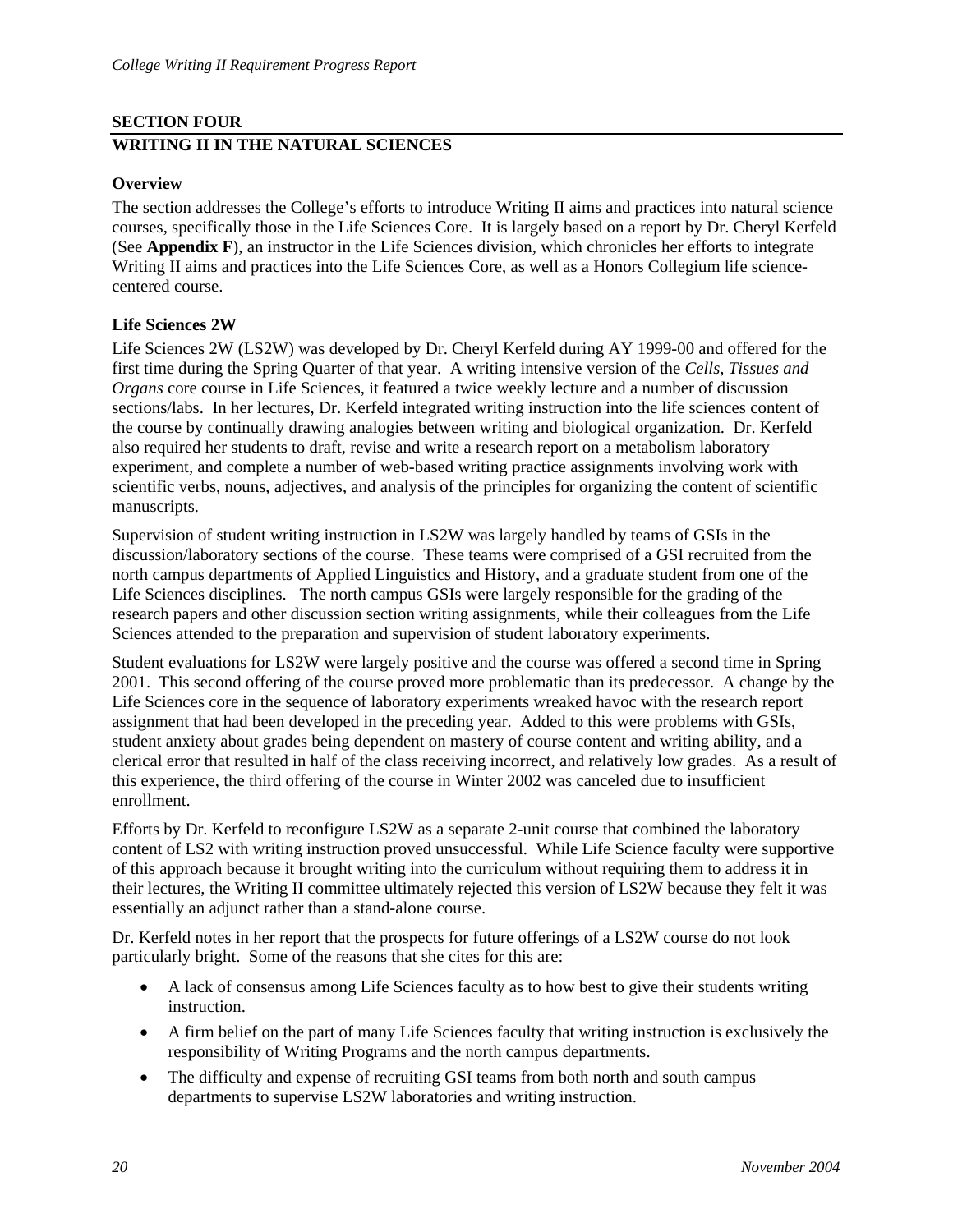Efforts by Dr. Kerfeld to give Life Sciences students writing instruction through smaller Honors Collegium seminars have proven more successful. One such course, HC 45W *Writing About Life Sciences*, which integrates humanities and science content, has been well received by the Life Sciences students enrolled in it (see **Appendix F** for more information on this course offering).

Aside from these Honors offerings, however, there does not at this time appear to be much interest among south campus faculty in the development of Writing II courses in the natural sciences. A more likely candidate for this kind of course development might lie in the science-centered cluster courses, which are addressed in the next section.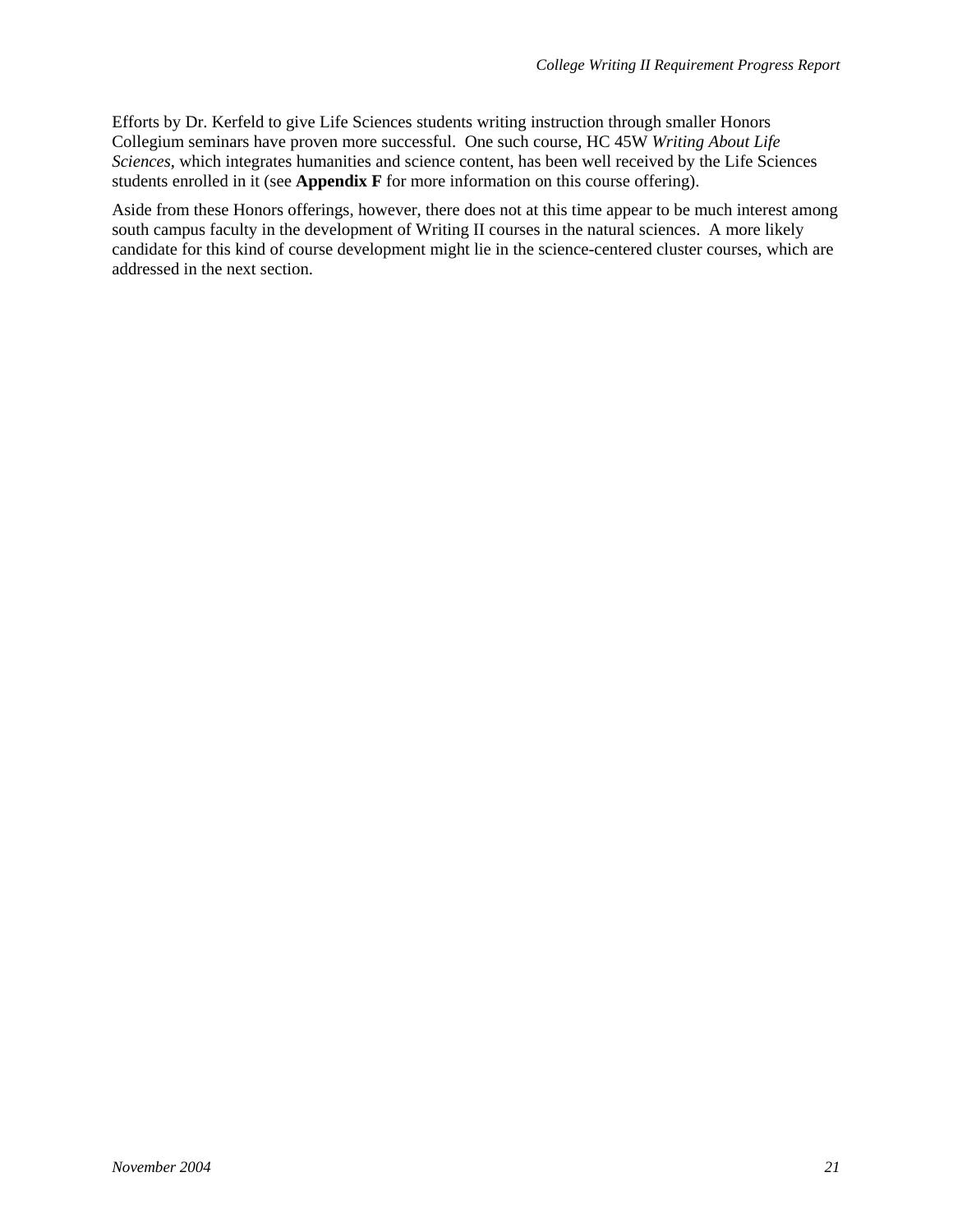## <span id="page-27-0"></span>**SECTION FIVE WRITING II IN THE FRESHMAN CLUSTERS**

## **Overview**

This section addresses the effort to integrate Writing II aims and practices into the Freshman Cluster Program from 2002 to the present. It addresses the rationale for allowing students to satisfy their Writing II requirement through clusters, and the expectations of the Writing II Implementation Committee regarding the written work in these courses. This section also examines the cluster GSI Writing II training program that has been developed with Writing Programs over the last two years, and it provides the reader with some limited assessment information regarding the overall Writing II experience of the students, GSIs, and faculty working in these courses.

The findings in this section are based in part on an April 2004 report of Drs. Rachel Fretz and Susan Griffin of Writing Programs on their training and mentoring program for graduate students and faculty teaching in the clusters from Fall Quarter 2002 through Spring Quarter 2004 (See **Appendix G**). This report details Drs. Fretz and Griffin's efforts to assist cluster GSIs with the challenges of preparing writing assignments, revising papers, and evaluating student written work. Their report also details their collaboration with new and continuing Writing II faculty to ensure the ongoing quality of writing instruction in their courses. It closes with their reflections on some of the challenges that they have experienced in their efforts to implement Writing II goals in the Freshman Cluster Program.

This section also includes data from the Evaluation of Course Instruction forms that were distributed to cluster students at the end of Fall Quarter 2003. In an effort to get some sense of the student experience in these classes, cluster coordinators were asked to append three additional questions to the standard faculty Evaluation of Course Instruction forms for their courses.

In addition to this student data, this section also includes information collected during the fall and winter quarters of 2003-04 from two focus groups engaged in cluster teaching. One of these focus groups was comprised of five GSIs who had participated in the Writing Programs freshman cluster Writing II training and mentoring program. The second group included four faculty cluster coordinators who had collaborated with Dr. Griffin and Dr. Fretz over the last two years on Writing II matters. The participants in both of these groups were asked about the following issues (a complete Discussion Guide is included in **Appendix E**):

- Their experiences in teaching a Writing II course;
- Their evaluation of the Writing II guidelines and the challenges that they faced implementing them in their courses;
- Their efforts to integrate writing instruction with the subject matter of their course;
- Their evaluation of GSI Writing II training; and
- Their overall judgment of the Writing II experience, as well as recommendations for the future of the program.

The focus groups were audio-taped and transcribed. Following transcription, the interviewers read and re-read the transcripts and prepared summary overviews of key themes that emerged from the focus group sessions. Selected quotes by unidentified focus group participants were included in the summaries to illustrate the different themes. Given the small sample interviewed in these focus groups, the reader is strongly cautioned against generalizing these differences to the general population of Writing II cluster instructors.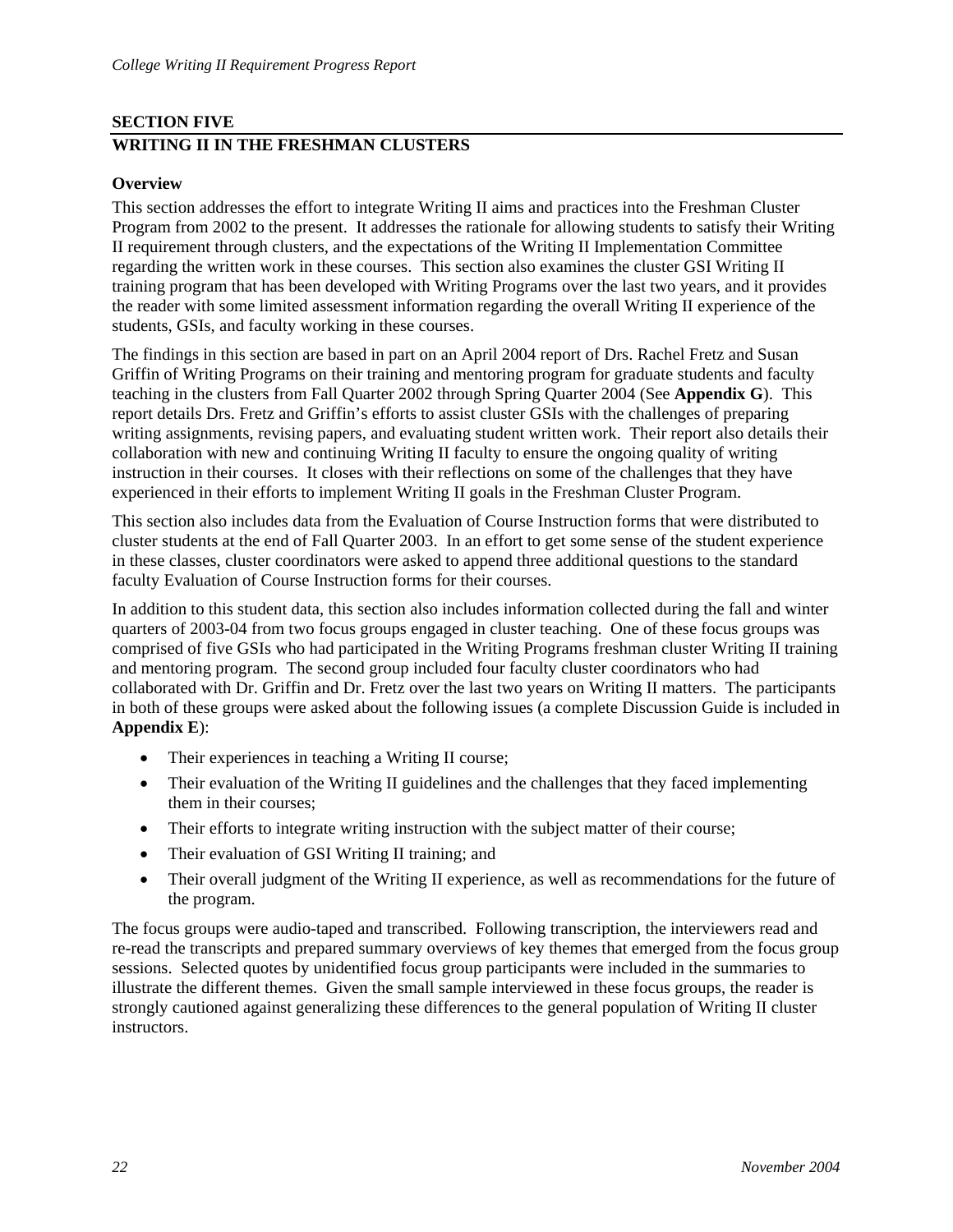## <span id="page-28-0"></span>**Writing II in the Freshman Cluster Courses: Student Enrollment and Evaluation Fall 2002- Present**

In the two years since clusters were designated for Writing II credit, 2532 freshmen will have satisfied their second writing requirement by completing a cluster course. Of these students, 1197 satisfied their Writing II requirement in the eight clusters offered during the 2002-03 AY. An additional 1335 cluster freshmen will receive Writing II credit in 2003-04, following their completion of the spring cluster seminars that are being offered by this year's ten clusters.

The student experience in the cluster program has been the focus of a five-year assessment effort stretching from 1999 to 2003. Unfortunately, clusters were not approved for Writing II credit until the final year of this period and the standard assessment instruments did not include questions pertaining to Writing II aims and instructional methods. Consequently, we do not have any evaluation information with regard to whether or not these courses are providing students with adequate feedback on their written work, furthering their understanding of different disciplinary rhetorical modes, or improving their overall writing skills.

In an effort to get some sense of how effective cluster courses have been in achieving these instructional aims, the Writing II report workgroup asked the Fall 2003 instructors in these courses to append three nonstandard questions to their end-of-term Evaluation of Instruction surveys. These questions were formulated by Ross Shideler, M. Gregory Kendrick, Judith Lacertosa, Leigh Harris, and Karen Jarsky, and were intended to solicit from cluster students the extent to which they felt their courses had achieved certain Writing II aims. The three questions were as follows:

To What Extent Do You Feel That:

- You received adequate feedback on your written work?
- The written assignments helped you better understand the course subject matter?
- Your writing skills improved as a result of this course?

Despite the lateness of this request (it was made literally at the end of the fall quarter), all ten of the clusters were able to solicit student responses to the abovementioned questions. The ten cluster courses enrolled a total of 1494 students

Both the mean and median responses of the 1494 students enrolled in these courses to the three questions were largely positive. In all of the clusters, student scores were in the 7 or higher range (1 being lowest and 9 highest) with regard to the first two questions, i.e., receiving adequate feedback on written work and writing assignments contributing to a better understanding of course content. On the third question relating to the improvement of student writing skills, scores ranged from 5 (medium) to 6 (medium high). Given the fact that the writing experience in these courses extends across the entire year, these numbers do not provide a complete picture of student attitudes regarding Writing II in the clusters.

On the basis of this decidedly limited and ad hoc survey, it would appear that even after only one quarter cluster freshmen believe they are getting adequate feedback on their written work, learning more about the subject matter of their clusters from their written assignments, and improving their writing skills. This said, it is obvious that a more systematic assessment of the student experience in the clusters is needed. At the very least, the Committee believes that the standard evaluation of course instruction survey forms that are administered in the clusters each quarter should include the non-standard questions suggested by the Writing II report workgroup.

## **Writing II GSI Training and Mentoring and Faculty Consultation in the Clusters**

The Writing II Implementation Committee approved the freshman clusters for Writing II credit with the stipulation that graduate student instructors assigned to these courses would undergo 11 hours of mandatory prescribed training in writing instruction. This training was to be provided by Writing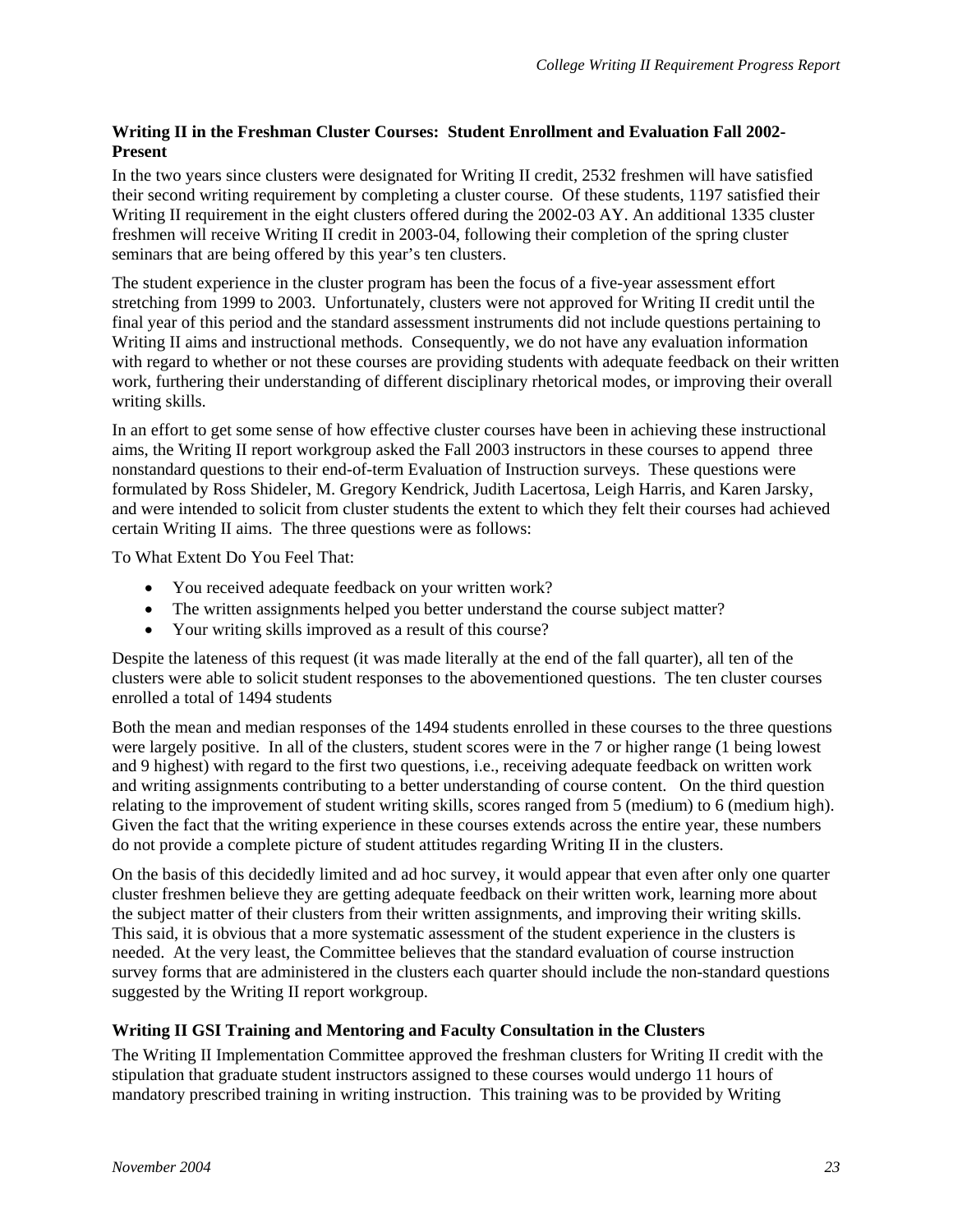Programs consultants and include a series of intensive workshops, meetings with the cluster instructional teams to discuss course writing assignments, and individual mentoring sessions. As envisioned in the proposal put forward by the Freshman Cluster Program, this required training would be achieved in the following manner:

- *A Cluster GSI Orientation Writing II Workshop during the Spring Quarter (3 hours)*
- *A Cluster Kick-Off Luncheon Training Workshop (2 hours)*
- *A Fall Quarter Cluster Instructional Team Writing Session (2 hours)*
- *A Winter Quarter Cluster Instructional Team Writing Session (1 hour)*
- *A Seminar Development Writing Workshop (2 hours)*
- *Individual GSI Consultation (1 hour)*

Over the last two years (2002-03 and 2003-04), Drs. Rachel Fretz and Susan Griffin, Lecturers in Writing Programs, have worked closely with the Freshman Cluster Program administrative team to implement the cluster GSI training program that was adopted by the Implementation Committee. Towards that end, they have prepared and conducted as a team three workshops for the cluster GSIs during the spring, fall and winter quarters of each academic year. They also split the clusters into two groups for team meetings and individual consultations with Dr. Fretz working with the more humanities-oriented cluster courses and Dr. Griffin taking those that were more science-oriented (for a more specific breakdown, see **Appendix G**).

As detailed in their report, Drs. Fretz and Griffin use their workshops to introduce cluster GSIs to the various challenges that are attendant on teaching freshman students the conventions of academic writing. During the spring and fall workshops, they use actual cluster assignments to get GSIs to think about prewriting and critical reading exercises, ways of incorporating disciplinary conventions into student written work, peer review, and the evaluation of student writing. In the winter, they work with the GSIs to help them develop research assignments and final paper projects for their spring seminars.

Drs. Fretz and Griffin's report also details the particulars of their consultation work with the different cluster instructional teams. This involves a number of meetings throughout the fall and winter quarters where they collaborate with the faculty and GSIs of each course. The purpose of these meetings is to address particular writing issues such as refining assignments for greater clarity, creating in-process writing activities, and coaching the type of feedback GSIs give to students for each stage of their written work. They note that these team sessions are most effective when the coordinator of a cluster has worked closely with them, updating them on course goals and assignments, and scheduling instructional team writing sessions in a timely manner. This kind of collaboration was particularly effective in the *Interracial Dynamics* and *Biotechnology and Society* clusters, where Drs. Fretz and Griffin were invited to meet with cluster faculty and GSIs on a regular, sometimes weekly, basis. While they acknowledge that such close collaboration is not easily replicated with all clusters because of time constraints, they nonetheless stress the critical importance of engaging faculty teaching team members in discussions about writing instruction throughout the year. They also recommended ongoing interaction between Writing Programs consultants and cluster instructional teams to ensure that both parties develop a deeper understanding of Writing II aims and methods, an understanding which they believe will lead to more "innovative and excellent instruction for students."

Finally, Drs. Fretz and Griffin report that the most rewarding aspect of their consulting work with the clusters has been the individual consultations that they conduct with GSIs during the winter quarter. In these hour-long consultation sessions, they report that the GSIs have all used the allotted time to discuss in detail the writing assignments that they have planned for their spring seminars. They have found these sessions productive, and they see in them ample evidence of the success of the cluster training program in making GSIs aware of good writing pedagogy. Further, they believe that the writing materials developed in these seminars will serve as good examples of how Writing II can be incorporated into the cluster model.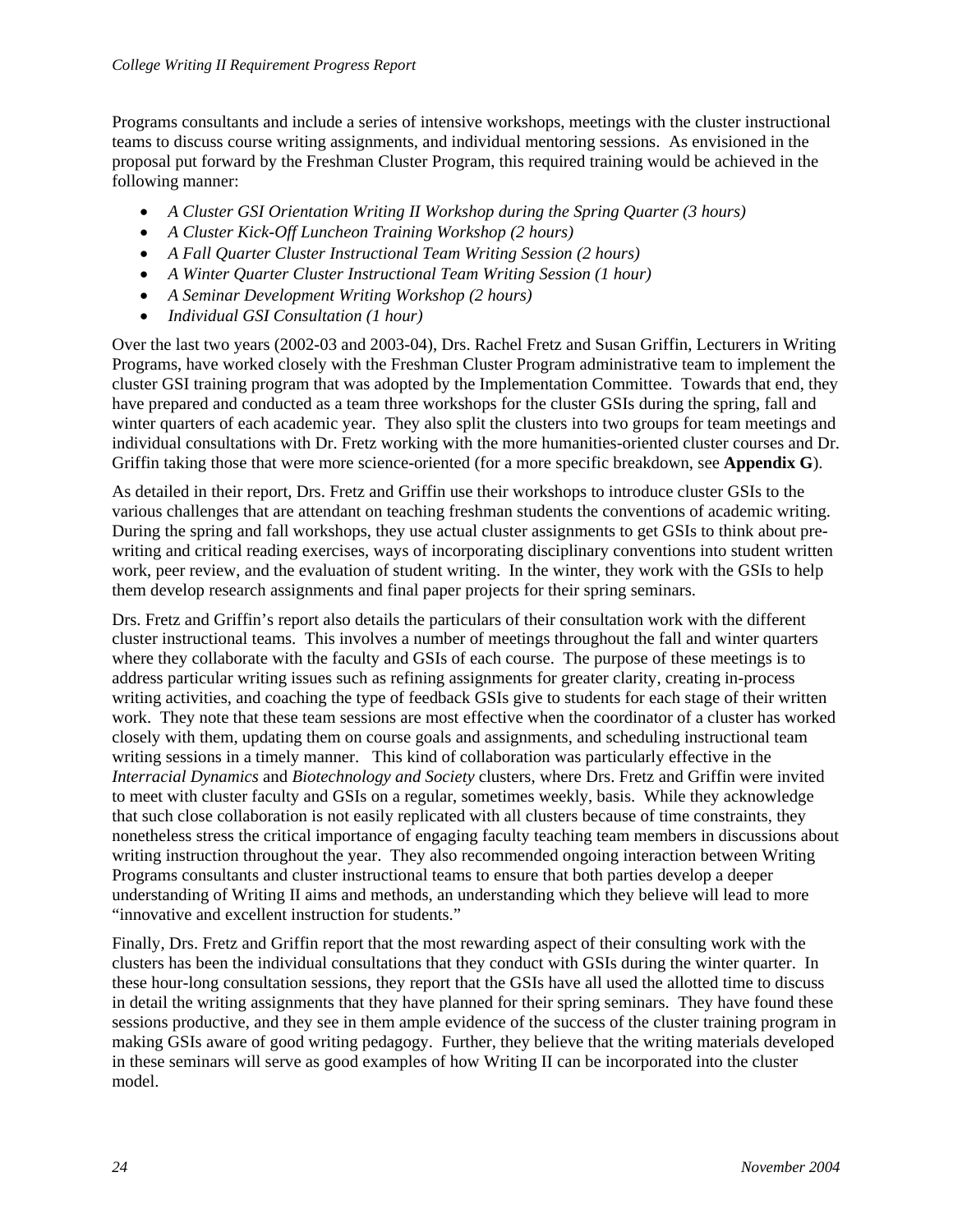The GSIs who participated in the focus group on Writing II in the clusters indicated that they found the training provided by Drs. Fretz and Griffin to be very helpful, and they also expressed appreciation for the opportunity to work with writing specialists throughout the year. As one noted:

*Something I found really helpful is that they actually led us through an exercise about how to grade papers and that there are differences between editing a paper and giving helpful commentary on the structure of the paper.* 

The GSIs also felt that the team sessions with the consultants were also quite helpful, particularly when they provided specific exercises that they could use in the teaching of their writing assignments. One GSI commented:

*Susan's our writing liaison person and she came in and met with us and gave us a really neat list of different exercises to try. For example, having them read a paragraph…three times… in the first paragraph you have to describe the paragraph not using any of the same language or words. And then you have to do it again not using any words in the first two and then again, and getting them to think about it. These are exercises that I'll be using for next quarter. But it was really difficult to figure out how to incorporate some of these things without having concrete exercises to refer to in the first quarter.* 

One point on which there was a consensus among the GSIs was that they would like the consultants to provide them with more specific exercises and prompts that actually tell them what to cover vis-à-vis writing each week. Typical of this sentiment were the following remarks:

*We had a couple of meetings with Rachel Fretz where she was trying to inspire us to come up with our own exercises for teaching, and what would be so nice would be if she just gave us a list of exercises—"try this" you know in a very simple format so we could just go to the list and "Okay, this week I'll do this" for our in-class exercise, rather than trying to spend an hour and a half of my own time coming up with something. That's very hard, especially since it's not my interest.* 

*I'm one that would sacrifice more time to have more training, but I think for me it was, the thing I didn't have enough time for was the little steps along the way, the little prep things along the way, like…"let's do this one step at a time."* 

*That list of exercises would be great because, as you said, we're not composition teachers, we don't have time to think about how can I effectively incorporate this. Unless it's obvious to me like, "Oh, we're talking about thesis statements, let's just have them talk about the thesis statements in the articles this week."* 

*And with our workload. I even think, "are you kidding, read a list?" That's 10 minutes!* 

The cluster faculty focus group expressed strong support and positive comments for the Writing Programs consultants. Three of the four members of this group who had worked closely with Susan Griffin made a point of noting her contributions to their GSIs and in ensuring the success of Writing II in their clusters.

*One thing about having the Writing II as part of the course, really has been the incredible help of Sue Griffith…. She has given us ideas on how to handle writing assignments, and…to reduce the burden for the TAs. They shouldn't have to necessarily grade every assignment. We have them sometimes exchange papers, critique each other. So she gave us all kinds of creative ideas to include more writing but not with increasing the burden on the TAs. So that, I think, having us be part of the Writing II program with the faculty assistance that we're getting has been really fantastic!*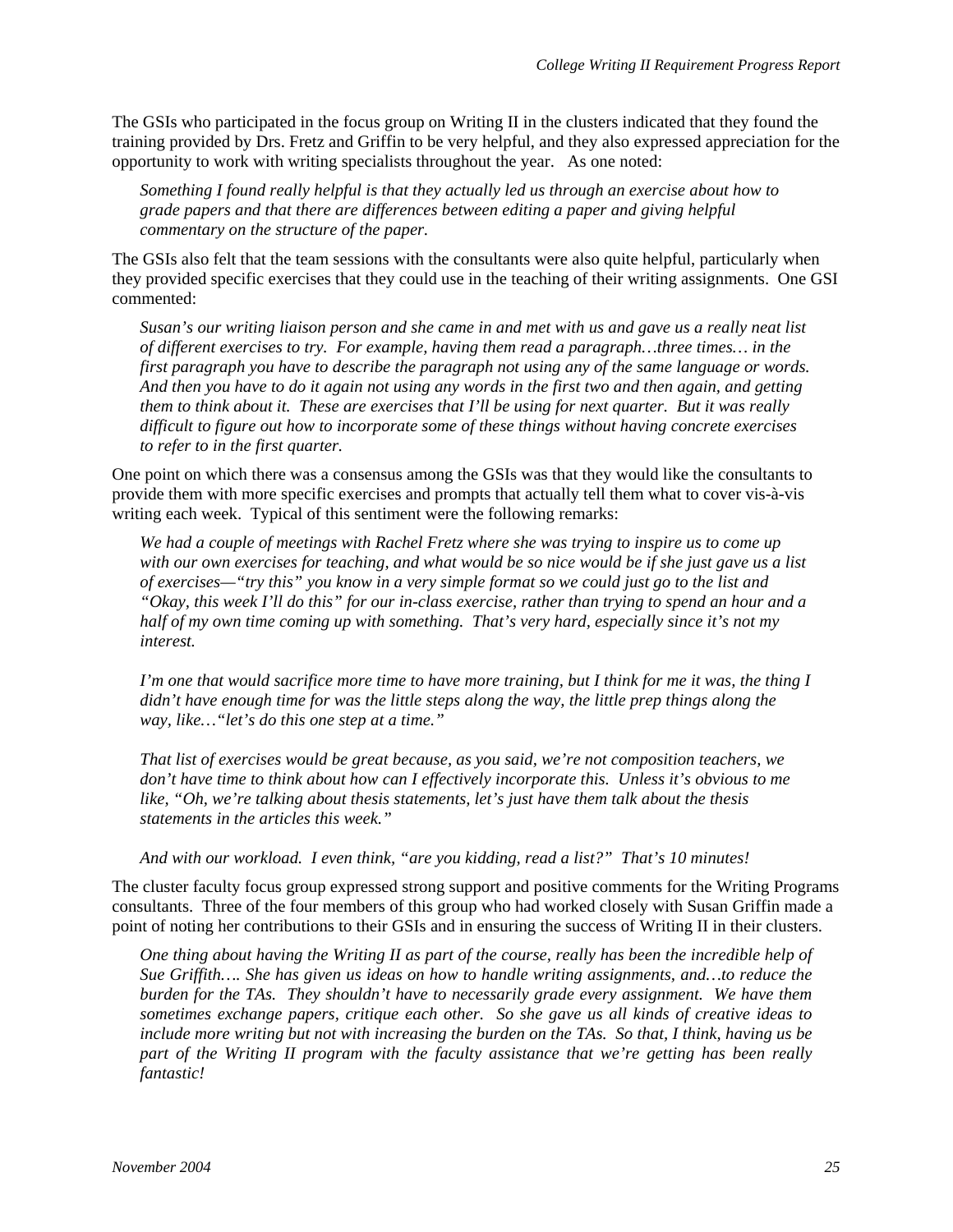<span id="page-31-0"></span>*Oh, definitely having Susan as an advisor has been a real plus. As I said, we were doing writing before, but suggestions–she's taught so many writing workshops, and she has a wealth of experience, you know, how to vary it, make it more exciting. Different kinds of assignments, different ways of grading. So that the TAs didn't have to…necessarily you know, worry about every assignment….So ways of really structuring the writing in a more organized way, a more user friendly way. It didn't really affect anything that we did in terms of teaching and themes and all that. But it really made it a more meaningful experience to have the writing, you know, come from a person who has so much experience.* 

## **Overall GSI Experience with Writing II in the Clusters**

In addition to discussing the effectiveness of their Writing II training, cluster GSIs also addressed other aspects of the Writing II experience in their focus group. The following addresses these areas of discussion:

## *Blending of Content and Writing Instruction*

As with the GSIs in the Humanities and Social Sciences Writing II courses, cluster GSIs did not feel that the writing curriculum and the course content always blended together very smoothly. Indeed, in the cluster GSI focus group there was a sense that the writing instruction was something of an "add on" and that the focus of their courses was definitely more on course content. Some of their remarks on this issue were as follows:

*It seems like an add-on to me. I teach a section, I teach the theater, and then I have to separate a little bit and suddenly teach a writing course for 35 minutes.* 

*I've been seeing it [writing instruction and content] too much as separate things. I think I've been having a hard time getting them to work together.* 

The cluster GSIs attributed some of the confusion in this area to the fact that their students are largely ignorant of the subject matter of their courses, and are also unfamiliar with interdisciplinary approaches to the study of their cluster topics. Consequently, the GSIs have to focus a considerable amount of their time in discussion sections on issues of content. As one GSI noted:

*The content is tough for them [the students]. A lot of things they're hearing for the first time and our [cluster]…has inputs from so many different disciplines, and it goes over so many different issues and so many different perspectives in just one quarter. It becomes very difficult for them.* 

*The material that they have, as you were pointing out, is so difficult, in one two-hour session to teach the Oresteia from beginning to end and provide the background of Greek theater and teach Writing II just seems ridiculous, but that's what I had to do.* 

GSIs also noted that another factor making it difficult to achieve a balance between content and writing instruction in the clusters is the fact that writing is not the principal focus of their faculty colleagues. In part, this is due to the complexity of these courses and the efforts of the faculty to address a wide range of pedagogical and logistical issues during the course of a quarter. As one GSI pointed out:

*It [writing] is pretty absent from our discussions with the faculty in our regular weekly meeting. But our cluster's so complicated because we're going to performances all over the city and arranging for buses and waivers and there's so much stuff to discuss in the meeting with regard to that , that we really don't have a lot of time to talk about writing. I mean, they're [the faculty] both concerned about the writing, but that's not first and foremost on their minds.* 

There was also a sense among the GSIs that cluster faculty were more focused on issues of content rather than writing because the vast majority of them have never taught composition courses. While this was understandable, the GSIs still felt that faculty should make more effort to address writing in their lectures.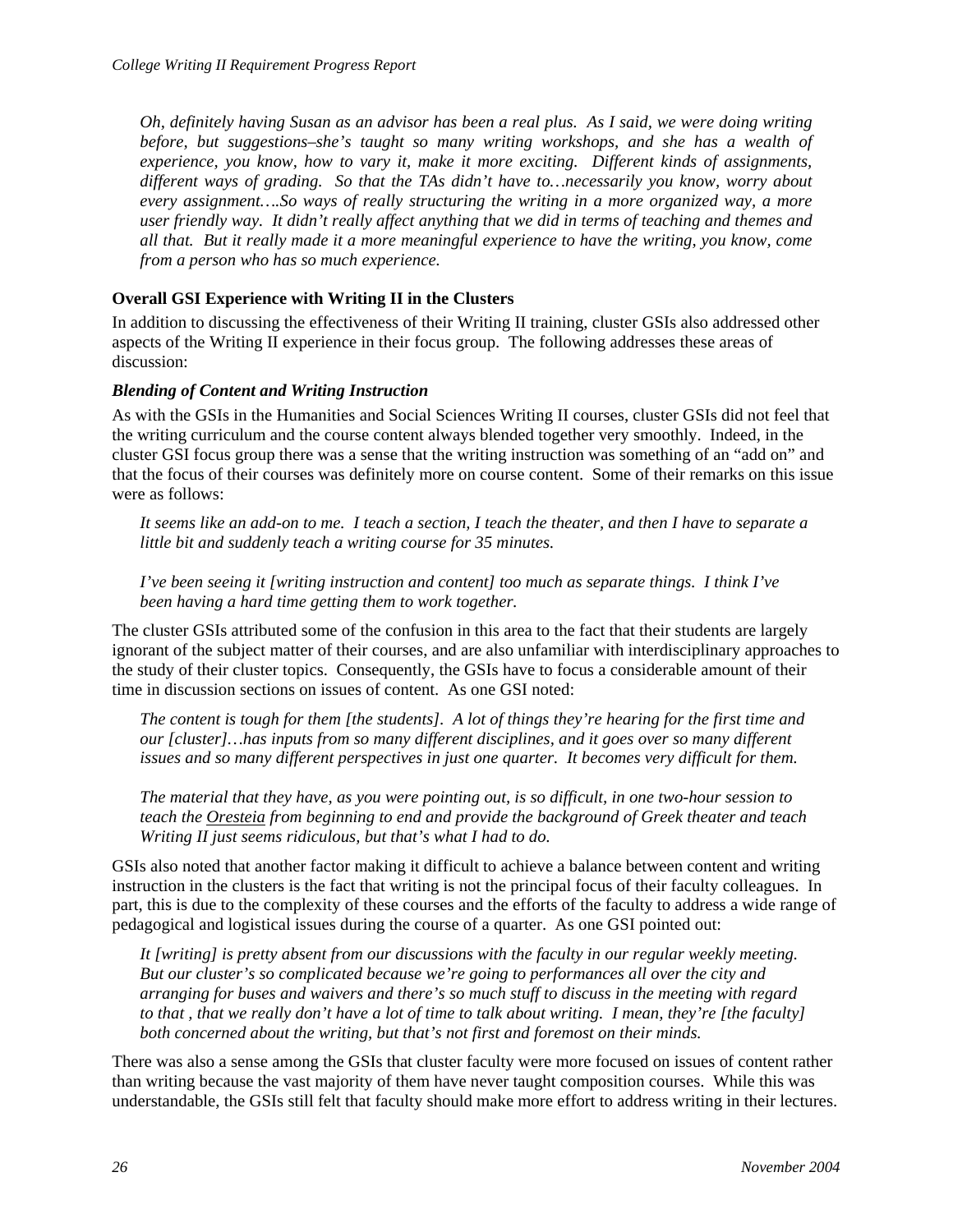<span id="page-32-0"></span>*Professors I think could take a little more of the load here in terms of structuring the class such that maybe a lecture or two is about "here's how we expect a paper to look for this class." It doesn't have to be a full lecture.* 

#### *Course Assignments and Writing II Guidelines*

Unlike their colleagues in the Humanities and Social Sciences Writing II classes, cluster GSIs were largely satisfied with the writing assignments in their courses. To a large degree this was because many of these individuals taught with faculty teams that gave them considerable authority over the development, implementation, and grading of writing instruction in their discussion sections. Consequently, it was easier for these GSIs to follow the guidelines set out in their Writing Programs training.

It should be noted, however, that some of the GSIs in the focus group did work in clusters where faculty took a more hands-on approach to the development and teaching of writing. These GSIs also expressed satisfaction with their cluster writing assignments, and they attributed their positive experience in this area to the fact that their cluster faculty had developed well-thought out lesson plans for the Writing II component of their courses. As one of these GSIs noted:

*And so you know it was laid out for us, week one, what is evidence, week two, what's a thesis, week three—you know. One week we had a peer review edit workshop. So it was kind of laid out for us. We didn't have to think about "How can I incorporate Writing II" because it was already there.* 

This idea of having a tightly structured cluster Writing II component with a clearly delineated set of weekly writing exercises and prompts was very well received by all of the cluster GSIs in the focus group. There was a feeling that this would not only help considerably with course workload, but also assist those GSIs who neither hale from literary disciplines nor plan to teach composition. The consensus on this was summed up in the following remark:

*I think the main point that's emerged is…having a very clear agenda from week to week with specific suggestions—not reams of articles to read, but say "This week, try this." And it's something you can read in five minutes to say "Okay, I"ll do that in class today and work on that particular problem." But if it's just kind of helter skelter and addressing whatever you feel like addressing and I have to come up with some sort of exercise, then I have to sit and think for half an hour, 40 minutes, "how will I solve this problem?" Whereas there's probably an exercise that's already been developed by somebody, so if they just gave it to me it would just take two minutes for me to figure it out. It would be better.* 

The GSIs in the cluster focus group also agreed that the required 20 pages of writing was manageable, particularly over the course of a year. They also agreed with their colleagues in non-cluster Writing II courses that the feedback and re-write process was extremely valuable for their students.

### *Reflections on Student Abilities and Improvement*

Cluster GSIs felt strongly that the Writing II experience helped their students improve their writing, but were less convinced that it contributed to their comprehension of course content. Two comments that were typical on this score were the following:

*I think it [Writing II] has helped them—some of them learned to read better and I think also write better. So it has helped them, but what I'm saying is that it can help them much more.* 

*I would keep it, but…I don't think it helped them understand the material better. I think there are other things we did to help them try to get through that a little better.* 

Like their colleagues in other courses, cluster GSIs were greatly concerned about students whose writing skills were not up to the demands of the course. They agreed that working with these students consumed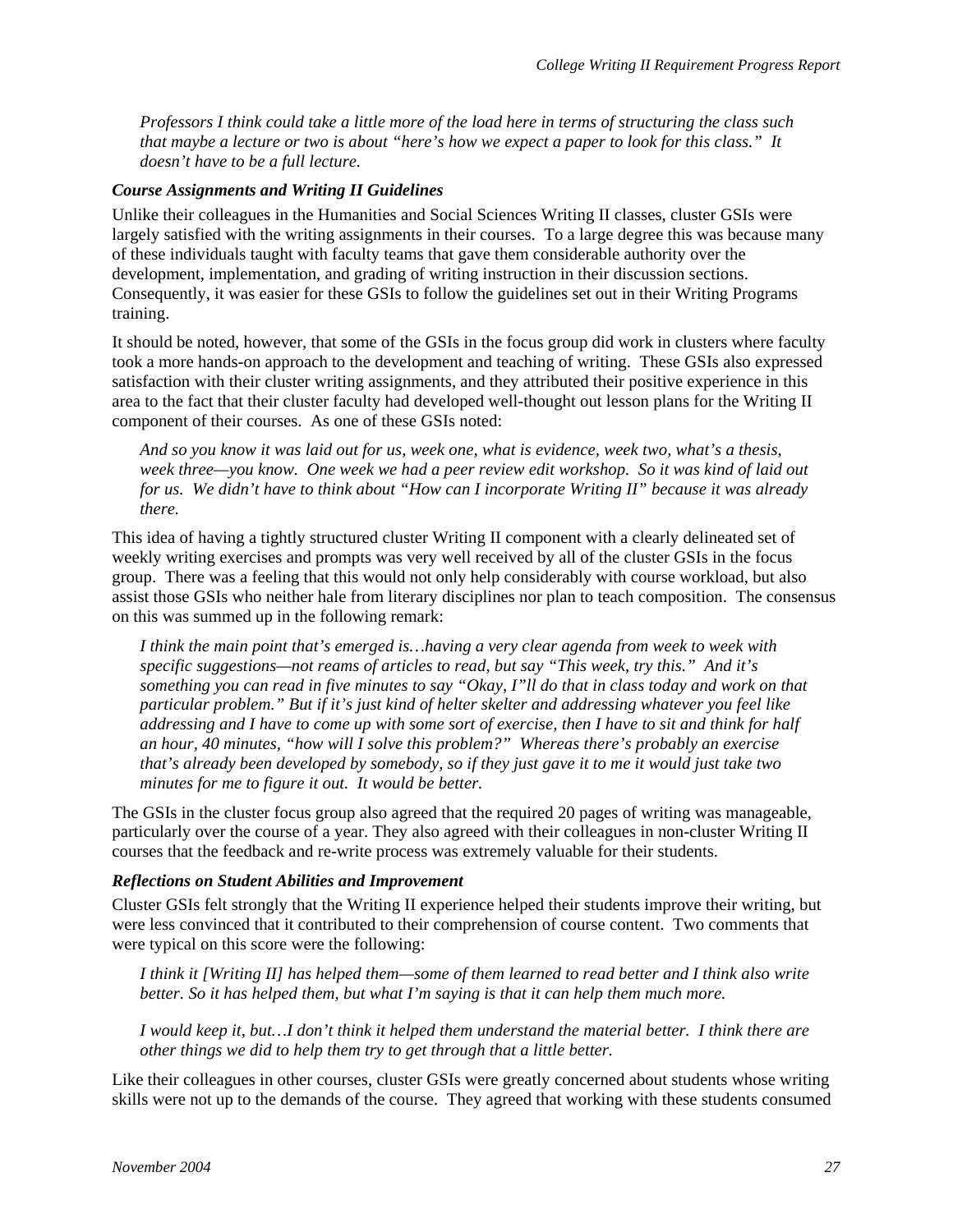<span id="page-33-0"></span>considerable time and energy, and they were equally confused about how they were supposed to handle students whose writing was less than adequate to the expectations of a Writing II course. The following remarks underscore this concern:

*I had some wonderful students who wrote very well, those are easy to grade. But a C or a D student, after you go through the whole thing and really explain why you have a D, was very time consuming. And of course some of these students are the ones who just don't come in and see me. Those students are a problem.* 

*You know what I would love to have—I have no idea how this would work administratively, but is a blackball for Writing II. To be able to say, "Yes, this student passed the class with a B, but, hell no that Writing II requirement was nothing like adequate. Because it's true, I have students who are just that—brilliant and get the material, and yet, you know, they cannot write a sentence.* 

## **Overall Faculty Experience with Writing II in the Clusters**

The cluster faculty focus group was also asked to address the same areas as those addressed by the cluster GSIs. Their responses are summarized below:

## *Blending of Content and Writing Instruction*

There was agreement among the faculty coordinators that clusters and Writing II were a good fit. Faculty cited two reasons for this sentiment: 1) Intensive writing was already a component in all of the clusters and the incorporation of Writing II aims and guidelines was a logical development; and 2) Writing II is intended to familiarize students with the rhetorical modes of different disciplines, an aim that meshes well with the efforts of cluster faculty to introduce their students to interdisciplinary approaches to complex topics. Typical of this sentiment were the following remarks:

*Somewhere there's a bunch of documents that talk about the clusters, you know, when they were started and the writing and involvement of libraries and everything….So…it [the cluster program] was already doing that [writing] because it was built in the planning of the definition of what the clusters were supposed to be doing. And this was way before Writing II.* 

*I suppose the difference is making administrative changes and counting things and making sure that writing assignments…fit in with the Writing II guidelines.* 

*I feel like the clusters are a natural fit for Writing II…in the sense that you're bringing together different disciplines and the students typically need to know what's at stake in writing…within as well as across the disciplines....So I think it really is a good fit aside from the fact that we were always doing a lot of writing already and…probably could have qualified for Writing II. Every department, including the south campus, technically is supposed to be offering a Writing II course just based in their own discipline or area of study. It's the writing for that field. And I feel like the clusters are a natural fit for Writing II as well in a sense that you're bringing together different disciplines and, you know, the students…need to know what's at stake in writing within as well as across the disciplines.* 

At the same time, faculty acknowledged that the greatest challenge they face with Writing II is adapting it to the interdisciplinary focus of their clusters. Faculty in these courses already face considerable challenges trying to mesh their different disciplinary languages, methods, and teaching philosophies in a way that is coherent to themselves and their students. Trying to find an interdisciplinary approach to writing assignments adds yet another level of complexity to already very complex courses. Two comments that underscore this challenge are the following:

*With Writing II or without Writing II it's the same challenge I think. It's the interdisciplinary nature of the course. As you were saying faculty from different corners of the campus come from*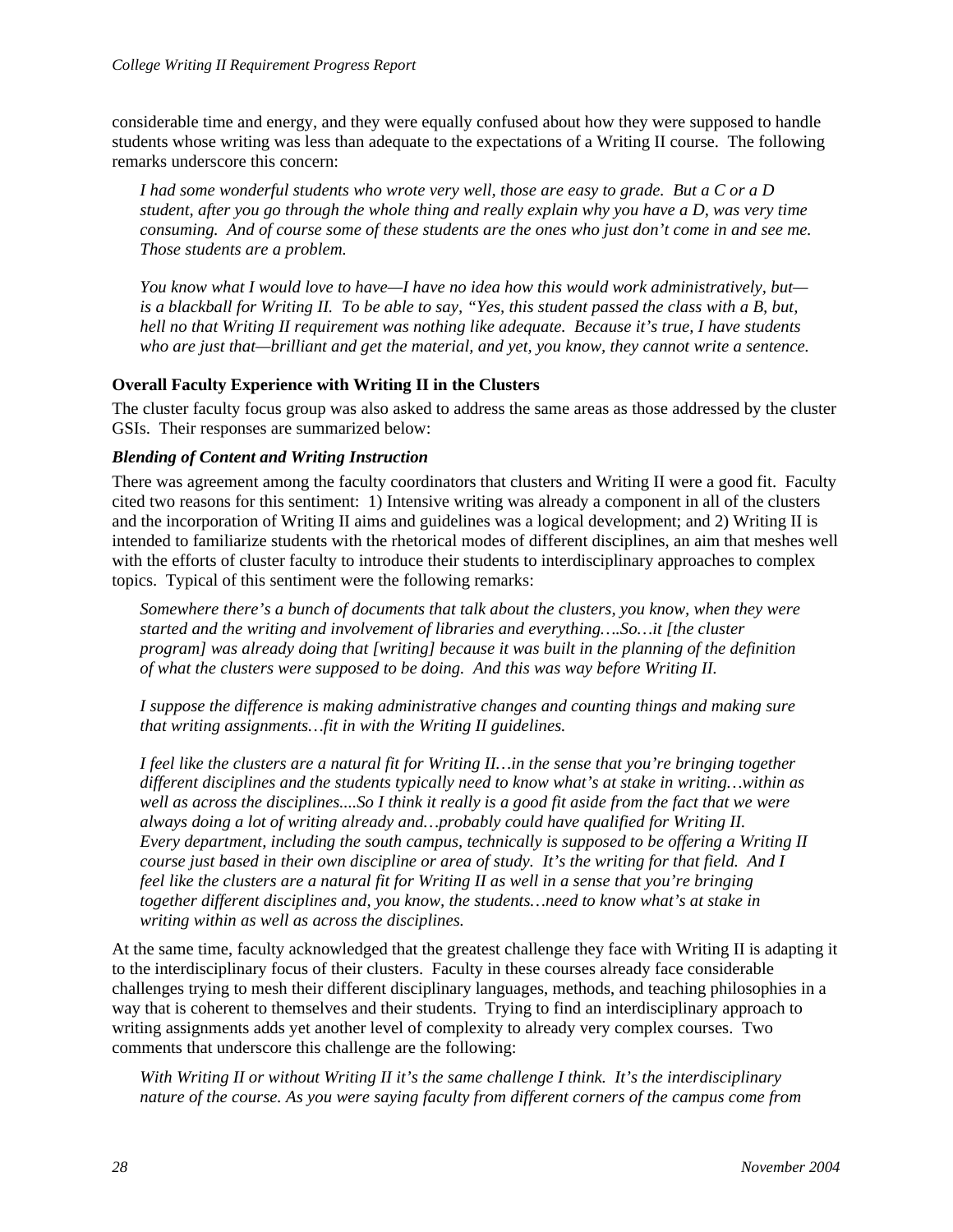<span id="page-34-0"></span>*totally different backgrounds and are trying to merge approaches and pick the appropriate level of complexity to deal with.* 

*To me the biggest challenge from the faculty side in some ways was initially getting the faculty to be brave enough to kind of just open themselves up to letting everybody have a go at whatever they were proposing to have students write about. I think it created a different dynamic when it came to generating the writing assignments than we'd otherwise have expected. What we started thinking about were issues of methodology and vocabulary and how those things aren't the same across all the disciplines….Writing II almost forced us to put the issue on the table…What happened is other faculty at the table started saying, "I don't really get what you're trying to ask. And I'm not a freshman, or a non-major, but if I'm not getting it…."* 

#### *Course Assignments and Writing II Guidelines*

Cluster faculty indicated different degrees of involvement with regard to the structuring of Writing II assignments. While some faculty worked directly with each other to develop topics and ideas for writing instruction, others gave more latitude to their GSI.

*We don't have faculty choosing topics. I basically go to the TAs…And then they get together. And they almost always choose to do 90% of what we did the year before, because it's so logical and progressive…we don't let the faculty meddle with it. [As faculty coordinator] I'm involved with the TAs structuring the assignments and getting them ready. But the other faculty don't get involved in it.* 

*Major assignments that you formally ask them [students] to do and hand in, those are the things that the faculty develop with consultation from the TAs.* 

Faculty did not have problems with the 20-page Writing II requirement, but there was a general consensus that there needed to be more leeway in the area of revised writing. While faculty agreed with their colleagues in other courses that there needs to be more focus on writing revision and feedback, there was also concern about the burdens that this places on the cluster GSIs. Typical of this concern are the following comments:

*Our first paper in the fall, we allowed for that [revision]. We had them hand in Version One. We gave them a lot of feedback based on Susan Griffin's suggestions. And then they had an opportunity to hand it back with all those changes. And that was what they got graded on. We did that for the first paper. Of course, that's a luxury that we can't afford to after that.* 

*My sense from Writing II is one of their favorite strategies, and they advocate all the time, is conferencing after students have written something….We tried to introduce the idea at the first year of Writing II last year. And we found that the TAs couldn't handle the extra workload….And I think given the number of students that are involved in the way the course is set up…that can't work in this context.* 

Finally, cluster faculty expressed a desire to see more assignments aimed at getting their students engaged in the research aspect of writing. While some of the clusters have developed their writing assignments in tandem with College librarians, others are finding this difficult to achieve given the size of their classes and the logistical issues involved. Everyone agreed that there should be greater coordination between the Writing II and library literacy objectives in the cluster program.

#### *Reflections on Student Abilities and Improvement*

There was a general consensus among the faculty that Writing II did, in fact, improve their students' writing and research abilities. They also reported that their conversations with their GSIs confirmed this feeling. The following comments speak to this point: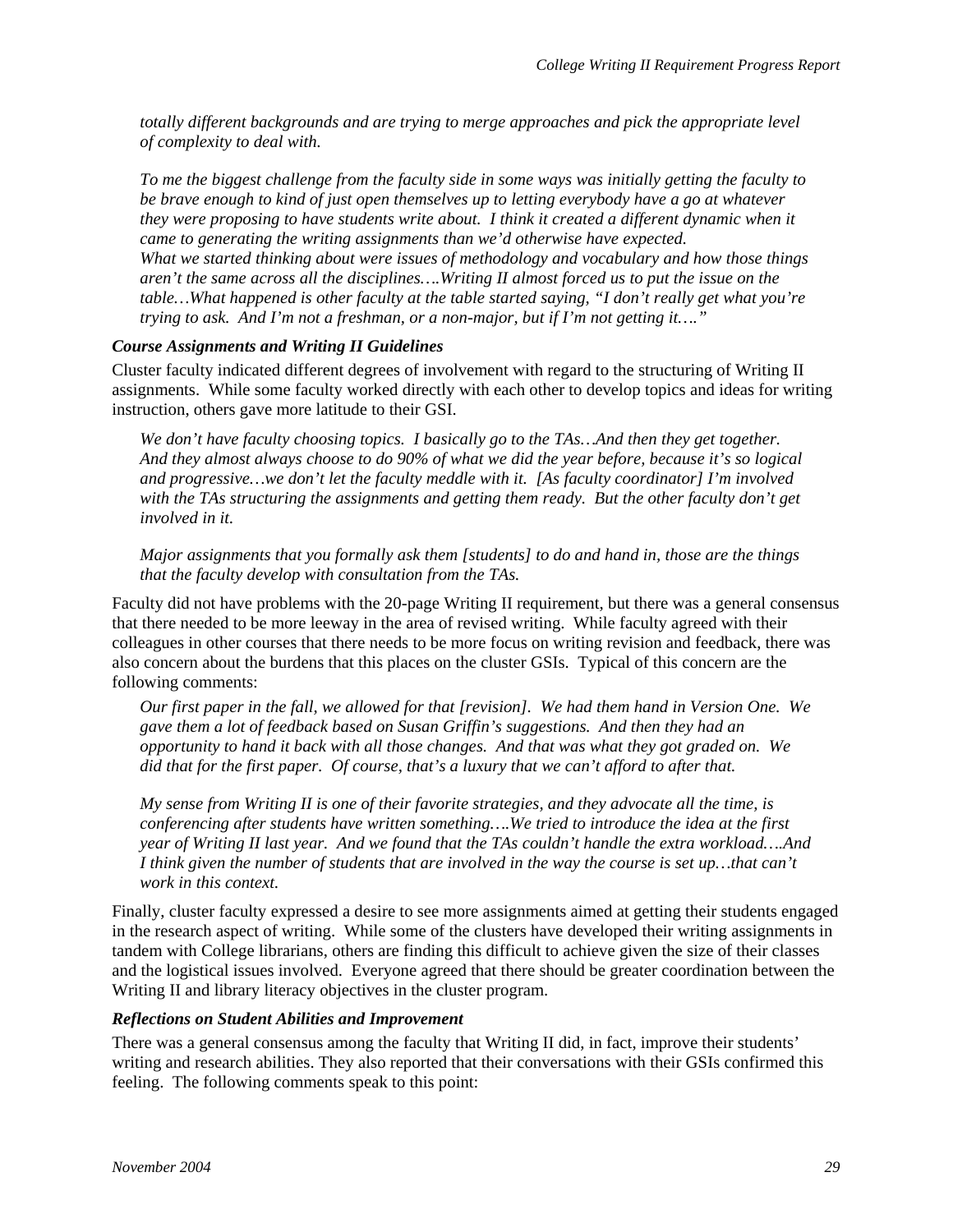<span id="page-35-0"></span>*Those TAs who did speak up, seemed to indicate that there was an improvement in the student writing by the end of the winter quarter. That they didn't see that kind of development the year before.* 

*And the seminars report back that…by that time they've been through the fall and winter, they don't have so much of a problem with techniques, and they can take advantage of just their skills…I don't know about writing per se...but at least research skills, and paper formation skills are something they definitely get.* 

Cluster faculty were less concerned about disparities in student writing skills than with issues of plagiarism.

*We had a big problem with plagiarism and in fact I got right here we're going to use turnitin.com this year. That's the service where your students turn it in to the web-based service and webbased service tells you whether it's original or not…..For the last three years I've had this and huge, huge gobs of my time administering, you know, disciplinary actions. And I don't want to do it anymore.*

As with their colleagues in non-cluster courses, cluster faculty expressed support for Writing II and also emphasized the need for more resources to support the program.

### **Issues and Concerns in Freshman Cluster Writing II Instruction**

The focus groups with cluster faculty and GSIs highlighted a number of areas of concern. Among them were the following:

- While cluster faculty feel that their course writing assignments and content are well integrated, their GSIs believed that cluster writing exercises could be better structured so as to more effectively teach both course subject matter and composition skills.
- Cluster GSIs also expressed strong support for tightly focused writing assignments and prompts that essentially lay out for them what they are supposed to address in their sections each week.
- Faculty would like more assistance dealing with problems of student plagiarism and GSIs would appreciate more options for helping students that have writing deficiencies.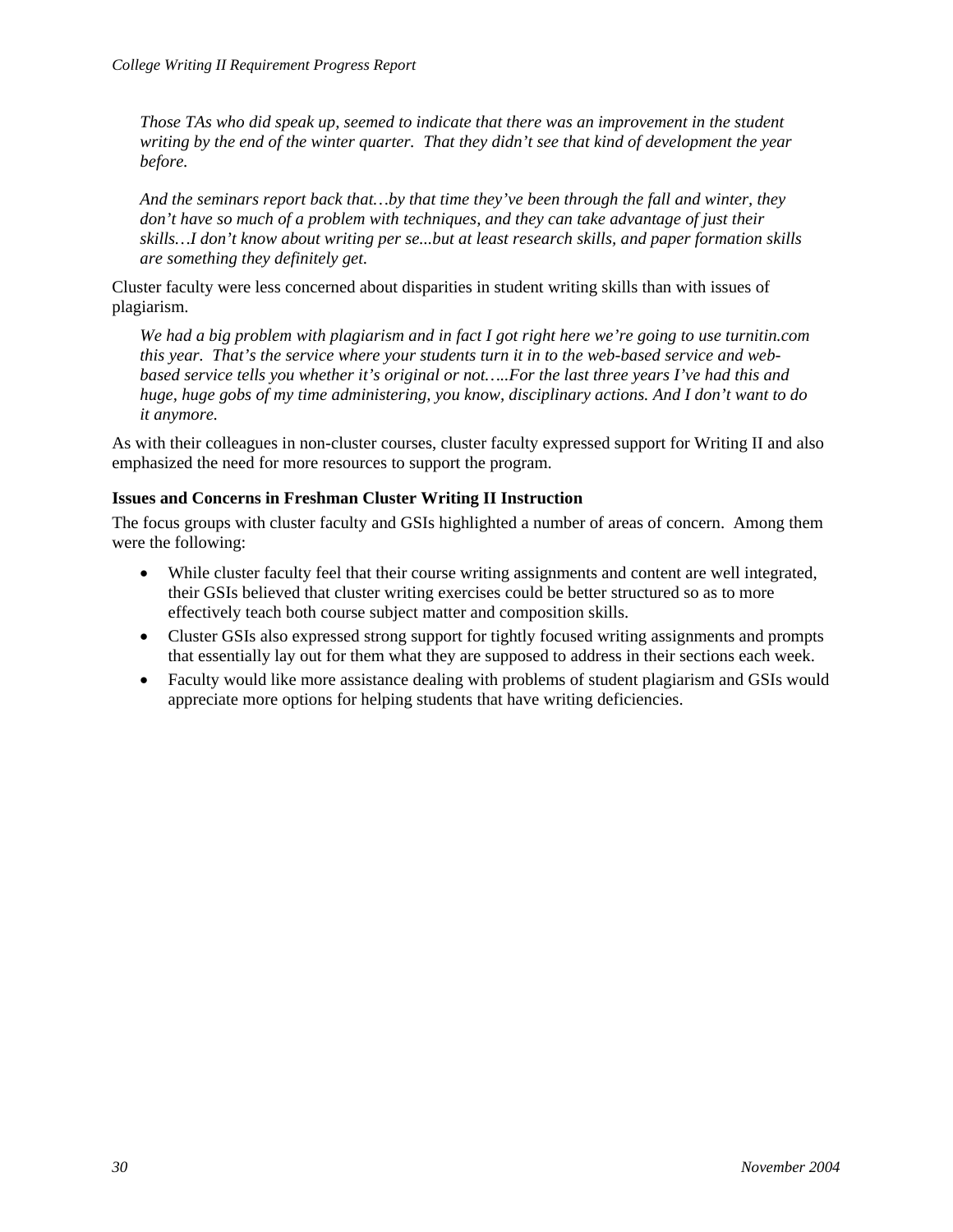### <span id="page-36-0"></span>**SECTION SIX RECOMMENDATIONS**

Participants in Writing II courses, as well as various individuals involved in the administration of the College's second writing requirement, contributed to the preparation of this report and made a number of suggestions aimed at improving Writing II assessment, course guidelines, faculty engagement, GSI training, and summer session course offerings. After a careful study of the findings presented in this report, the Writing II Implementation Committee concurs that changes do need to be made in these areas and recommends the following:

## **Assessment**

With the exception of the university's standard OID Evaluation of Instruction Program survey, no systematic attempt has been made to assess student learning outcomes in Writing II courses. Further, even the standard evaluation surveys do not address the degree to which Writing II classes are achieving the instructional aims specified by both the College FEC and the Implementation Committee. At the very least, the Writing II Implementation Committee believes that the university's standard evaluation of course instruction survey forms for Writing II classes should include the questions suggested by the Writing II report workgroup, i.e., to what extent do the students in these courses feel that:

- They received adequate feedback on their written work.
- The written assignments helped them better understand the course subject matter.
- Their writing skills were improved as a result of taking the course.

It should be noted that OID is currently working with the Freshman Cluster Program to develop a new cluster course evaluation form that will be administered in AY 2004-05. This form will specifically address writing assignments in the clusters and the degree to which students feel that they successfully met Writing II aims and practices.

## **Guidelines and Recommendations for Writing II Courses**

The Committee concurs with a number of recommendations for revisions in the official guidelines for Writing II courses that were made by Dr. Leigh Harris in her report (See **Appendix D**). These revisions are as follows:

- In recognition of the interdisciplinary nature of many Writing II courses, the guidelines should state that the second writing requirement is intended to not only teach students to write effectively in a given discipline, but also to increase their awareness of disciplinary conventions.
- The guidelines should stress that both lectures and discussion sections need to address rhetorical topics and student writing as well as the assigned reading.
- The guidelines should be revised to allow quarter-long Writing II courses to require fewer pages of writing in favor of more opportunities for student revision of written work.
- Additional language should be drafted to better communicate the pedagogy behind Writing II.

## **Faculty and GSI Development, Training, and Mentoring**

The Committee also concurs with a number of recommendations that emerged out of the focus groups and individual reports on Writing II training and mentoring for faculty and GSIs. Specifically, the Committee embraces the following proposals aimed at providing better support for the instructors of Writing II courses:

• To better assist faculty and GSIs in their response to and evaluation of student written work, the Committee will prepare an instructional pamphlet that can be used in both stand alone and cluster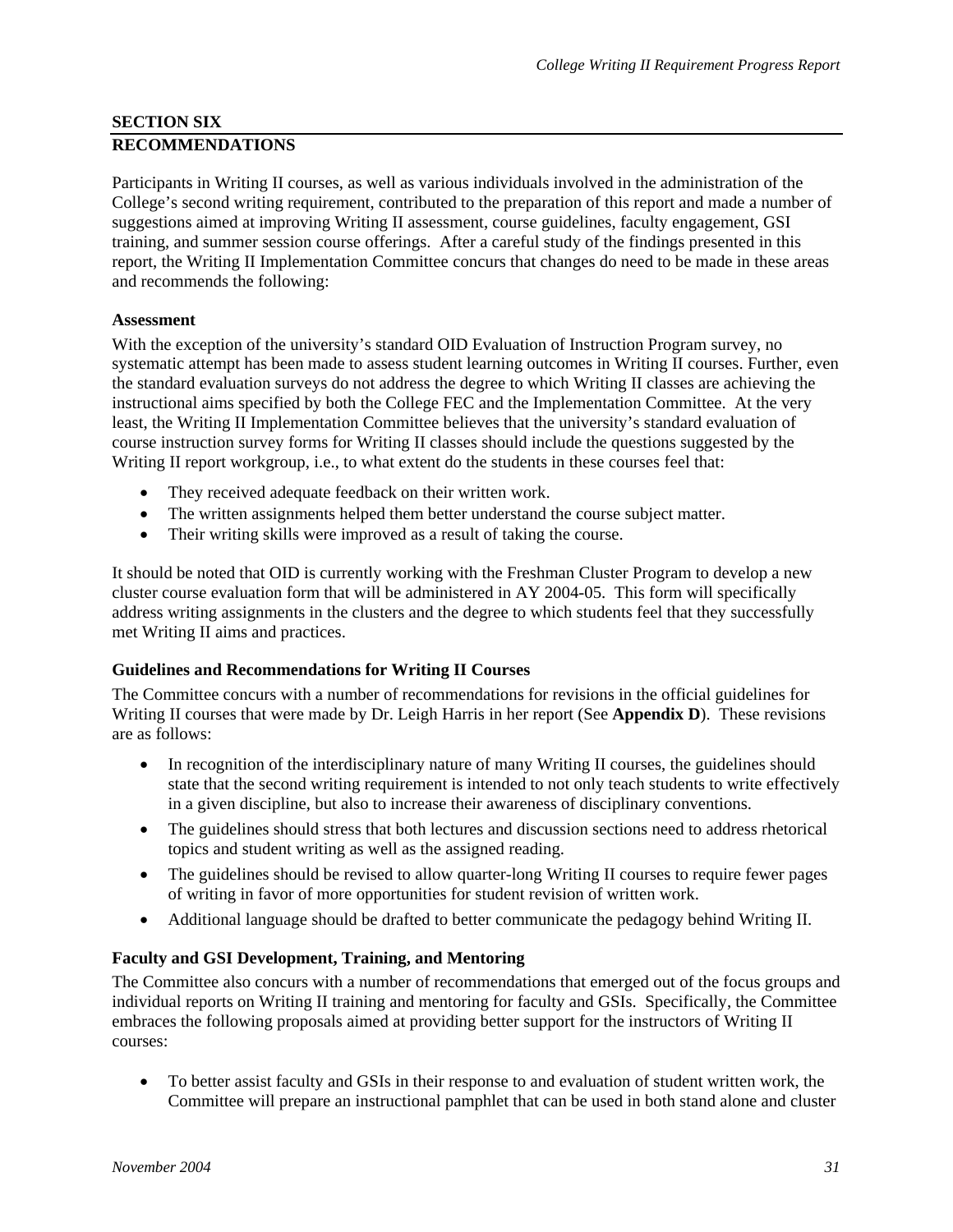Writing II courses. This pamphlet will provide instructors with a uniform set of revision symbols, a listing of the most common student writing problems, and a set of sample exercises and/or prompts that instructors can use in addressing those problems.

- Faculty need to cooperate closely with the Writing Programs consultants who have been assigned to train and mentor their GSIs. Specifically, they need to work with these individuals to find better ways of integrating the teaching of content and writing as a unified experience that extends into both lectures and discussion sections.
- Workshops and/or forums should be organized for the purpose of bringing new Writing II faculty and GSIs together with colleagues who have prior experience in designing and teaching writing intensive courses.
- Faculty and GSIs need to be better apprised of the different options that are available on campus for students who require assistance in dealing with writing deficiencies.
- Writing Programs should work with instructional teams in the different clusters to create tightly focused writing assignments and prompts to assist cluster GSIs with writing instruction in their weekly discussion sections.

## **Writing II in the Sciences**

For a variety of reasons, the integration of Writing II aims and practices into existing Natural Science courses has not been successful. The Committee recommends instead that efforts be directed at developing science-centered Writing II courses in the College's Honors and Freshman Cluster programs.

## **Writing II in Summer Sessions**

Concern was expressed that Writing II courses taught in Summer Sessions are not as rigorous as their regular-quarter counterparts. It was noted that summer Writing II GSIs and faculty do not benefit from training and/or consultation work with a Writing Programs consultant during the summer months. Further, the ability of GSIs to provide thoughtful feedback on twenty pages of prose, as well as the student's opportunity to revise those twenty pages, is difficult in a ten-week quarter and probably unworkable in a six-week summer session. At the very least, the Committee recommends that:

- Summer Session Writing II courses should be taught by faculty and GSIs who have experience teaching writing instruction.
- Summer Session GSIs should be advanced teaching fellows who have received writing instruction training and have experience teaching Writing II classes.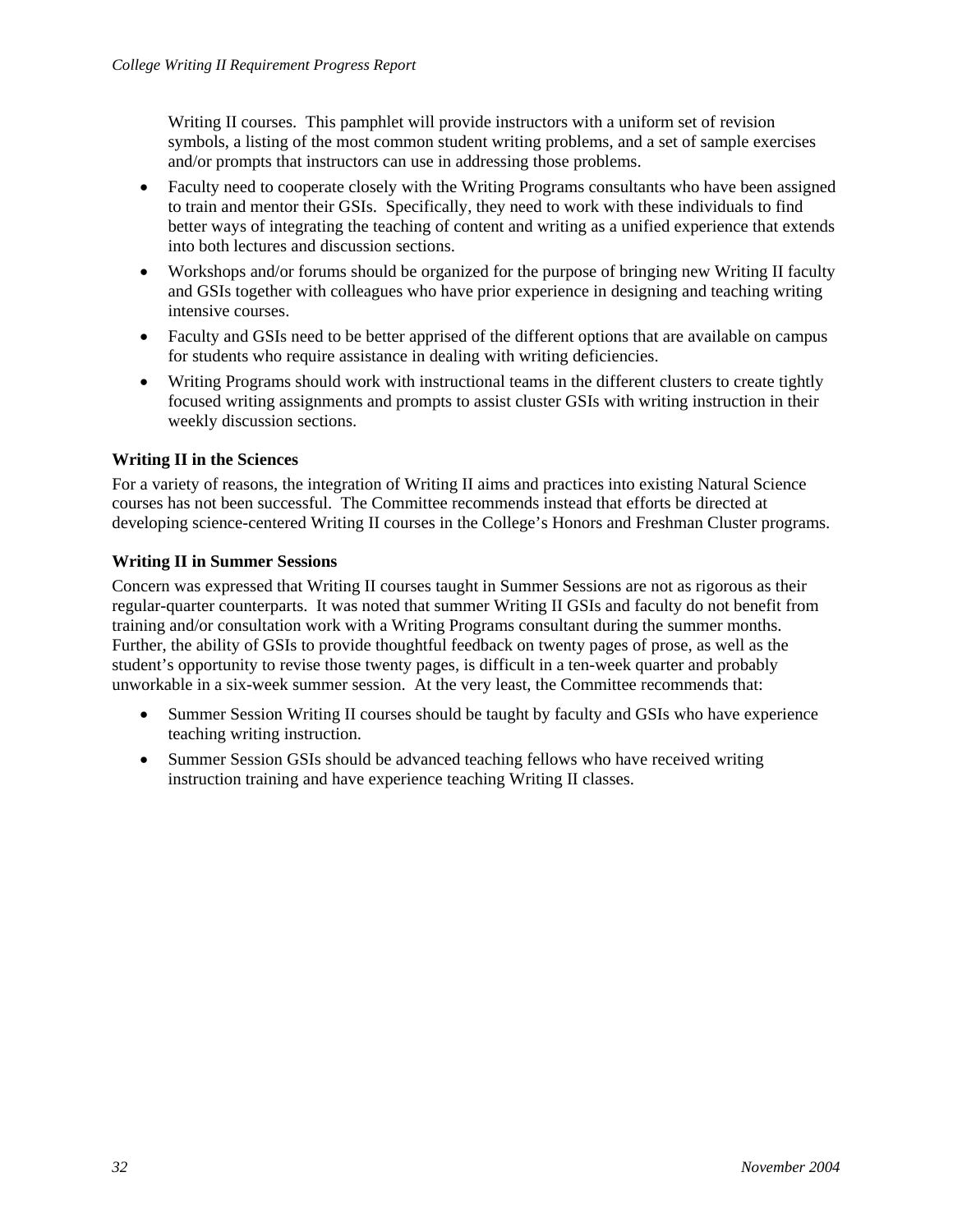## APPENDIX A

## HISTORICAL DOCUMENTS

- Interim Report of the Committee on the General Education Writing Requirement, June 20, 1997
- Final Report of the Committee on the General Education Writing Requirement, March 10, 1998
- Text of College Writing II Requirement Regulation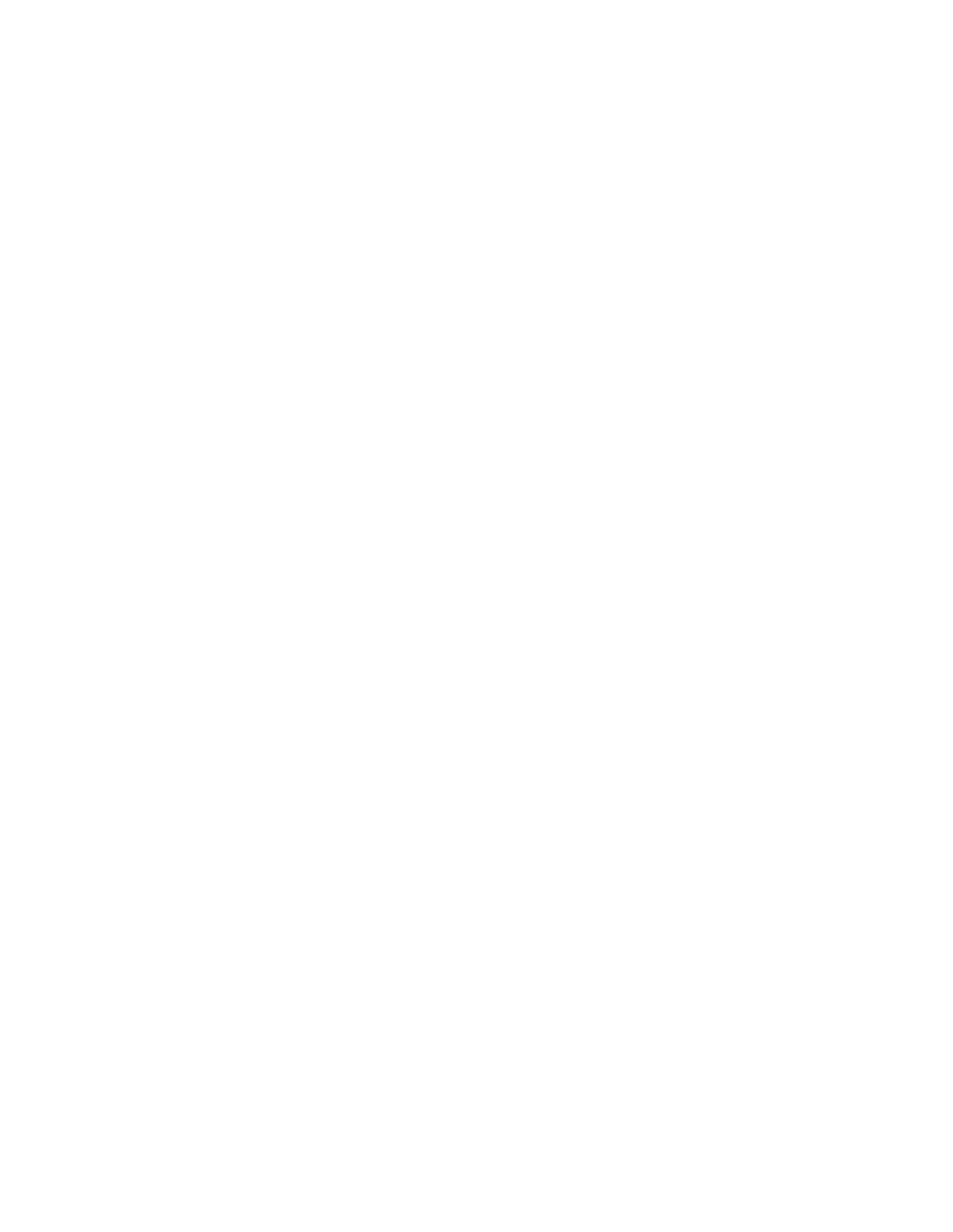## APPENDIX B

Writing II Implementation Committee Guidelines and Recommendations for Writing II Courses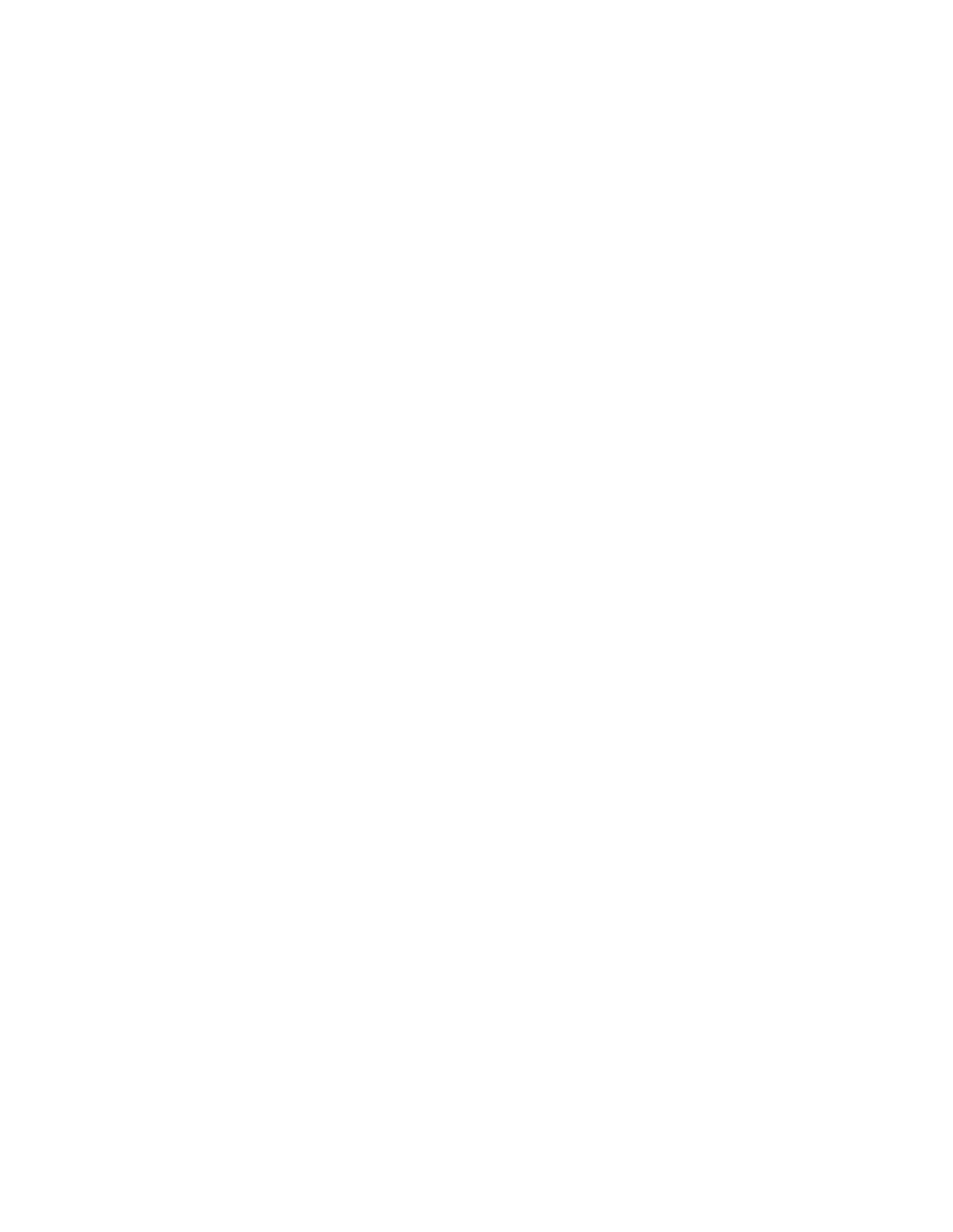# APPENDIX C

Writing II Courses 1998-Present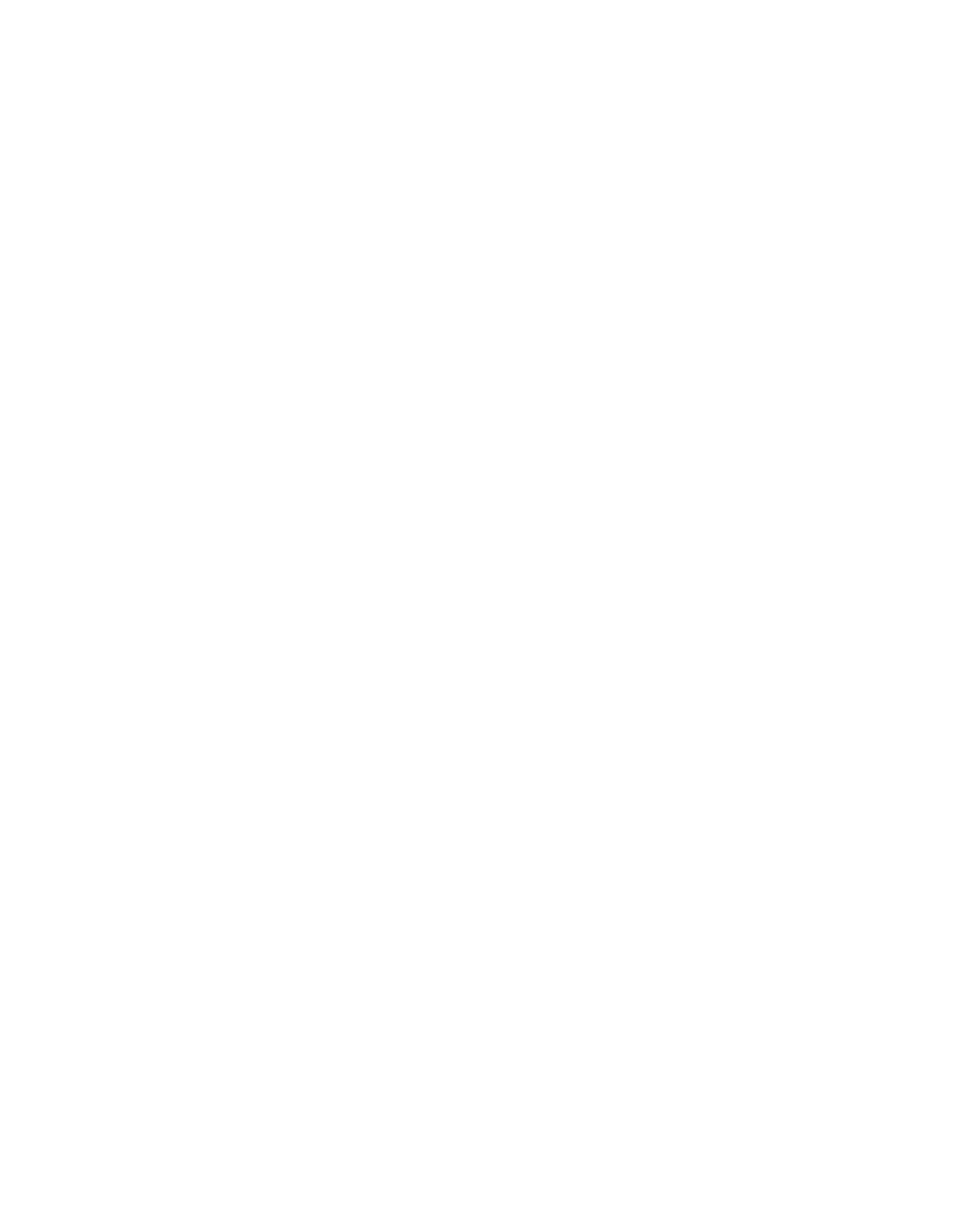## APPENDIX D

*Writing II Training and Mentoring Program and Faculty Consultation for the Humanities and Social Sciences, Fall Quarter through Spring Quarter 2004* 

> Submitted by Dr. Leigh Harris, Writing Programs Non-Cluster Writing II TA Coordinator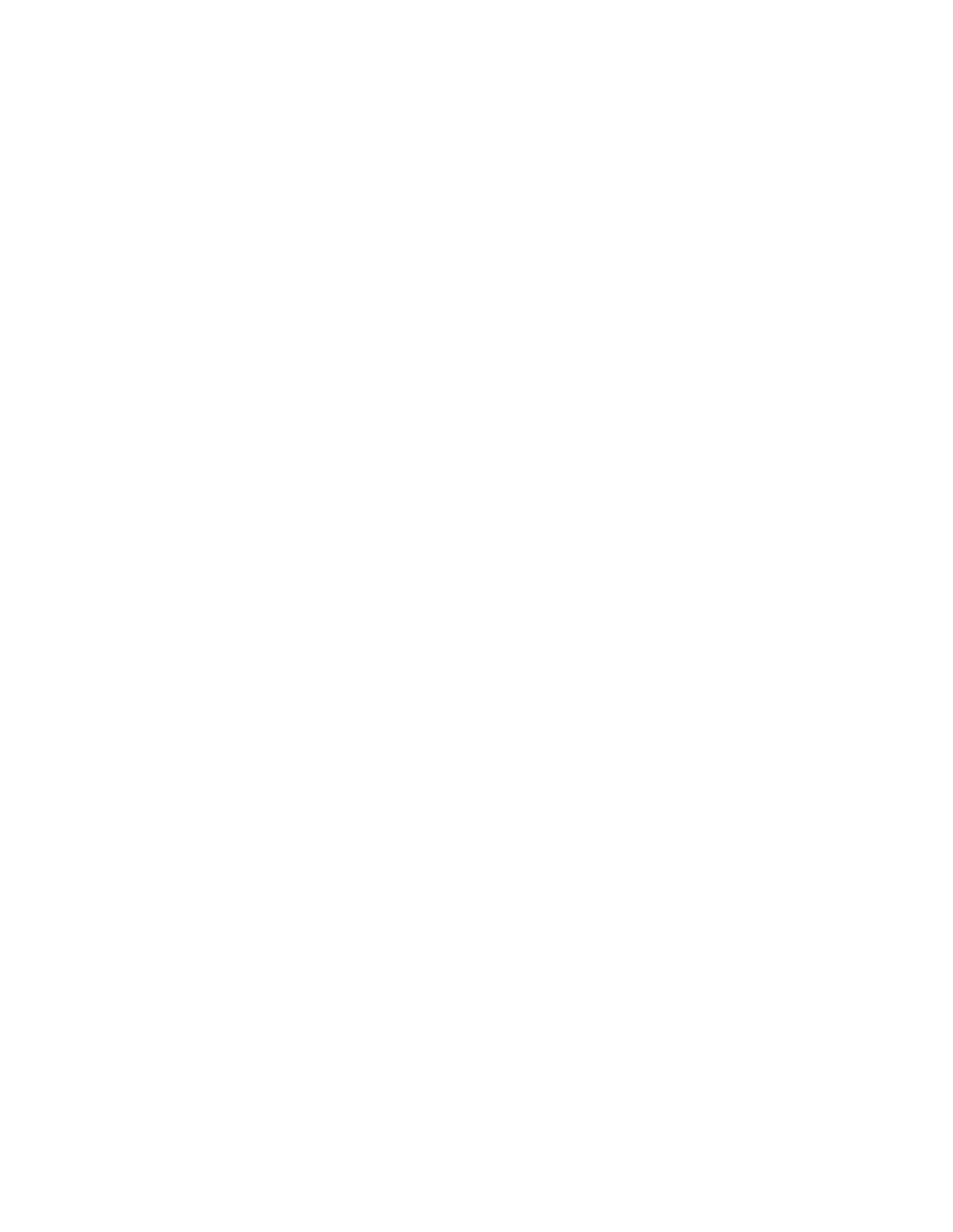# APPENDIX E

## ASSESSMENT DOCUMENTS & INSTRUMENTS

- Writing II Evaluation
- Graduate Student Instructors
- Focus Group Discussion Guide
- Writing II Evaluation
- Faculty Focus Group Discussion Guide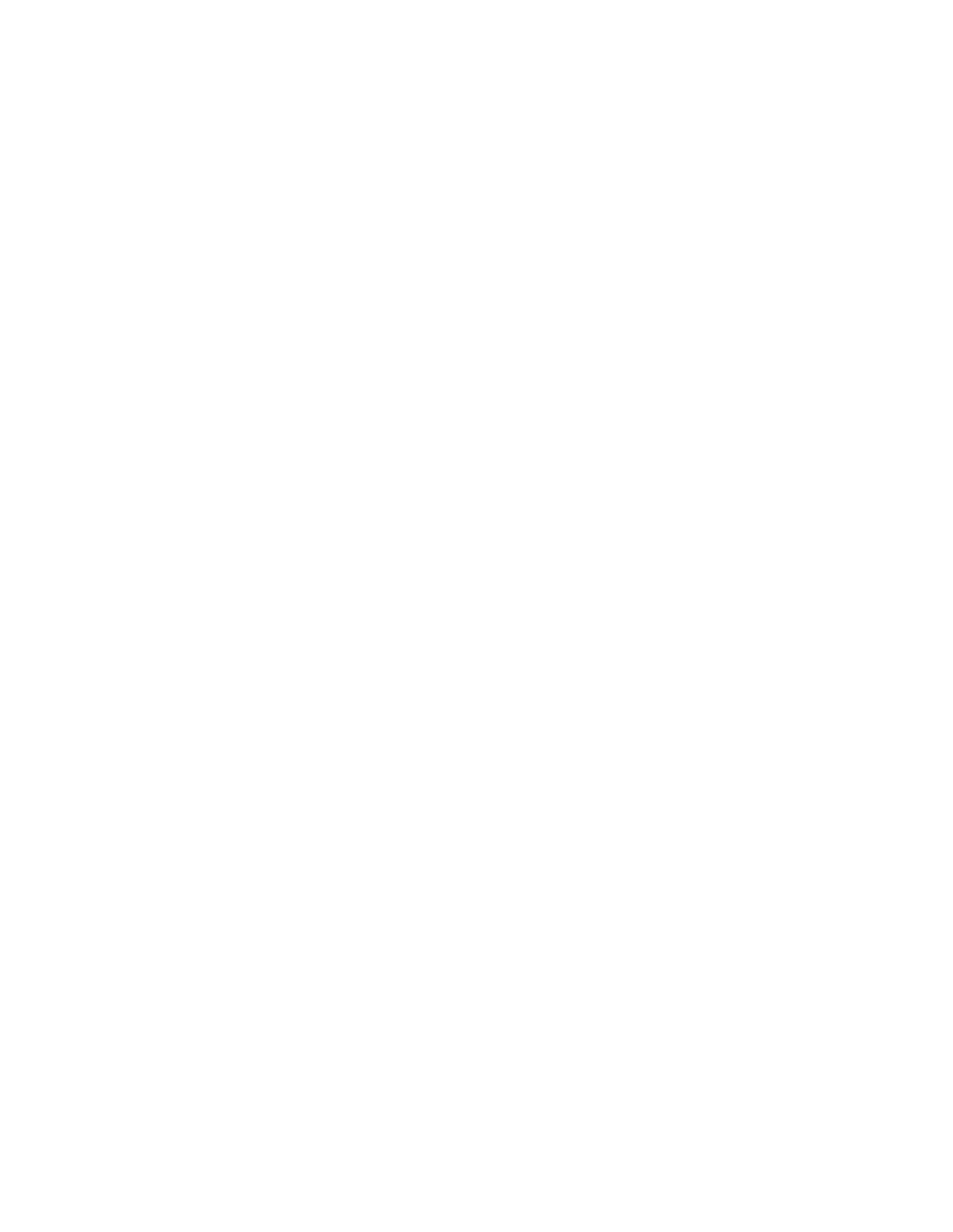## APPENDIX F

*Summary of Efforts to Integrate Writing II into the Life Sciences*  Submitted by Dr. Cheryl Kerfeld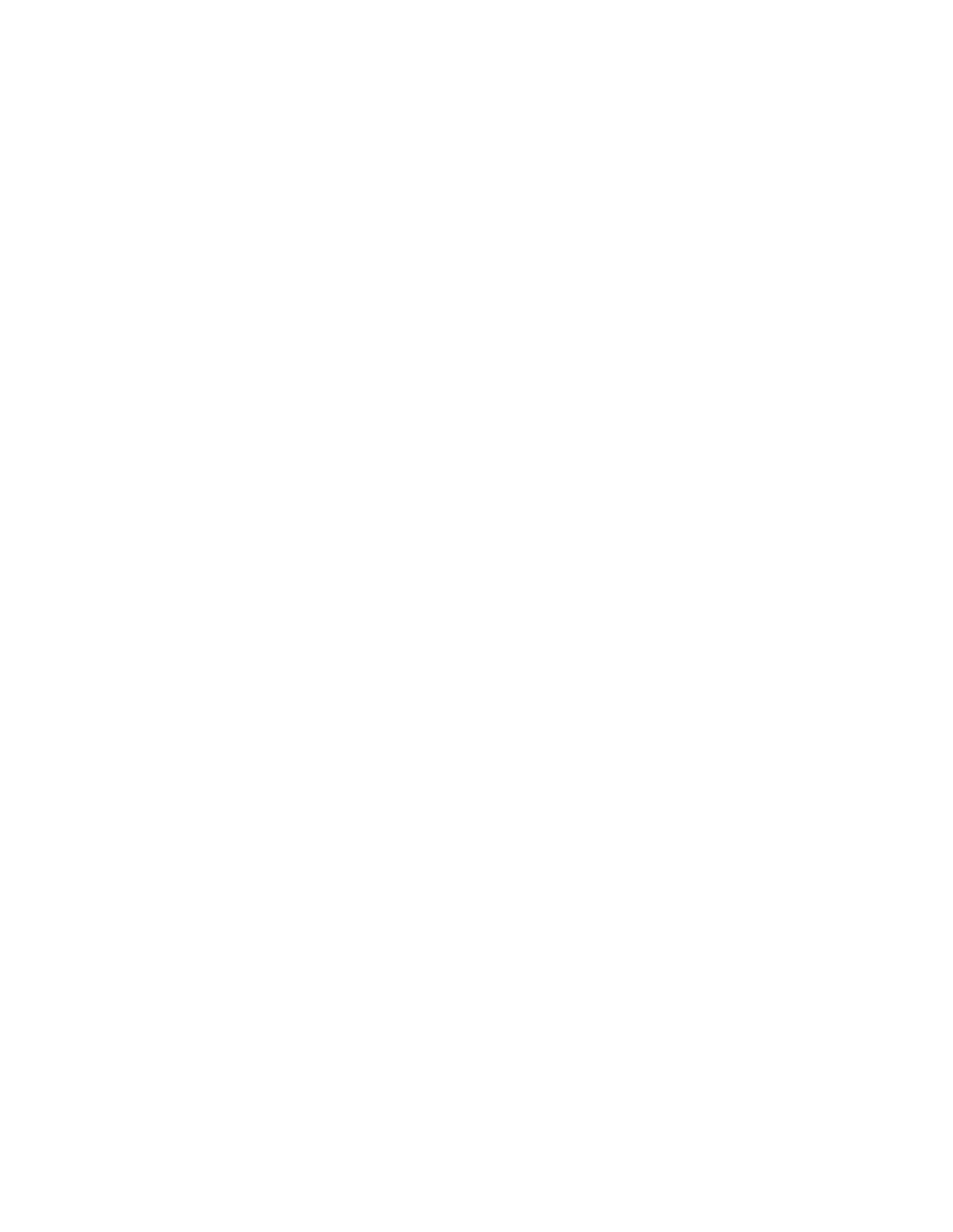## APPENDIX G

*Writing II Consulting in the Freshman Cluster Courses, 2002-04*  Submitted by Dr. Susan Griffin and Dr. Rachel Fretz Writing II Consultants, Writing Programs